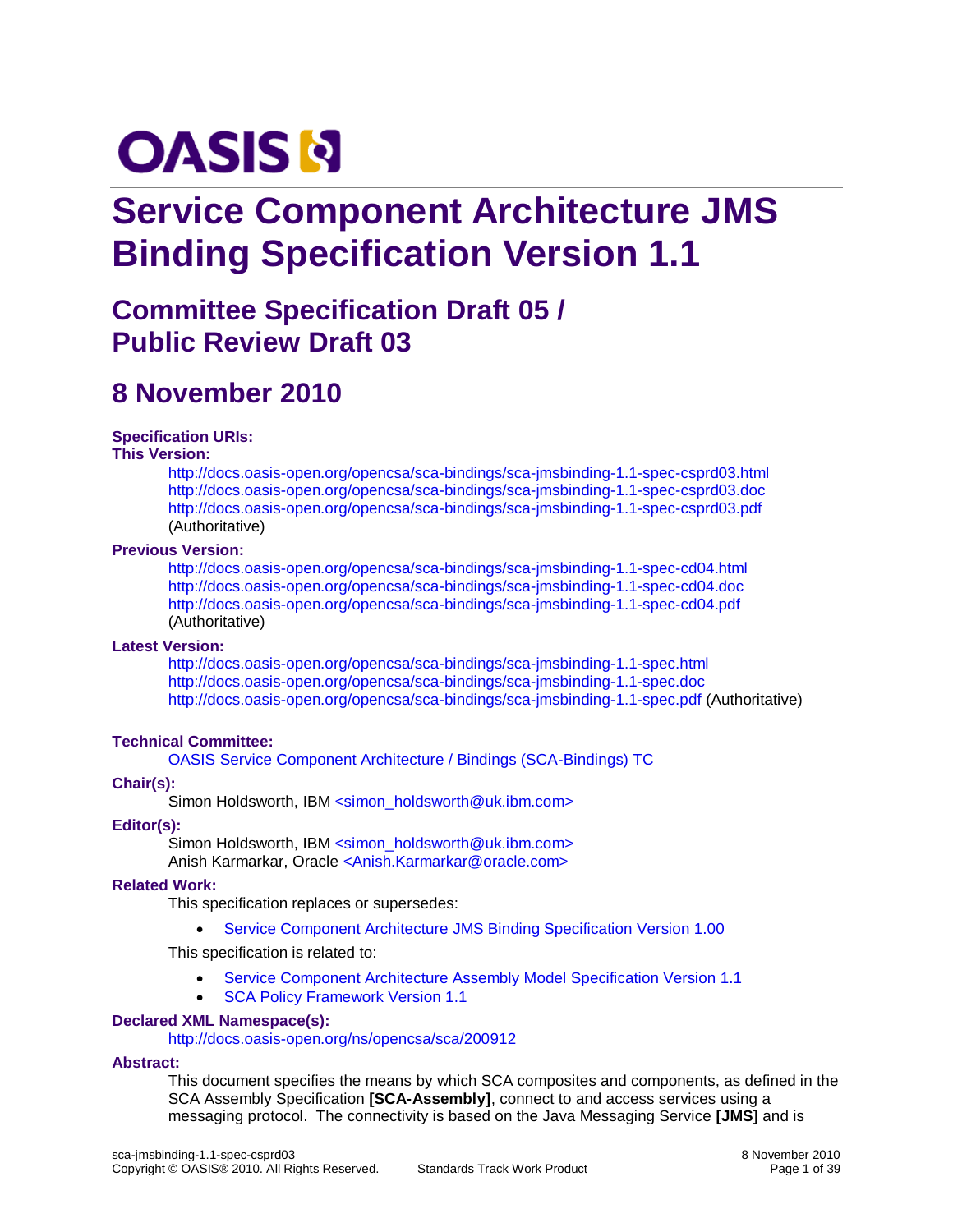provided by a binding.jms element which applies to the references and services of an SCA component or composite.

The JMS binding provides JMS-specific details of the connection to the required JMS resources. It supports the use of Queue and Topic type destinations.

The binding is especially well suited for use by services and references of composites that are directly deployed, as opposed to composites that are used as implementations of higher-level components. Services and references of deployed composites become system-level services and references, which are intended to be used by non-SCA clients.

#### **Status:**

This document was last revised or approved by the OASIS Service Component Architecture / Bindings (SCA-Bindings) TC on the above date. The level of approval is also listed above. Check the "Latest Version" or "Latest Approved Version" location noted above for possible later revisions of this document.

Technical Committee members should send comments on this specification to the Technical Committee's email list. Others should send comments to the Technical Committee by using the "Send A Comment" button on the Technical Committee's web page at [http://www.oasis](http://www.oasis-open.org/committees/sca-bindings/)[open.org/committees/sca-bindings/.](http://www.oasis-open.org/committees/sca-bindings/)

For information on whether any patents have been disclosed that may be essential to implementing this specification, and any offers of patent licensing terms, please refer to the Intellectual Property Rights section of the Technical Committee web page [\(http://www.oasis](http://www.oasis-open.org/committees/sca-bindings/ipr.php)[open.org/committees/sca-bindings/ipr.php.](http://www.oasis-open.org/committees/sca-bindings/ipr.php)

#### **Citation Format:**

When referencing this specification the following citation format should be used:

**SCA-JMSBINDING-v1.1** OASIS Committee Specification Draft 05, *Service Component Architecture JMS Binding Specification Version 1.1*, November 2010. [http://docs.oasis-open.org/opencsa/sca-bindings/sca-jmsbinding-1.1-spec](http://docs.oasis-open.org/opencsa/sca-bindings/sca-jmsbinding-1.1-spec-csd05.pdf)[csd05.pdf](http://docs.oasis-open.org/opencsa/sca-bindings/sca-jmsbinding-1.1-spec-csd05.pdf)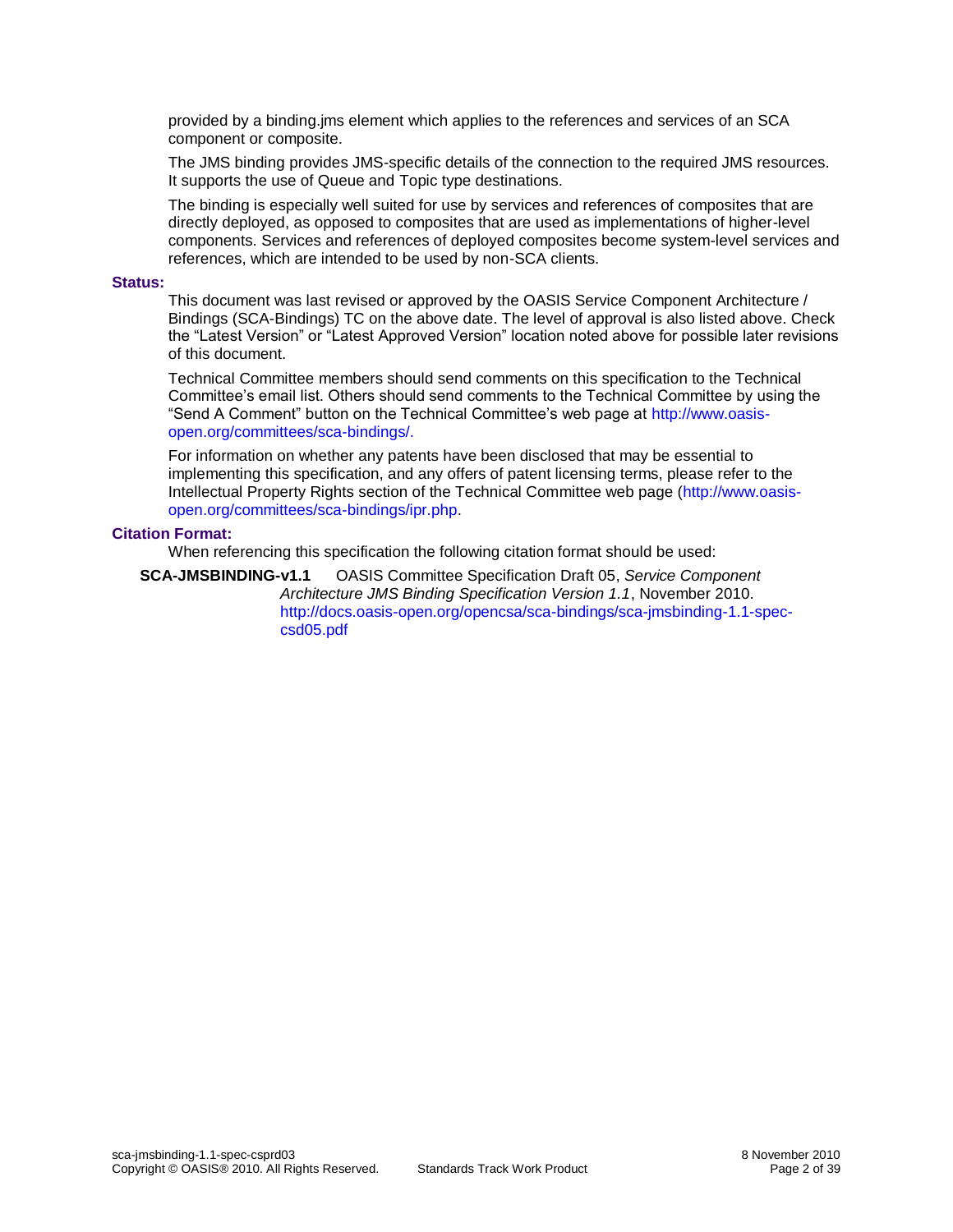# **Notices**

Copyright © OASIS® 2006, 2010. All Rights Reserved.

All capitalized terms in the following text have the meanings assigned to them in the OASIS Intellectual Property Rights Policy (the "OASIS IPR Policy"). The full Policy may be found at the OASIS website.

This document and translations of it may be copied and furnished to others, and derivative works that comment on or otherwise explain it or assist in its implementation may be prepared, copied, published, and distributed, in whole or in part, without restriction of any kind, provided that the above copyright notice and this section are included on all such copies and derivative works. However, this document itself may not be modified in any way, including by removing the copyright notice or references to OASIS, except as needed for the purpose of developing any document or deliverable produced by an OASIS Technical Committee (in which case the rules applicable to copyrights, as set forth in the OASIS IPR Policy, must be followed) or as required to translate it into languages other than English.

The limited permissions granted above are perpetual and will not be revoked by OASIS or its successors or assigns.

This document and the information contained herein is provided on an "AS IS" basis and OASIS DISCLAIMS ALL WARRANTIES, EXPRESS OR IMPLIED, INCLUDING BUT NOT LIMITED TO ANY WARRANTY THAT THE USE OF THE INFORMATION HEREIN WILL NOT INFRINGE ANY OWNERSHIP RIGHTS OR ANY IMPLIED WARRANTIES OF MERCHANTABILITY OR FITNESS FOR A PARTICULAR PURPOSE.

OASIS requests that any OASIS Party or any other party that believes it has patent claims that would necessarily be infringed by implementations of this OASIS Committee Specification or OASIS Standard, to notify OASIS TC Administrator and provide an indication of its willingness to grant patent licenses to such patent claims in a manner consistent with the IPR Mode of the OASIS Technical Committee that produced this specification.

OASIS invites any party to contact the OASIS TC Administrator if it is aware of a claim of ownership of any patent claims that would necessarily be infringed by implementations of this specification by a patent holder that is not willing to provide a license to such patent claims in a manner consistent with the IPR Mode of the OASIS Technical Committee that produced this specification. OASIS may include such claims on its website, but disclaims any obligation to do so.

OASIS takes no position regarding the validity or scope of any intellectual property or other rights that might be claimed to pertain to the implementation or use of the technology described in this document or the extent to which any license under such rights might or might not be available; neither does it represent that it has made any effort to identify any such rights. Information on OASIS' procedures with respect to rights in any document or deliverable produced by an OASIS Technical Committee can be found on the OASIS website. Copies of claims of rights made available for publication and any assurances of licenses to be made available, or the result of an attempt made to obtain a general license or permission for the use of such proprietary rights by implementers or users of this OASIS Committee Specification or OASIS Standard, can be obtained from the OASIS TC Administrator. OASIS makes no representation that any information or list of intellectual property rights will at any time be complete, or that any claims in such list are, in fact, Essential Claims.

The names "OASIS", "SCA" and "Service Component Architecture" are trademarks of OASIS, the owner and developer of this specification, and should be used only to refer to the organization and its official outputs. OASIS welcomes reference to, and implementation and use of, specifications, while reserving the right to enforce its marks against misleading uses. Please see [http://www.oasis](http://www.oasis-open.org/who/trademark.php)[open.org/who/trademark.php](http://www.oasis-open.org/who/trademark.php) for above guidance.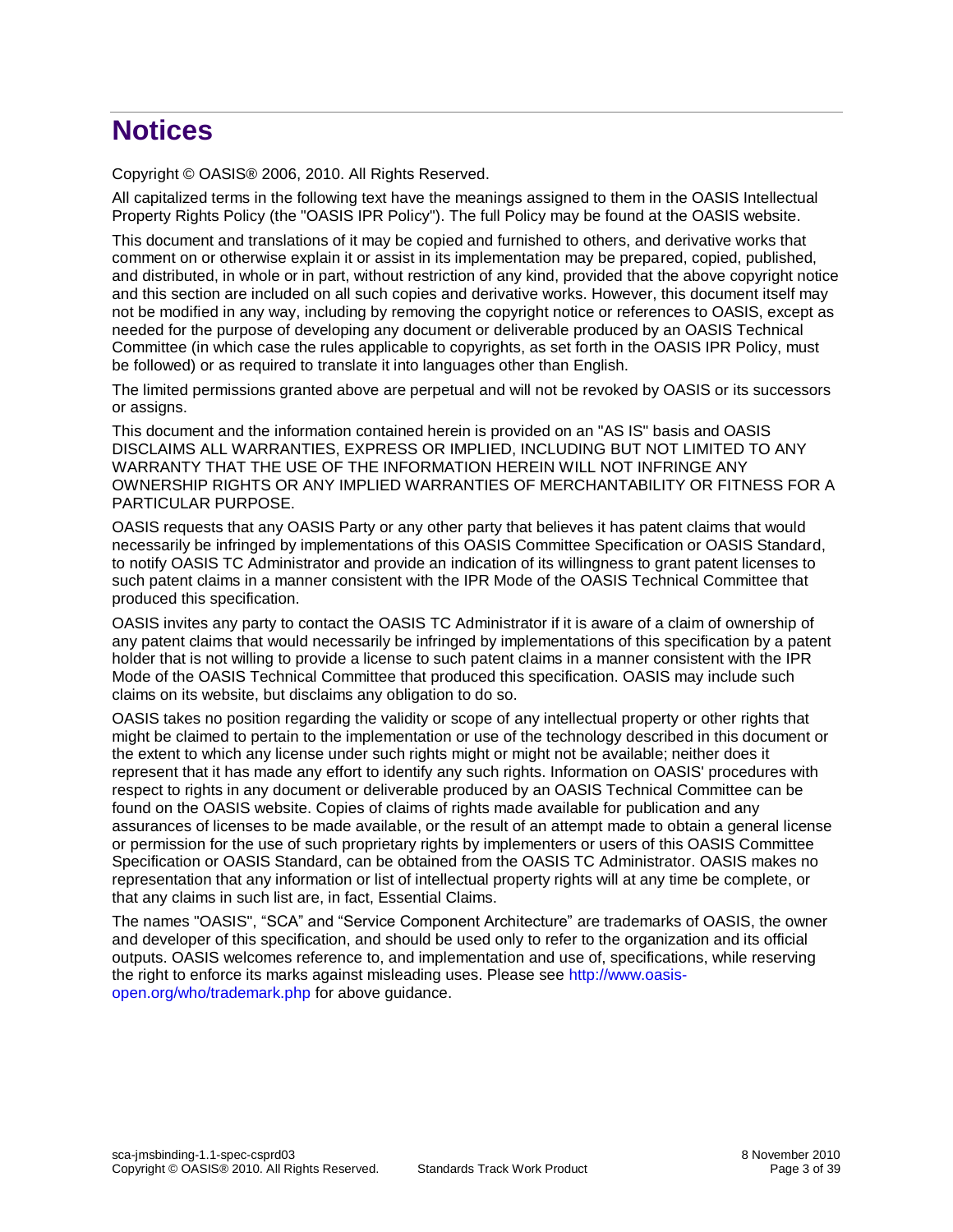# **Table of Contents**

| $\mathbf{1}$   |  |
|----------------|--|
|                |  |
|                |  |
|                |  |
|                |  |
| 2              |  |
| 3              |  |
|                |  |
|                |  |
|                |  |
| 4              |  |
|                |  |
|                |  |
|                |  |
| 5              |  |
| 6              |  |
|                |  |
|                |  |
|                |  |
|                |  |
|                |  |
|                |  |
|                |  |
| $\overline{7}$ |  |
|                |  |
|                |  |
|                |  |
|                |  |
|                |  |
|                |  |
|                |  |
| 8              |  |
|                |  |
|                |  |
| А.             |  |
| В.             |  |
| C.             |  |
| D.             |  |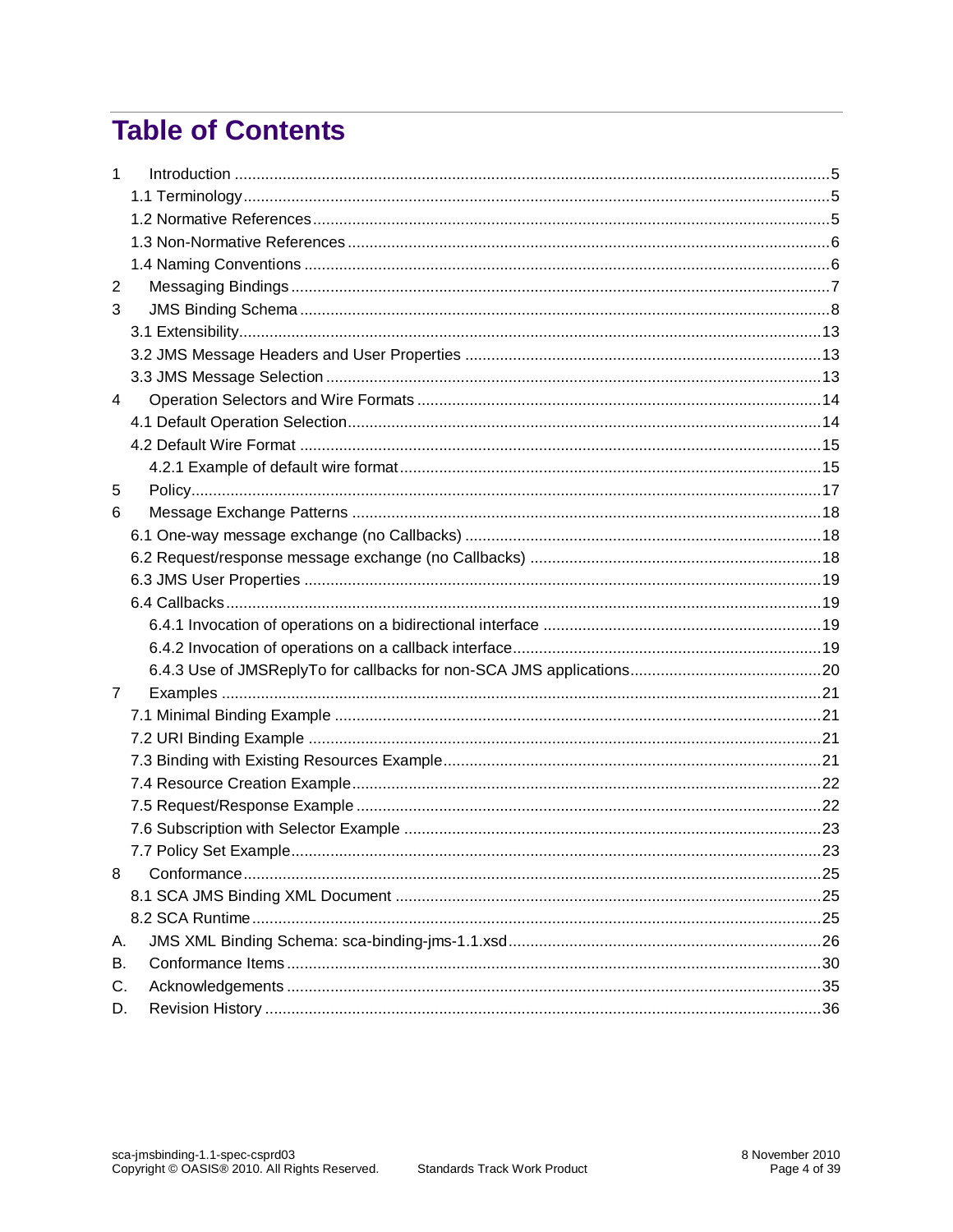### <span id="page-4-1"></span>**1 Introduction**

This document specifies the means by which SCA composites and components, as defined in the SCA

- Assembly Specification **[\[SCA-Assembly\]](#page-5-0)**, connect to and access services using a messaging protocol. The connectivity is based on the Java Messaging Service **[\[JMS\]](#page-4-0)** and is provided by a binding.jms
- element which applies to the references and services of an SCA component or composite.
- The JMS binding provides JMS-specific details of the connection to the required JMS resources. It supports the use of Queue and Topic type destinations.
- The binding is especially well suited for use by services and references of composites that are directly
- deployed, as opposed to composites that are used as implementations of higher-level components.
- Services and references of deployed composites become system-level services and references, which
- are intended to be used by non-SCA clients.

### <span id="page-4-2"></span>**1.1 Terminology**

- The key words "MUST", "MUST NOT", "REQUIRED", "SHALL", "SHALL NOT", "SHOULD", "SHOULD NOT", "RECOMMENDED", "MAY", and "OPTIONAL" in this document are to be interpreted as described in [RFC Keywords](#page-4-4) [RFC2119].
- This specification uses predefined namespace prefixes throughout; they are given in the following list.
- Note that the choice of any namespace prefix is arbitrary and not semantically significant.
- 

| <b>Prefix</b> | <b>Namespace</b>                                   | <b>Notes</b>                            |
|---------------|----------------------------------------------------|-----------------------------------------|
| XS            | "http://www.w3.org/2001/XMLSchema"                 | Defined by XML Schema 1.0 specification |
| sca           | "http://docs.oasis-open.org/ns/opencsa/sca/200912" | Defined by the SCA specifications       |

*Table 1-1: Prefixes and Namespaces used in this specification*

#### <span id="page-4-3"></span>**1.2 Normative References**

<span id="page-4-6"></span><span id="page-4-5"></span><span id="page-4-4"></span><span id="page-4-0"></span>

| 21<br>22       | [RFC2119] | S. Bradner, Key words for use in RFCs to Indicate Requirement Levels,<br>http://www.ietf.org/rfc/rfc2119.txt, IETF RFC 2119, March 1997.                                              |
|----------------|-----------|---------------------------------------------------------------------------------------------------------------------------------------------------------------------------------------|
| 23             | [JMS]     | Java™ Message Service Specification v1.1 http://java.sun.com/products/jms/                                                                                                            |
| 24<br>25       | [WSDL]    | E. Christensen et al, Web Service Description Language (WSDL) 1.1,<br>http://www.w3.org/TR/2001/NOTE-wsdl-20010315, W3C Note, March 15 2001.                                          |
| 26<br>27<br>28 |           | R. Chinnici et al, Web Service Description Language (WSDL) Version 2.0 Part 1:<br>Core Language, http://www.w3.org/TR/2007/REC-wsdl20-20070626/, W3C<br>Recommendation, June 26 2007. |
| 29<br>30       | [JCA15]   | J2EE Connector Architecture Specification Version 1.5<br>http://java.sun.com/j2ee/connector/                                                                                          |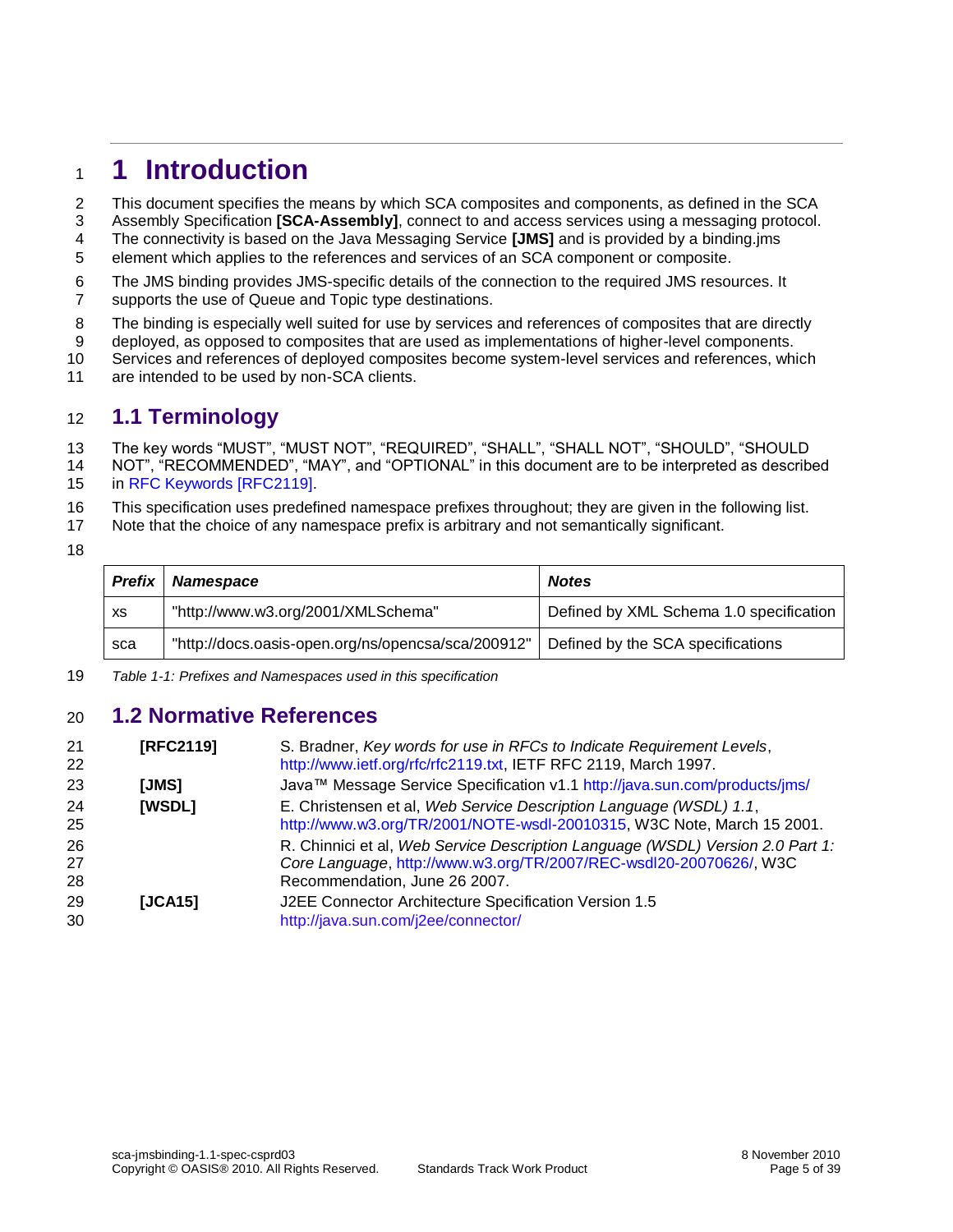<span id="page-5-4"></span><span id="page-5-0"></span>

| 31<br>32<br>33       | [IETFJMS]      | M. Phillips, P. Easton, D. Rokicki, E. Johnson, URI Scheme for Java™ Message<br>Service 1.0 http://tools.ietf.org/id/draft-merrick-jms-uri-09.txt, IETF Internet-Draft<br>September 2010                 |
|----------------------|----------------|----------------------------------------------------------------------------------------------------------------------------------------------------------------------------------------------------------|
| 34<br>35<br>36<br>37 | [SCA-Assembly] | OASIS Committee Draft 05, Service Component Architecture Assembly Model<br>Specification Version 1.1, January 2010<br>http://docs.oasis-open.org/opencsa/sca-assembly/sca-assembly-1.1-spec-<br>cd05.pdf |
| 38<br>39<br>40       | [SCA-Policy]   | OASIS Committee Draft 04, SCA Policy Framework Specification Version 1.1,<br>September 2010<br>http://docs.oasis-open.org/opencsa/sca-policy/sca-policy-1.1-spec-cd04.pdf                                |

### <span id="page-5-3"></span><span id="page-5-1"></span>**1.3 Non-Normative References**

N/A

### <span id="page-5-2"></span>**1.4 Naming Conventions**

The naming conventions used by artefacts defined in this specification are:

- 45 The naming conventions defined by section 1.3 of the [SCA Assembly Specification \[SCA-Assembly\].](#page-5-0)
- 46 Where the names of elements and attributes consist partially or wholly of acronyms, the letters of the acronyms use the same case. When the acronym appears at the start of the name of an element or an attribute, or after a period, it is in lower case. If it appears elsewhere in the name of an element or an attribute, it is in upper case. For example, an attribute might be named "uri" or "jndiURL".
- Where the names of types consist partially or wholly of acronyms, the letters of the acronyms are in all upper case. For example, an XML Schema type might be named "JCABinding" or "MessageID".
- 52 . Values, including local parts of QName values, follow the rules for names of elements and attributes as stated above, with the exception that the letters of acronyms are in all upper case. For example, a value might be "JMSDefault" or "namespaceURI".

 Note that this URI scheme is currently in draft. The reference for this specification will be updated when the IETF standard is finalized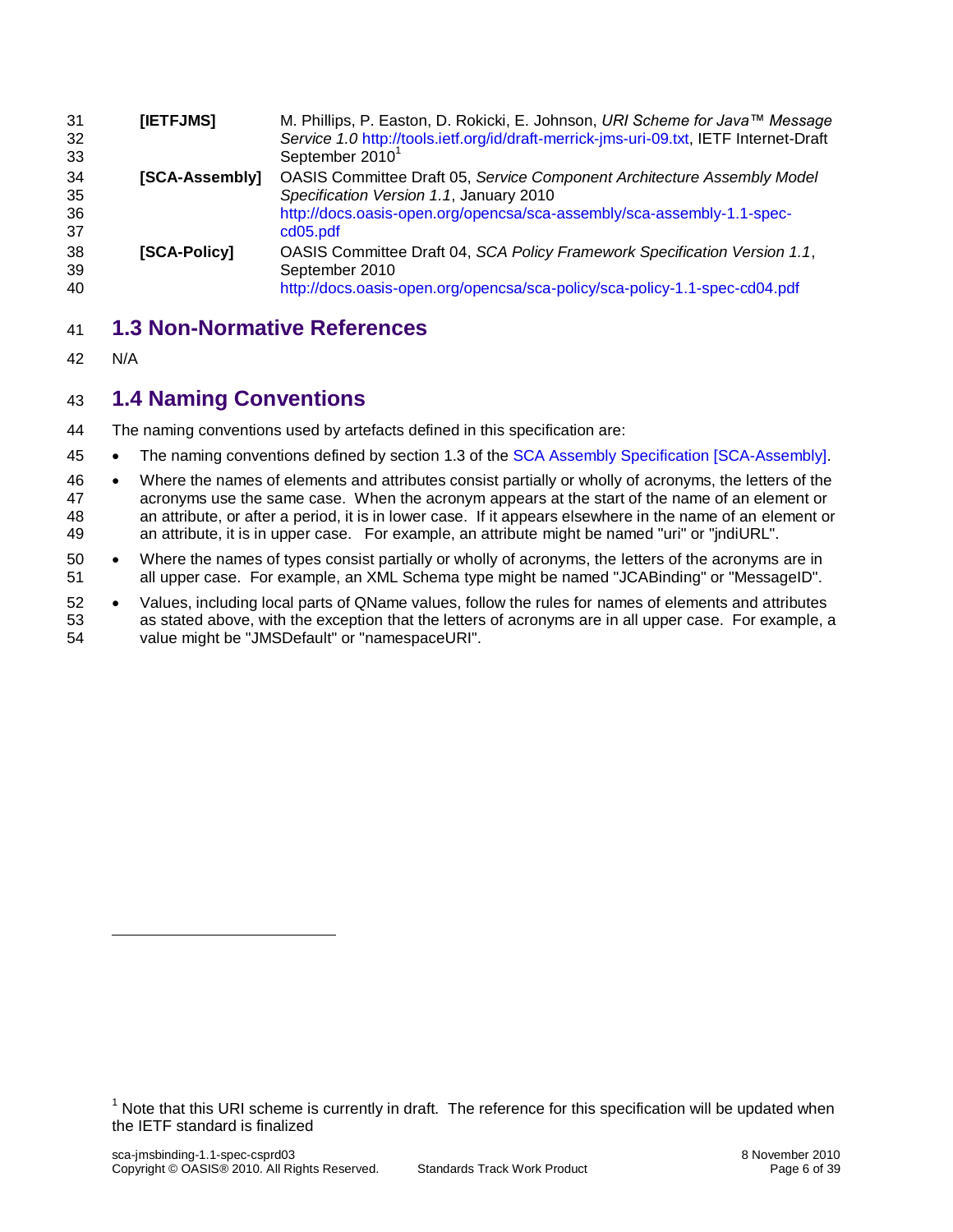# <span id="page-6-0"></span>**2 Messaging Bindings**

Messaging bindings form a category of SCA bindings that represent the interaction of SCA composites

- with messaging providers. It is felt that documenting, and following this pattern is beneficial for
- implementers of messaging bindings, although it is not strictly necessary.
- This pattern is embodied in the JMS binding, described later.
- Messaging bindings utilize operation selector and wire format elements to provide the mapping from the
- native messaging format to an invocation on the target component. A default operation selection and
- data binding behavior is specified.
- In addition, each operation in the interface associated with the service or reference can have properties
- specified, that influence the way native messages are processed depending on the operation being invoked.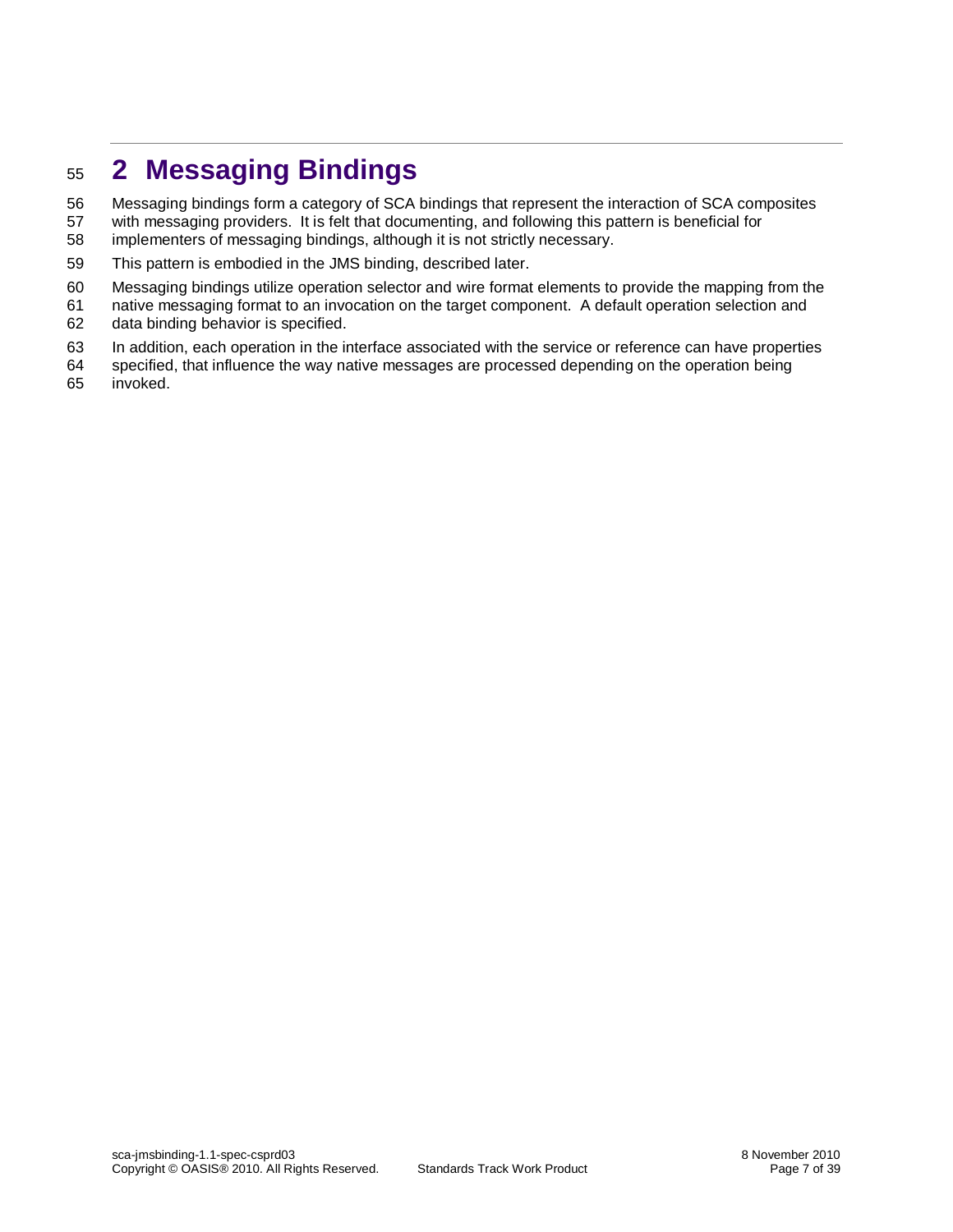# <span id="page-7-0"></span><sup>66</sup> **3 JMS Binding Schema**

67 The JMS binding element is defined by the pseudo-schema in [Snippet 3-1.](#page-8-0)

```
68 <br />
Shinding.jms correlationScheme="QName"?<br>
69 initialContextFactory="xs:
                         initialContextFactory="xs:anyURI"?
 70 jndiURL="xs:anyURI"?
 71 name="NCName"?<br>72 requires="list
                         requires="list of QName"?
 73 policySets="list of QName"?<br>74 policySets="list of QName"?
 74 uri="xs:anyURI"? >
 75 <destination jndiName="xs:anyURI"? type="queue or topic"?<br>76 create="always or never or ifNotExist"?>
                             create="always or never or ifNotExist"?>
 77 <property name="NMTOKEN" type="string"?>*
 78 </destination>?<br>79 <connectionFact>
               79 <connectionFactory jndiName="xs:anyURI"?
 80 80 create="always or never or ifNotExist"?>
 81 <property name="NMTOKEN" type="string"?>*<br>82 </connectionFactory>?
 82 </connectionFactory>?<br>83 <activationSpec indiNa
 83 <activationSpec jndiName="xs:anyURI"?<br>84 create="always or nev
                                create="always or never or ifNotExist"?>
 85 <property name="NMTOKEN" type="string"?>*
 86 </activationSpec>?
 87
 88 <response><br>89 <esponse>
 89 (destination jndiName="xs:anyURI"? type="queue or topic"?<br>80 (create="always or never or ifNotExist"?>
                                  create="always or never or ifNotExist"?>
 91 <property name="NMTOKEN" type="string"?>*<br>92 </destination>?
                    92 </destination>?
 93 ConnectionFactory jndiName="xs:anyURI"?<br>94 Create="always or nev
 94 create="always or never or ifNotExist"?><br>95 create="NATOKEN" type="string"?>*
 95 \langleproperty name="NMTOKEN" type="string"?>*<br>96 </connectionFactory>?
 96 </connectionFactory>?<br>97 <activationSpec indiN
                    97 <activationSpec jndiName="xs:anyURI"?
 98 create="always or never or ifNotExist"?><br>99 coroperty name="NMTOKEN" type="string"?>*
                        99 <property name="NMTOKEN" type="string"?>*
100 </activationSpec>?
101 <wireFormat/>?
102 </response>?
103
104 <resourceAdapter name="NMTOKEN">?<br>105 <property name="NMTOKEN" type
105 <property name="NMTOKEN" type="string"?>*<br>106 </resourceAdapter>?
               </resourceAdapter>?
107
108 <headers type="string"?<br>109 deliveryMode="
109 deliveryMode="persistent or nonpersistent"?<br>110 timeToLive="long"?
110 timeToLive="long"?<br>111 priority="0...9"?
                         priority="0 .. 9"?>
112 <property name="NMTOKEN" type="boolean or byte or .. or String"?>*<br>113 </headers>?
               </headers>?
114
115 <messageSelection selector="string"?> 
116 <property name="NMTOKEN" type="string"?>* 
117 </messageSelection>?
118
               119 <operationProperties name="string" selectedOperation="string"?>
120 > <property name="NMTOKEN" type="string"?>*<br>121 > <headers type="string"?
                    <headers type="string"?
122 deliveryMode="persistent or nonpersistent"?<br>123 timeToLive="long"?
123 timeToLive="long"?<br>124 priority="0..9"?
                             priority="0 .. 9"?>
```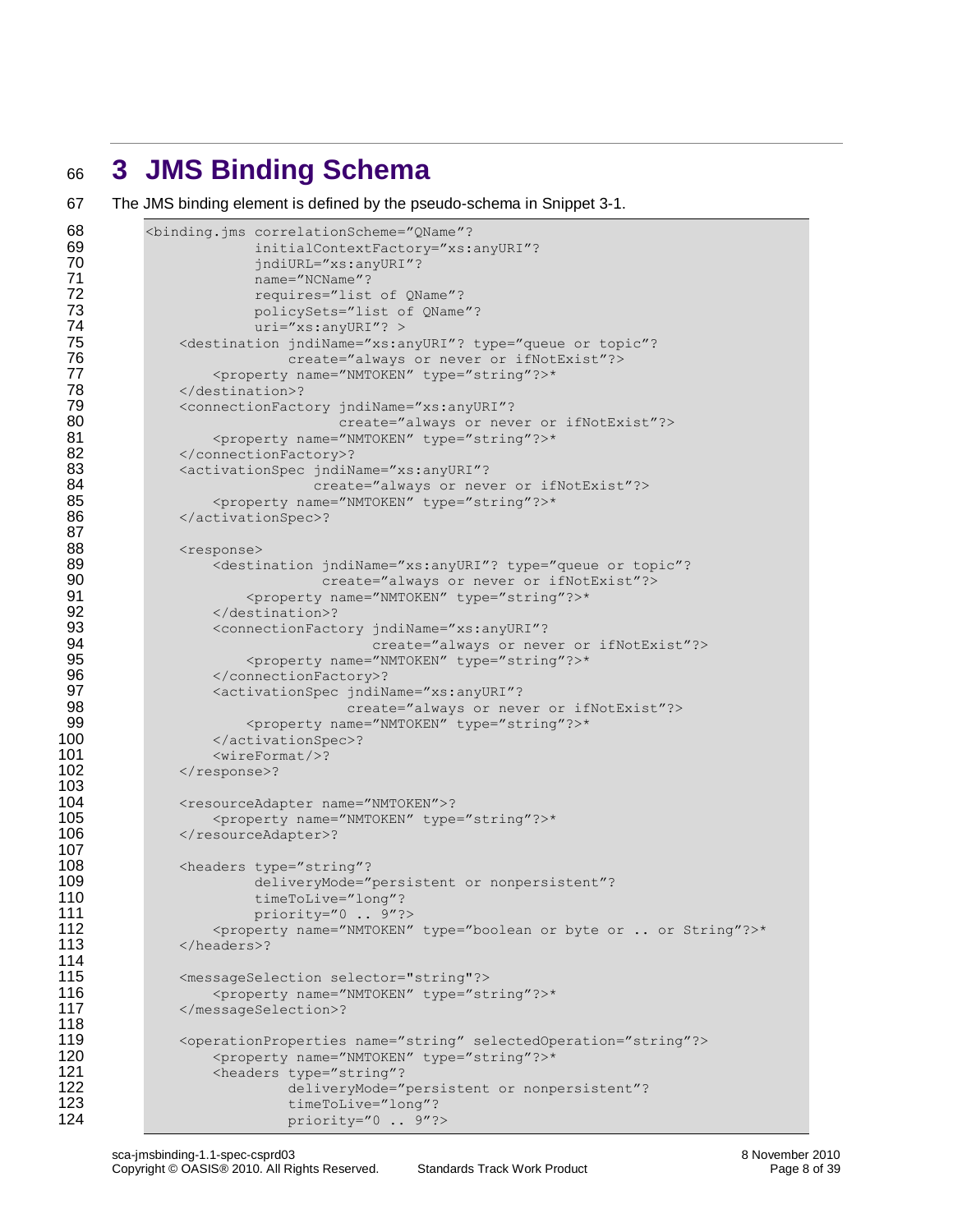```
125 <property name="NMTOKEN" type="boolean or byte or .. or String"?>*
126 </headers>?<br>127 </operationProp
             127 </operationProperties>*
128
             <wireFormat ... />?
130 <operationSelector ... />?
131 </binding.jms>
```
- <span id="page-8-0"></span>*Snippet 3-1: binding.jms Pseudo-Schema*
- The binding can be used in one of two ways, either identifying existing JMS [\[JMS\]](#page-4-0) resources using JNDI names, or providing the required information to enable the JMS resources to be created.
- The *binding.jms* element has the attributes:
- */binding.jms* This is the JMS binding element. The element is extensible so that JMS binding implementers can add additional JMS provider-specific attributes and elements although such extensions are not guaranteed to be portable across runtimes.
- */binding.jms/@uri*  as defined in the [SCA Assembly Specification \[SCA-Assembly\].](#page-5-0) This attribute 140 identifies the destination, connection factory or activation spec, and other properties to be used to send/receive the JMS message. There is an implicit *@create="never"* for the resources referred to in the *@uri* attribute. Message header properties and the message selector set via the *@uri* attribute 143 take precedence over those specified in binding elements as defined in section [3.2.](#page-12-1)
- <span id="page-8-2"></span> The value of the *@uri* [attribute MUST have the format defined by the IETF URI Scheme for Java™](#page-29-1)  [Message Service 1.0 \[IETFJMS\]](#page-29-1) [BJM30001].
- [Snippet 3-2](#page-8-1) illustrates the structure of the URI and the set of property names that have specific semantics:

| 148 | $jms:jndi:$ ? |
|-----|---------------|
|-----|---------------|

jndiURL=<jndi-url> &

```
150 jndiInitialContextFactory=<jndi-initial-context-factory> &
```

```
151 jndiConnectionFactoryName=<Connection-Factory-Name> &<br>152 delivervMode=<Deliverv-Mode> &
```
- deliveryMode=<Delivery-Mode> &
- timeToLive=<Time-To-Live> &
- 154 priority=<Priority> &<br>155 selector=<Message-Sel
- selector=<Message-Selector> &
- 156 <param-name>=<param-value> & ...
- <span id="page-8-1"></span>*Snippet 3-2: JMS URI Structure*
- <span id="page-8-3"></span> When the *@uri* [attribute is specified, the SCA runtime MUST raise an error if the referenced](#page-29-2)  [resources do not already exist](#page-29-2) [BJM30002].
- <span id="page-8-6"></span>When the *@uri* attribute is specified, the *destination* [element MUST NOT be present](#page-31-0) [BJM30034].
- **•** /binding.jms/@name as defined in th[e SCA Assembly Specification \[SCA-Assembly\].](#page-5-0)
- */binding.jms/@requires* as defined in the [SCA Assembly Specification \[SCA-Assembly\].](#page-5-0)
- */binding.jms/@policySets* as defined in the [SCA Assembly Specification \[SCA-Assembly\].](#page-5-0)
- */binding.jms/@correlationScheme*  identifies the correlation scheme used when sending reply or callback messages, default value is *"sca:messageID"*. Three specific behaviours are provided. "*sca:messageID*" indicates that response messages can be correlated with their requests by looking for the request's messageID header value in the response's correlationID header;
- "*sca:correlationID*" indicates that response messages can be correlated with their requests by
- looking for the request's correlationID header value in the response's correlationID header; "*sca:none*" indicates that the response's correlationID header is not to be used for this purpose and
- some other means is used for the correlation.
- <span id="page-8-4"></span> If the value of the *@correlationScheme* attribute is "*sca:messageID*[" the SCA runtime MUST set](#page-29-3)  [the correlation ID of replies to the message ID of the corresponding request](#page-29-3) [BJM30003].
- <span id="page-8-5"></span> If the value of the *@correlationScheme* attribute is "*sca:correlationID*[" the SCA runtime MUST set](#page-29-4)  [the correlation ID of replies to the correlation ID of the corresponding request](#page-29-4) [BJM30004].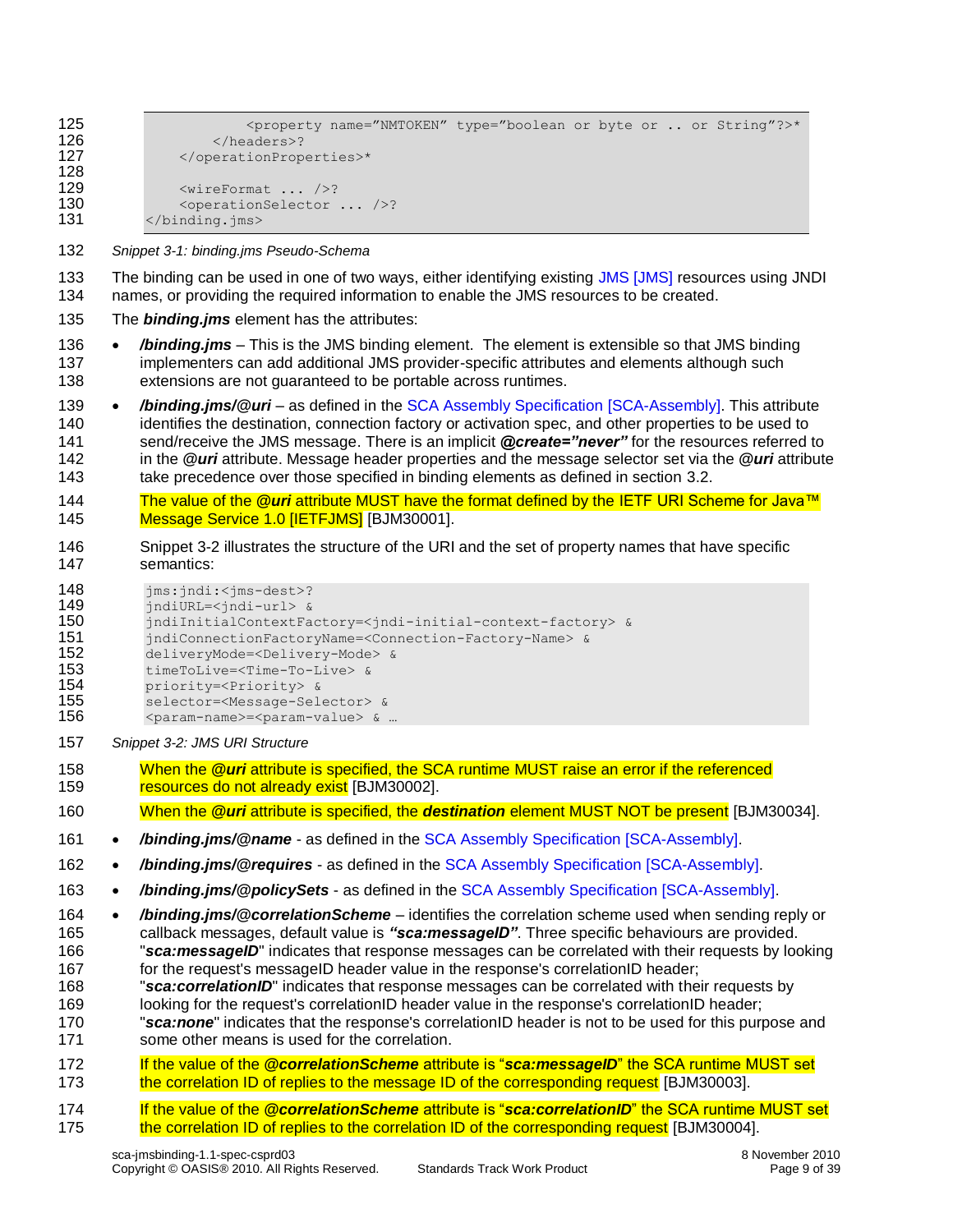<span id="page-9-9"></span><span id="page-9-8"></span><span id="page-9-7"></span><span id="page-9-6"></span><span id="page-9-5"></span><span id="page-9-4"></span><span id="page-9-3"></span><span id="page-9-2"></span><span id="page-9-1"></span><span id="page-9-0"></span> If the value of the *@correlationScheme* attribute is "*sca:correlationID*[" the SCA runtime MUST set](#page-29-5)  **[a non-null correlation ID value in requests that it sends](#page-29-5) [BJM30007].**  If the value of the *@correlationScheme* attribute is "*sca:none*[" the SCA runtime MUST NOT set the](#page-29-6)  179 correlation ID in responses that it sends<sup>[BJM30005]</sup>. [SCA runtimes MAY allow other values of the](#page-29-7) *@correlationScheme* attribute to indicate other [correlation schemes](#page-29-7) [BJM30006]. */binding.jms/@initialContextFactory* – the name of the JNDI initial context factory. 183 • /binding.jms/@jndiURL – the URL for the JNDI provider. */binding.jms/destination* – identifies the destination that is to be used to process requests by this binding. */binding.jms/destination/@type* - the type of the request destination. Valid values are "*queue*" and "*topic*". The default value is "*queue*". Whatever the value of the *destination/@type* [attribute, the SCA runtime MUST ensure a single](#page-29-8)  [response is delivered for request/response operations](#page-29-8) [BJM30010]. *binding.jms/destination/@jndiName* – the JNDI name of the JMS Destination that the binding uses to send or receive messages. The behaviour of this attribute is determined by the value of the *@create* attribute as follows: – If the *@create* attribute value for a *destination*, *[connectionFactory](#page-29-9)* or *activationSpec* element **is "always"** and the **@jndiName** attribute is present and the resource cannot be created at the location specified by the *@jndiName* attribute [then the SCA runtime MUST raise an error](#page-29-9) [BJM30011]. If the *@create* attribute value for a *destination*, *[connectionFactory](#page-31-1)* or *activationSpec* element **is "always" and the** *@jndiName* attribute is not present and the resource cannot be created, then **[the SCA runtime MUST raise an error](#page-31-1) [BJM30037].**  If the *@jndiName* attribute is omitted this specification places no restriction on the JNDI location of the created resource. – If the *@create* attribute value for a *destination*, *[connectionFactory](#page-29-10)* or *activationSpec* element is "*ifNotExist*" then the *@jndiName* [attribute MUST specify the location of the possibly existing](#page-29-10)  **[resource](#page-29-10)** [BJM30012]. If the *@create* attribute value for a *destination*, *[connectionFactory](#page-29-11)* or *activationSpec* element is "*ifNotExist*" and the resource [does not exist at the location](#page-29-11) identified by the *@jndiName* **attribute and [cannot be created there then the SCA runtime MUST raise an error](#page-29-11) [BJM30013].**  If the *@create* attribute value for a *destination*, *[connectionFactory](#page-29-12)* or *activationSpec* element is "*ifNotExist*" and the *@jndiName* [attribute refers to an existing resource that is not a JMS](#page-29-12)  [Destination of the approprate type, a JMS connection factory or a JMS activation spec](#page-29-12)  211 respectively [then the SCA runtime MUST raise an error](#page-29-12) [BJM30014]. – If the *@create* attribute value for a *destination*, *[connectionFactory](#page-29-13)* or *activationSpec* element is "*never*" and the *@jndiName* [attribute is not specified, or the resource is not present at the](#page-29-13)  location identified by the *@jndiName* [attribute, or the location refers to a resource of an incorrect](#page-29-13)  [type then the SCA runtime MUST raise an error](#page-29-13) [BJM30015]. */binding.jms/destination/@create* – indicates whether the destination should be created when the containing composite is deployed. Valid values are "*always*", "*never*" and "*ifNotExist*". *"always"* indicates that new resources are created for use by this binding; *"never"* indicates that existing resources are used and none created; *"ifNotExist"* indicates that if the resources already exist those are used, otherwise new ones are created. Refer to the *destination/@jndiName* attribute for a detailed definition of each case. The default value is "*ifNotExist*". */binding.jms/destination/property* – defines properties to be used to create the destination, if required.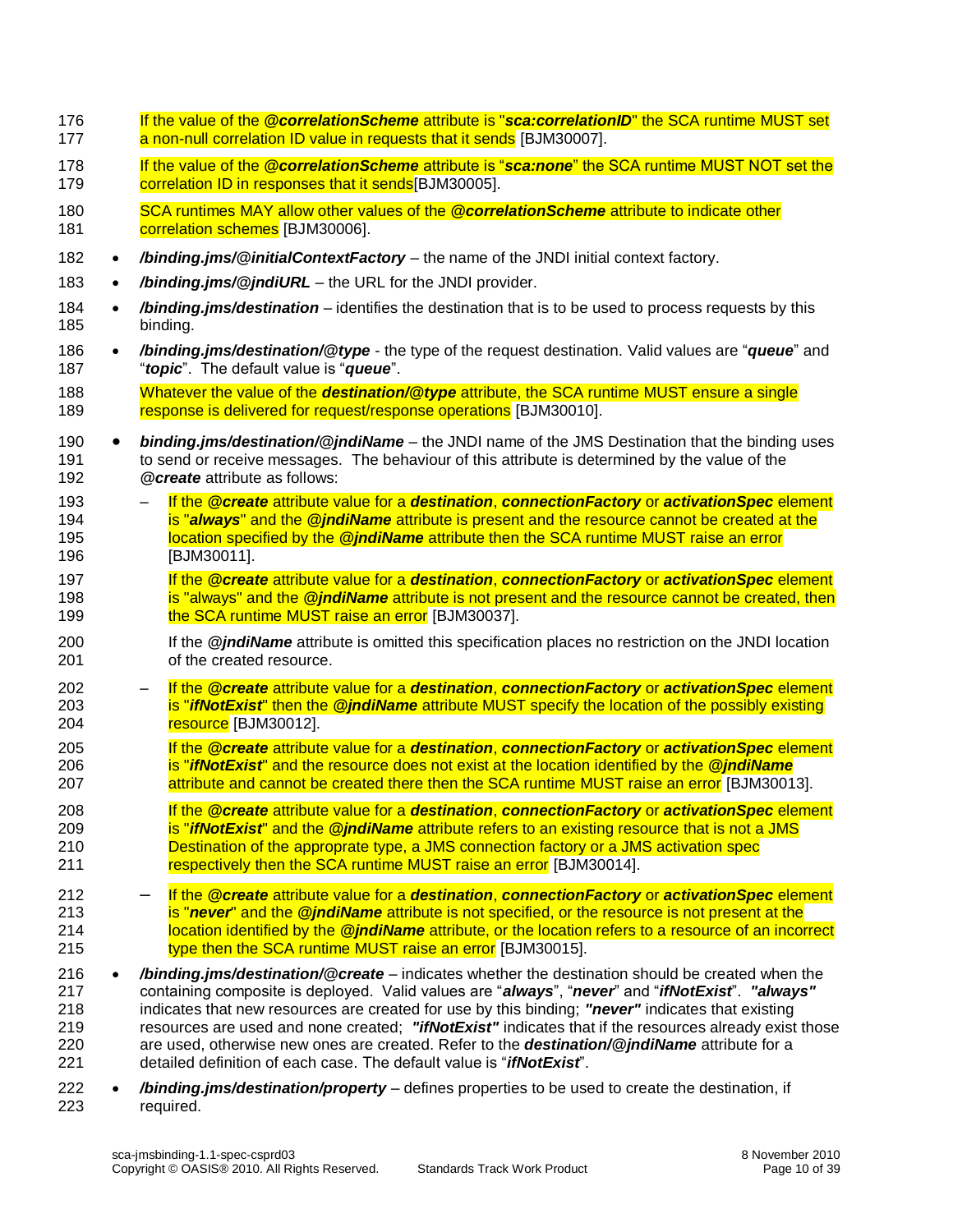- */binding.jms/connectionFactory* identifies the connection factory that the binding uses to process request messages. The attributes of this element follow the rules defined for the *destination* element.
- <span id="page-10-0"></span> A *binding.jms* [element MUST NOT include both a](#page-30-0) *connectionFactory* element and an *[activationSpec](#page-30-0)* element [BJM30017].
- When the *[connectionFactory](#page-30-1)* element is present as a child of the *binding.jms* element, then the [destination MUST be defined either by the](#page-30-1) *destination* element child of the *binding.jms* element or the *@uri* [attribute of the](#page-30-1) *binding.jms* element [BJM30018].
- <span id="page-10-1"></span> */binding.jms/activationSpec* – identifies the activation spec that the binding uses to connect to a JMS destination to process request messages. The attributes of this element follow the rules defined for the *destination* element.
- If the *activationSpec* [element is present as a child of the](#page-30-2) *binding.jms* element and the destination is [also specified via a](#page-30-2) *destination* element child of the *binding.jms* element or the *@uri* attribute of the *binding.jms* element [then it MUST refer to the same JMS destination](#page-30-2) as the *activationSpec* [BJM30019].
- <span id="page-10-3"></span><span id="page-10-2"></span> The *activationSpec* [element MUST NOT be present when the binding is being used for an SCA](#page-30-3)  [reference](#page-30-3) [BJM30020].
- */binding.jms/response* defines the resources used for handling response messages (receiving responses for a reference, and sending responses from a service).
- */binding.jms/response/destination* identifies the destination that is to be used to process responses by this binding. Attributes follow the rules defined for the parent's *destination* element. For a service, this destination is used to send responses to messages that have a null value for the *JMSReplyTo* destination. For a reference, this destination is used to receive reply messages
- */binding.jms/response/connectionFactory* identifies the connection factory that the binding uses to process response messages. The attributes of this element follow those defined for the *destination* element.
- <span id="page-10-4"></span> A *response* [element MUST NOT include both a](#page-30-4) *connectionFactory* element and an *activationSpec* **[element](#page-30-4)** [BJM30021].
- */binding.jms/response/activationSpec* identifies the activation spec that the binding uses to connect to a JMS destination to process response messages. The attributes of this element follow those defined for the *destination* element.
- <span id="page-10-5"></span> If a *response/destination* and *[response/activationSpec](#page-30-5)* element are both specified they MUST [refer to the same JMS destination](#page-30-5) [BJM30022].
- <span id="page-10-6"></span> The *response/activationSpec* [element MUST NOT be present when the binding is being used for an](#page-30-6)  **[SCA service](#page-30-6)** [BJM30023].
- */binding.jms/response/wireFormat* identifies the wire format used by responses sent or received by this binding. This value overrides the *wireFormat* specifed at the binding level. Wire formats for 261 this binding are described in Section [4.](#page-13-0)
- */binding.jms/headers* this element specifies values to be set for standard JMS headers. These values apply to requests from a reference and responses from a service. Sectio[n 3.2](#page-12-1) defines the priority rules for determining the values for JMS headers and user properties.
- */binding.jms/headers/@type, @deliveryMode, @timeToLive, @priority* specifies the value to use for the JMS header property JMSType, JMSDeliveryMode, JMSTimeToLive or JMSPriority respectively. Valid values for *@deliveryMode* are *"persistent"* and *"nonpersistent"*, corresponding to the values defined in the JMS Specification **[\[JMS\]](#page-4-0)** for the JMSDeliveryMode message header, with *"persistent"* being the default; valid values for *@priority* are *"0"* to *"9"*, where *"0"* indicates lowest priority and *"9"* highest priority, with *"4"* being the default; valid values for *@timeToLive* are positive integers, with 0 indicating unlimited time and being the default value.
- */binding.jms/headers/property* specifies the value and type for the named JMS user property.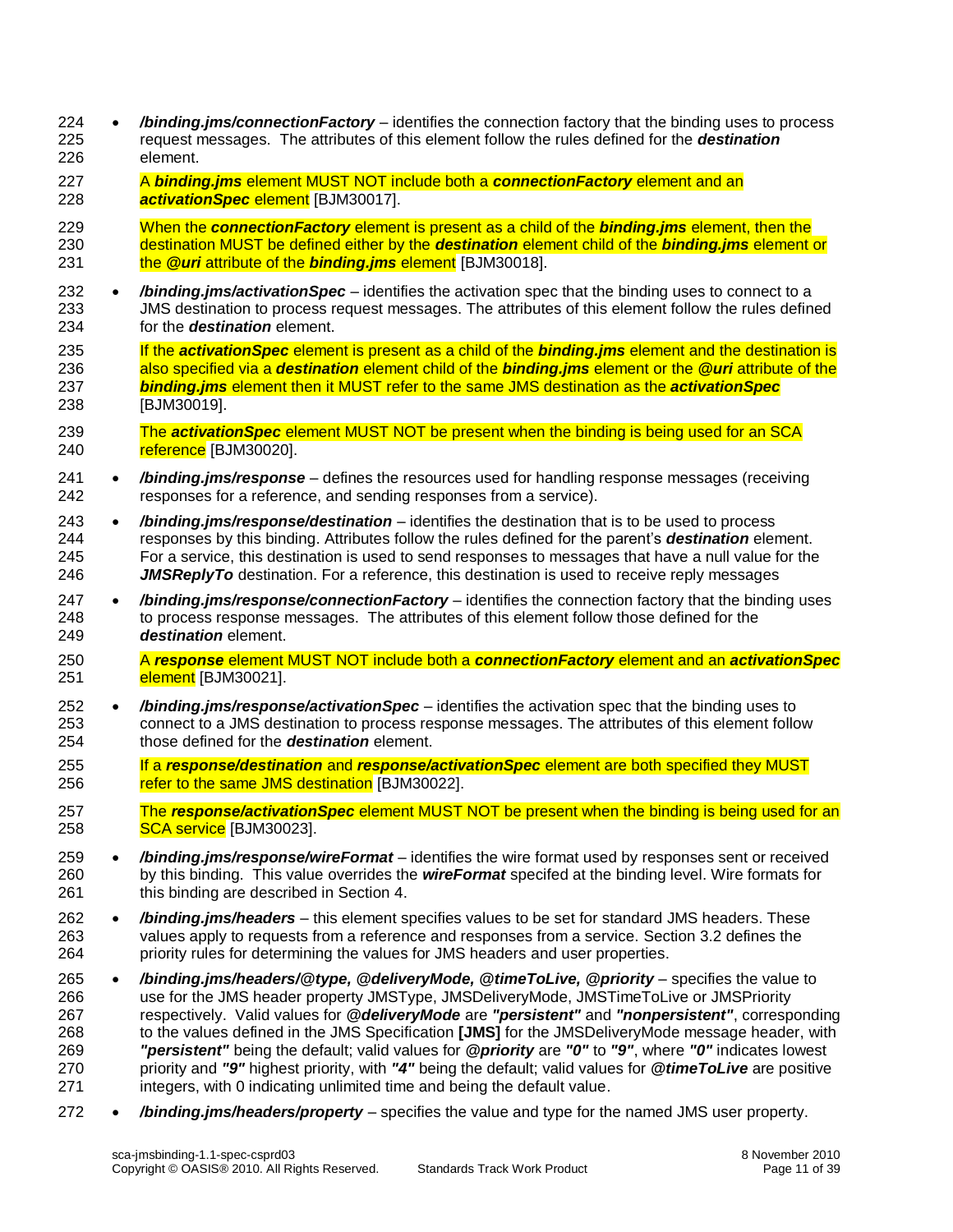- */binding.jms/messageSelection* this element specifies JMS message selection options. This element applies to a service receiving messages from the request destination or for a reference receiving messages from the callback or reply-to destination.
- */binding.jms/messageSelection/@selector* specifies the value to use for the JMS message selector. Sectio[n 3.3](#page-12-2) defines the priority rules for determining the values for the message selector.
- */binding.jms/resourceAdapter* specifies name, type and properties of the Resource Adapter Java bean.

 The *resourceAdapter* [element MUST be present when JMS resources are to be created for a JMS](#page-31-2)  provider that implements the JCA 1.5 Specification [JCA15] [specification, and is ignored otherwise](#page-31-2) [BJM30031].

- <span id="page-11-3"></span><span id="page-11-0"></span>[SCA runtimes MAY place restrictions on the properties of the resource adapter](#page-30-7) Java bean that can be set using the *[resourceAdapter](#page-30-7)* element [BJM30028].
- For JMS providers that do not implement the [JCA 1.5 specification](#page-4-5) [JCA15], information necessary for resource creation can be added in provider-specific elements or attributes allowed by the extensibility of the *binding.jms* element.
- */binding.jms/operationProperties* specifies various properties that are specific to the processing of a particular operation.
- */binding.jms/operationProperties/@name* The name of the operation in the interface.
- */binding.jms/operationProperties/@selectedOperation* The value generated by the
- *operationSelector* that corresponds to the operation in the service or reference interface identified by the *operationProperties/@name* attribute. If this attribute is omitted then the value defaults to the value of the *operationProperties/@name* attribute.
- <span id="page-11-1"></span> The value of the *[operationProperties/@selectedOperation](#page-31-3)* attribute MUST be unique across the containing *[binding.jms](#page-31-3)* element [BJM30029].
- */binding.jms/operationProperties/property* specifies properties specific to this operation. These properties are intended to be used to parameterize the *wireFormat* identified for the binding for a particular operation.
- <span id="page-11-2"></span> [The SCA runtime SHOULD make the](#page-31-4) *operationProperties* element corresponding to the *[selectedOperation](#page-31-4)* available to the *wireFormat* implementation [BJM30030].
- */binding.jms/operationProperties/headers* this element specifies values to be set for standard JMS headers. These values apply to requests from a reference and responses from a service. Section [3.2](#page-12-1) defines the priority rules for determining the values for JMS headers and user properties.
- */binding.jms/operationProperties/headers/@type, @deliveryMode, @timeToLive, @priority* specifies the value to use for the JMS header property JMSType, JMSDeliveryMode, JMSTimeToLive or JMSPriority, respectively. Refer to the description of the *binding.jms/headers* element for the valid values for these attributes.
- */binding.jms/operationProperties/headers/property* specifies the value and type for the named JMS user property.
- */binding.jms/wireFormat* identifies the wire format used by requests and responses sent or received by this binding. Wire formats for this binding are described in Section [4.](#page-13-0)
- */binding.jms/operationSelector* identifies the operation selector used when receiving requests for a service. If specified for a reference this provides the default operation selector for callbacks if not specified via a callback service element. Operation selectors for this binding are described in Section [3.2.](#page-12-1)

<span id="page-11-4"></span> The *binding.jms* [element MUST conform to the XML schema defined in sca-binding-jms-1.1.xsd](#page-31-5) [BJM30036].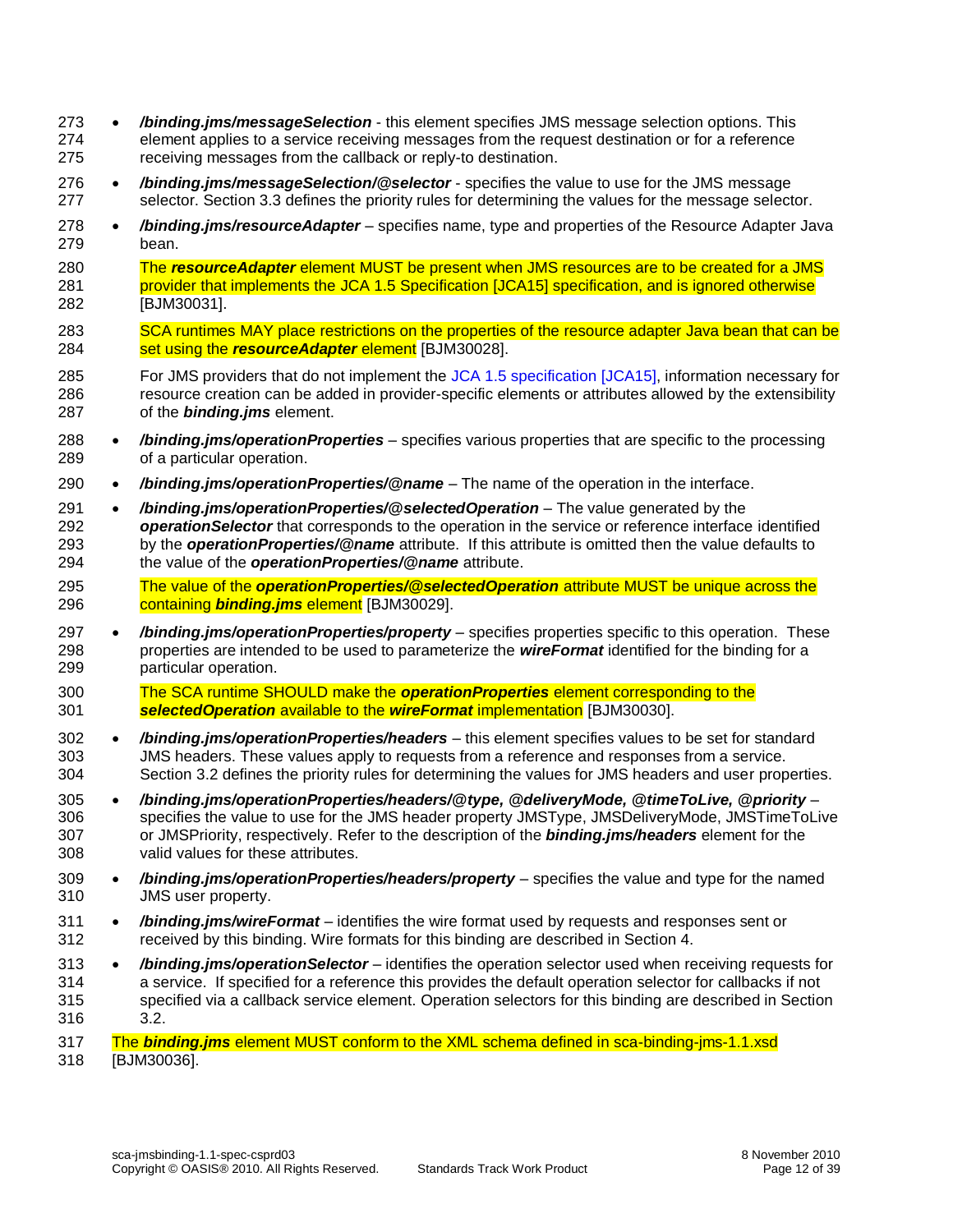#### <span id="page-12-0"></span>**3.1 Extensibility**

 The JMS binding allows further customization of the binding element and its subelements with vendor specific attributes or elements. This is done by providing extension points in the schema; refer to Appendix [A,](#page-25-0) ["JMS XML Binding Schema: sca-binding-jms-1.1.xsd"](#page-25-0) for the locations of these extension points.

### <span id="page-12-1"></span>**3.2 JMS Message Headers and User Properties**

 The JMS binding can be configured to specify that JMS headers are set to specific values in messages sent by the SCA runtime. The binding provides several places where JMS message headers and user properties can be specified at different levels of granularity.

- The type of the JMS user property is specified via the property/@type attribute using one of the values define in the JMS specification **[\[JMS\]](#page-4-0)**: "boolean", "byte", "short", "int", "long", "float", "double", "String" (the default), or "xs:string". "xs:string" and "String" both represent the String user property type, "xs:string" is for backward compatibility only and its use is deprecated.
- [When sending messages for a JMS binding, the SCA runtime MUST set each of the JMSType,](#page-30-8)
- 333 JMSDeliveryMode, JMSTimeToLive and JMSPriority headers to values specified in the binding definition **in the following priority order:**
- [1\) the value for the header specified in the](#page-30-8) *@uri* attribute (highest priority);
- [2\) the value for the header specified in the](#page-30-8) *operationProperties/headers* element matching the [operation being invoked;](#page-30-8)
- [3\) the value for the header specified in the](#page-30-8) *headers* element;
- <span id="page-12-3"></span> [4\) the default value for the header as specified by the definition of the](#page-30-8) *binding.jms/headers* element [\(lowest priority\)](#page-30-8) [BJM30024].
- 341 When sending messages for a JMS binding, the SCA runtime MUST set each named user property with 342 type and value specified in the binding definition in the following priority order:
- 343 1) the type and value for the named user property specified in an
- *operationProperties/headers/property* [element matching the name of the operation being invoked](#page-30-9)  [\(highest priority\);](#page-30-9)
- <span id="page-12-4"></span> [2\) the type and value for the named user property specified in a](#page-30-9) *headers/property* element (lowest **priority** [BJM30025].

#### <span id="page-12-2"></span>**3.3 JMS Message Selection**

 Message selectors can be specified for the JMS binding to receive a specific subset of messages from a given destination, such that only messages that match the selector are delivered to a given JMS binding.

- This allows more than one JMS binding to share a destination.
- [When receiving messages for a JMS binding, the SCA runtime MUST use a message selector if specified](#page-30-10)  [in the binding definition in the following priority order:](#page-30-10)
- [1\) the value for the message selector specified in the](#page-30-10) *@uri* attribute value's "selector" parameter [\(highest priority\);](#page-30-10)
- [2\) the value for the message selector specified in the](#page-30-10) *messageSelection/@selector* attribute;
- <span id="page-12-5"></span> [3\) otherwise no message selector is used \(lowest priority\)](#page-30-10) [BJM30026].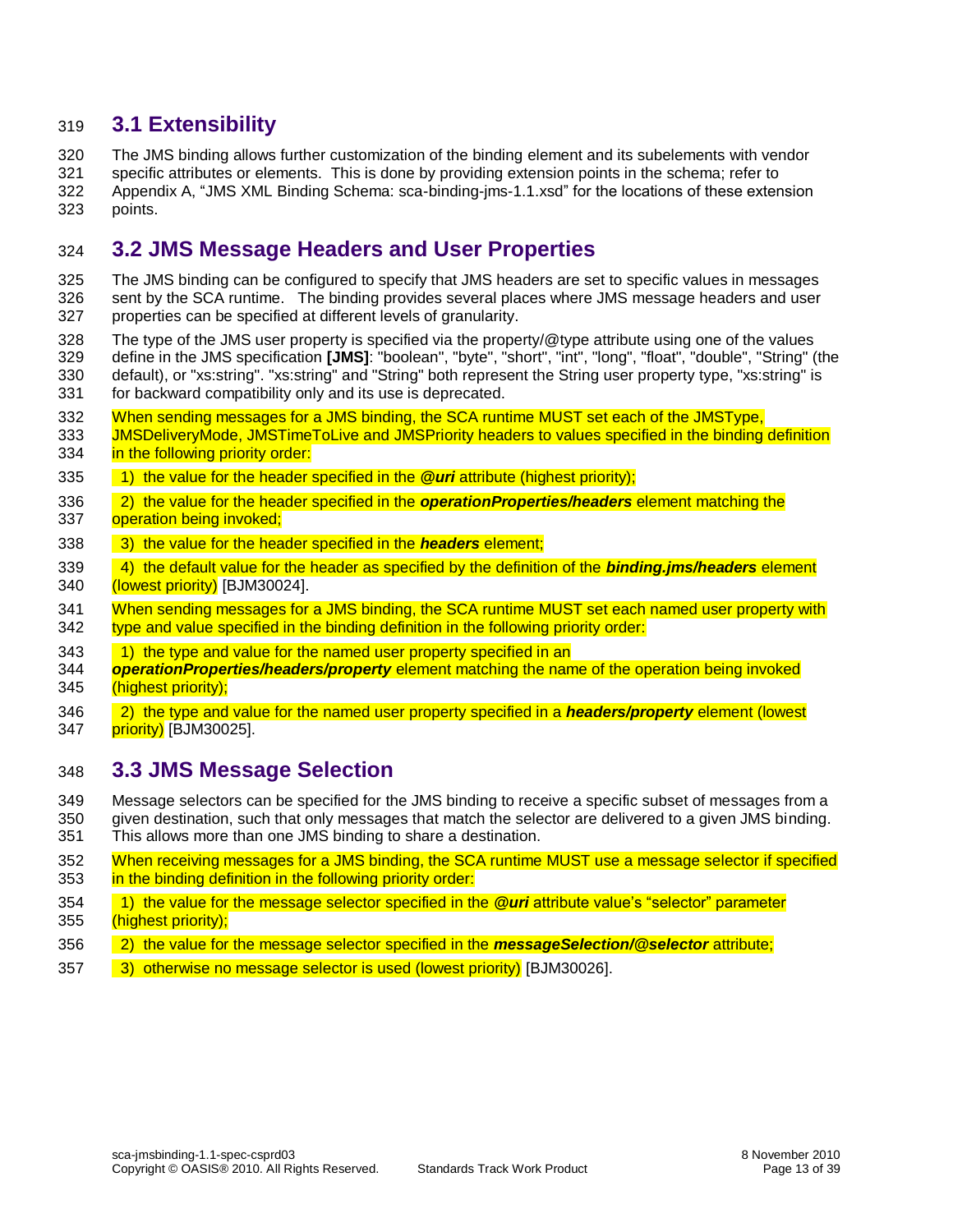# <span id="page-13-0"></span>**4 Operation Selectors and Wire Formats**

 In general messaging providers deal with message formats and destinations. There is not usually a built- in concept of "operation" that corresponds to that defined in a [WSDL \[WSDL\]](#page-4-6) portType. Messages have a wire format which corresponds in some way to the schema of an input or output message of an operation in the interface of a service or reference, however additional information is required in order for an SCA runtime to know how to identify the operation and understand the wire format of messages.

 The process of identifying the operation to be invoked is *operation selection*; the information that describes the contents of messages is a *wire format*. The *binding* element as described in the [SCA](#page-5-0)  [Assembly Specification \[SCA-Assembly\]](#page-5-0) provides the means to identify specific operation selection via the *operationSelector* element and the wire format of messages received and to be sent using the *wireFormat* element.

- When the service with a JMS binding receives a message, the SCA runtime resolves the name of the
- operation in the service's interface that is to be invoked by using the *operationSelector* and
- *operationProperties* elements defined for the binding. The *resolved operation name* is defined as follows:
- 373 If the selected operation name generated by the **operationSelector** matches the value of an *operationProperties/@selectedOperation* attribute then the resolved operation name is the value of the *operationProperties/@name* attribute.
- 376 Otherwise the resolved operation name is the selected operation name generated by the *operationSelector*.
- 378 When a message is received at an SCA service with JMS binding and the resolved operation name is in 379 the target component's interface, the SCA runtime MUST invoke the target component using the resolved [operation name](#page-31-6) [BJM40010].
- <span id="page-13-6"></span><span id="page-13-5"></span> [When a message is received at an SCA service with JMS binding and the resolved operation name is not](#page-31-7)  [in the target component's interface the SCA runtime MUST raise an error](#page-31-7) [BJM40011].
- No standard means is provided for linking the *wireFormat* or *operationSelector* elements with the runtime components that implement their behavior.
- The following sections describe the default *operationSelector* and *wireFormat* for a JMS binding.
- <span id="page-13-2"></span>386 The SCA runtime MUST support the default JMS wire format and operation selector behavior, and MAY [provide additional means to override it](#page-31-8) [BJM40001].

### <span id="page-13-1"></span>**4.1 Default Operation Selection**

 The following defines the **default operation selection algorithm** when receiving a request at a service, or a callback at a reference. When using the default operation selection algorithm, the selected operation name is determined as follows:

- 392 If there is only one operation on the service's interface, then that operation is the selected operation name;
- **•** Otherwise, if the JMS user property "*scaOperationName*" is present, then the value of that user property is used as the selected operation name;
- Otherwise, if the message is a JMS text or bytes message containing XML, then the selected operation name is the local name of the root element of the XML payload;
- Otherwise, the selected operation name is "*onMessage*".
- <span id="page-13-4"></span> When a *binding.jms* element specifies the *[operationSelector.jmsDefault](#page-31-9)* element, the SCA runtime [MUST use the default operation selection algorithm to determine the selected operation](#page-31-9) [BJM40008].
- If no *operationSelector* [element is specified then SCA runtimes MUST use](#page-31-10)
- <span id="page-13-3"></span>*[operationSelector.jmsDefault](#page-31-10)* as the default [BJM40002].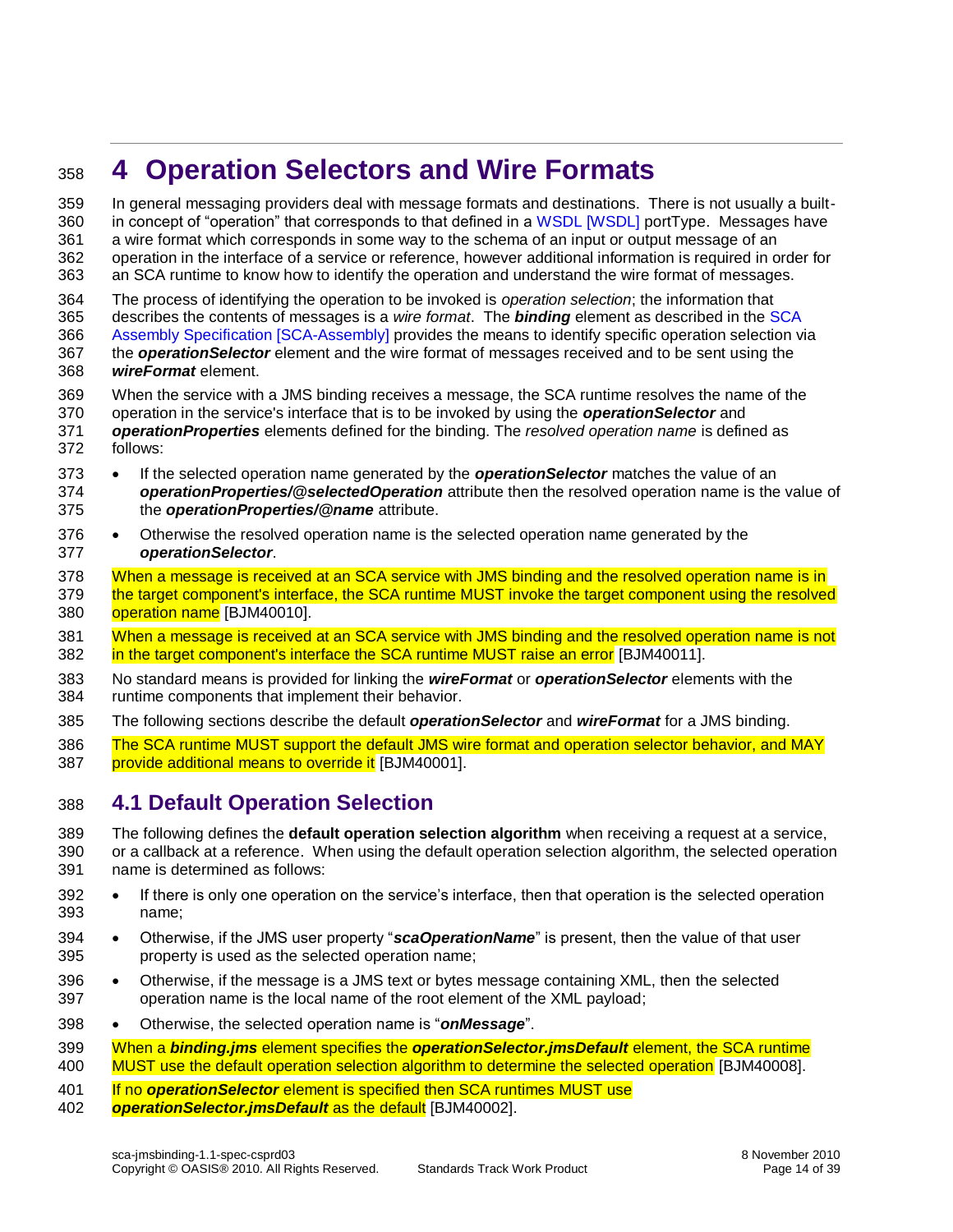#### <span id="page-14-0"></span>403 **4.2 Default Wire Format**

404 The default wire format maps between a *JMSMessage* and the object(s) expected by the component

405 implementation. We encourage component implementers to avoid exposure of JMS [\[JMS\]](#page-4-0) APIs to 406 component implementations, however in the case of an existing implementation that expects a

407 *JMSMessage*, this provides for simple reuse of that as an SCA component.

- 408 When using the default wire format, the message body is mapped to the parameters or return value of the 409 target operation as follows:
- 410 If there is a single parameter that is a *JMSMessage*, then the *JMSMessage* is passed as is.
- 411 Otherwise, if the *JMSMessage* is not a JMS text message or bytes message containing XML it is 412 invalid.
- 413 Otherwise if there is a single parameter, or for the return value, the JMS text or bytes XML payload is 414 the XML serialization of that parameter according to the WSDL schema for the message.
- 415 Otherwise the multiple parameters are encoded in XML using the document wrapped style, according 416 to the WSDL schema for the message.
- <span id="page-14-7"></span>417 When a *binding.jms* element specifies the *wireFormat.jmsDefault* [element, the SCA runtime MUST use](#page-31-11)  418 [the default wire format](#page-31-11) [BJM40009].
- 419 When using the default wire format to send request messages, if there is a single parameter and the
- 420 interface includes more than one operation, the SCA runtime MUST set the JMS user property 421 "*scaOperationName*[" to the name of the operation being invoked](#page-31-12) [BJM40003].
- <span id="page-14-4"></span><span id="page-14-2"></span>422 When using the default wire format an SCA runtime MUST be able to receive both JMS text and bytes 423 [messages](#page-31-13) [BJM40005].
- <span id="page-14-5"></span>424 When using the default wire format an SCA runtime MUST send either a JMS text or a JMS bytes 425 [message](#page-31-14) [BJM40006].
- <span id="page-14-6"></span>426 When using the default wire format an SCA runtime MAY provide additional configuration to allow 427 [selection between JMS text or bytes messages to be sent](#page-31-15) [BJM40007].
- 428 If no *wireFormat* [element is specified in a JMS binding then SCA runtimes MUST use](#page-31-16)
- <span id="page-14-3"></span>429 *[wireFormat.jmsDefault](#page-31-16)* as the default [BJM40004].

#### <span id="page-14-1"></span>430 **4.2.1 Example of default wire format**

```
431 For the interface definition in Snippet 4-1:
```

```
432 <wsdl:definitions name="Coordinates"<br>433 targetNamespace="http://tempuri.org/
433 targetNamespace="http://tempuri.org/coordinates"<br>434 mlns:tns="http://tempuri.org/coordinates"
434 xmlns:tns="http://tempuri.org/coordinates" 
435 xmlns:wsdl="http://schemas.xmlsoap.org/wsdl/" 
436 xmlns:xsd="http://www.w3.org/2001/XMLSchema"><br>437 <wsdl:types>
               <wsdl:types>
438 <xsd:schema targetNamespace="http://tempuri.org/coordinates"> 
439 \langle xsd:element \ name="setCoordinates" ><br>440 \langle xsd:complexTwo>440 <xsd:complexType><br>441 <xsd:sequence>
441 <xsd:sequence> 
442 <xsd:element name="x" type="xsd:int"/><br>443 <xsd:element name="v" type="xsd:int"/>
443 <xsd:element name="y" type="xsd:int"/><br>444 </xsd:sequence>
444 </xsd:sequence><br>445 </xsd:complexType
                      445 </xsd:complexType> 
446 </xsd:element> 
447 \langle xsd:schema\rangle<br>448 \langle wsd1:types\rangle</wsdl:types>
449<br>450
450 <wsdl:message name="setCoordinatesRequestMsg"><br>451 <wsdl:part element="tns:setCoordinates" name
                 451 <wsdl:part element="tns:setCoordinates" name="setCoordinatesParameters"/> 
452 </wsdl:message> 
453<br>454
454 <wsdl:portType name="Coordinates"> 
                 455 <wsdl:operation name="setCoordinates">
```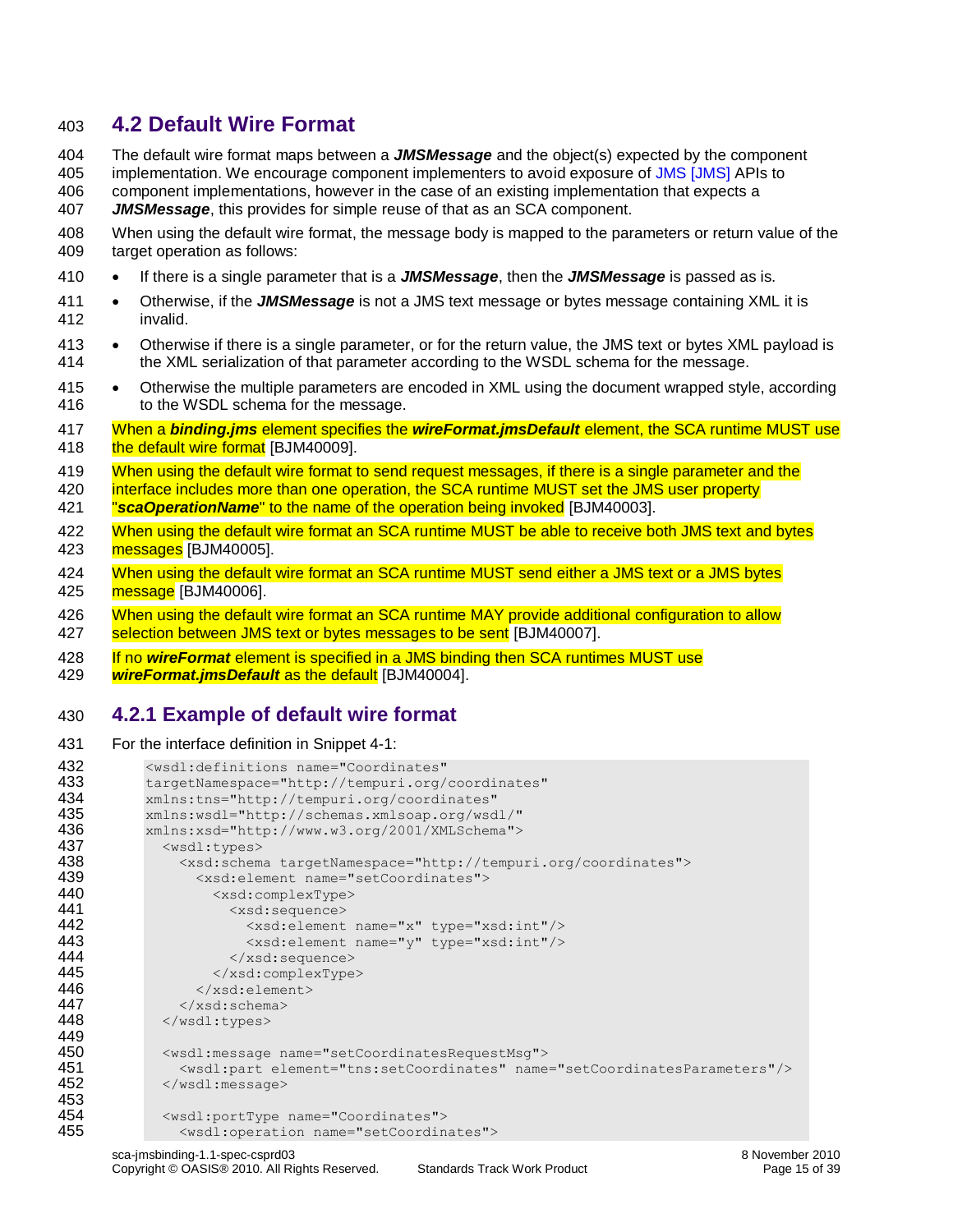| 456 | <wsdl:input <="" message="tns:setCoordinatesRequestMsq" th=""></wsdl:input> |
|-----|-----------------------------------------------------------------------------|
| 457 | name="setCoordinatesRequest"/>                                              |
| 458 | $\langle$ /wsdl:operation>                                                  |
| 459 |                                                                             |
| 460 |                                                                             |
|     |                                                                             |

<span id="page-15-0"></span>461 *Snippet 4-1: Example WSDL Interface Definition*

462 When the **setCoordinates** operation is invoked via a reference with a JMS binding that uses the default 463 wire format, the message sent from the JMS binding is a JMS text or bytes message with the content wire format, the message sent from the JMS binding is a JMS text or bytes message with the content 464 shown in [Snippet 4-2:](#page-15-1)

```
465 <setCoordinates xmlns="http://tempuri.org/coordinates"><br>466 < < x>10</ x>
466 \xi_{x>10<}/x><br>467 \xi_{y>5<}/y>467 \langle y \rangle5</y>468 \langle y \ranglesetCoord
                468 </setCoordinates>
```
<span id="page-15-1"></span>469 *Snippet 4-2: JMS Message Content for setCoordinates Operation o[f Snippet 4-1](#page-15-0)*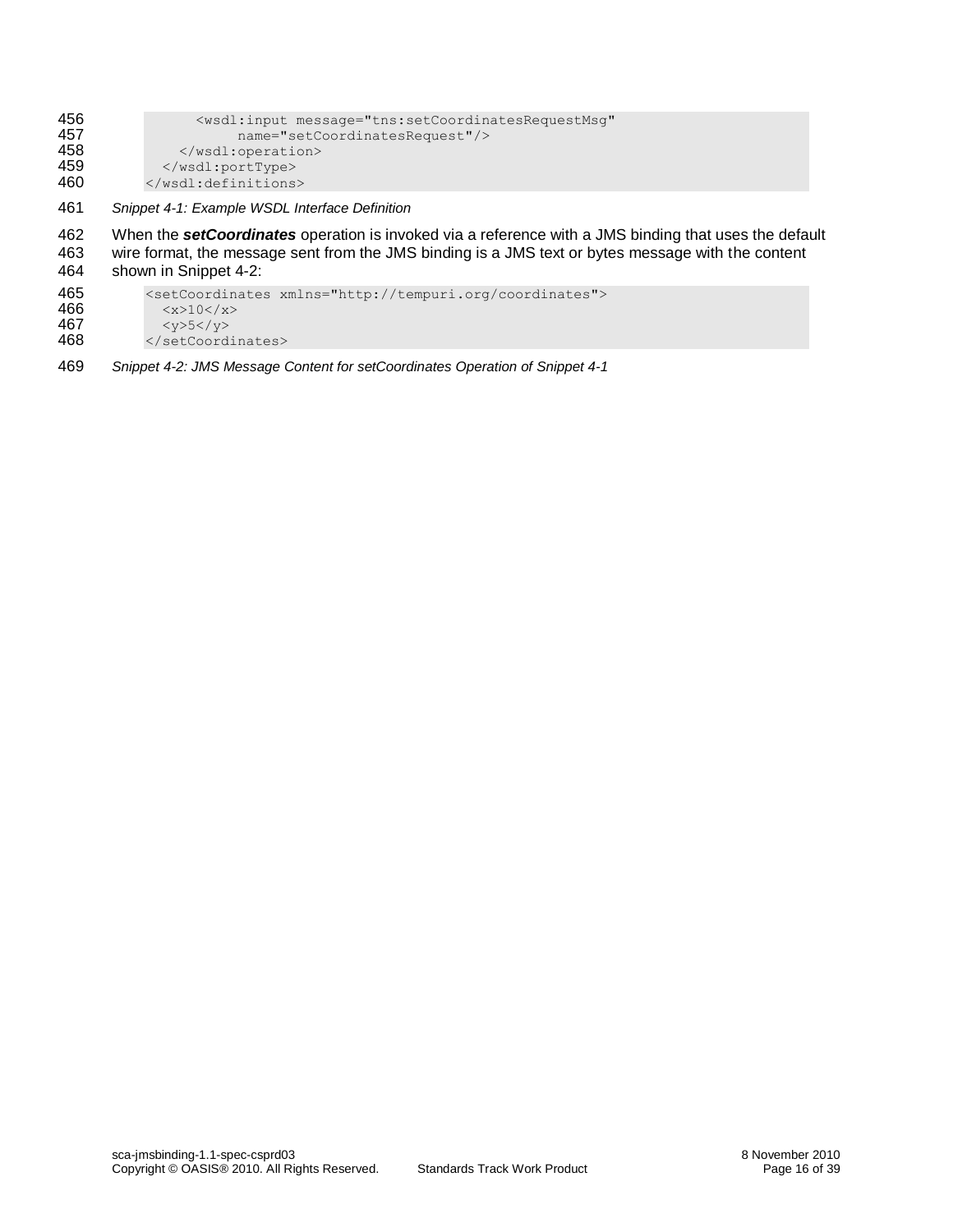### <span id="page-16-0"></span>**5 Policy**

 The JMS binding provides attributes that control the sending of messages, requests from references and replies from services. These values can be set directly on the binding element for a particular service or reference, or they can be set using policy intents. An example of setting these via intents is shown later.

- <span id="page-16-1"></span>[JMS binding implementations MUST support the JMS intent](#page-32-0) [BJM50001].
- <span id="page-16-2"></span> [The JMS intent MUST always be included in the](#page-32-1) *@alwaysProvides* attribute of the JMS *bindingType* [BJM50002]
- The following standard intents can also be supported by JMS binding implementations, by inclusion in the *@alwaysProvides* or *@mayProvides* attribute of the JMS *bindingType*:
- 479 · atLeastOnce
- 480 · atMostOnce
- ordered
- The *atLeastOnce*, *atMostOnce* and *ordered* intents are defined in the [SCA Policy Specification \[SCA-](#page-5-3)[Policy\]](#page-5-3) document in section 8, "Reliability Policy".
- This specification does not define a fixed relationship between the reliability intents and the persistence of
- JMS messages. Deployers/assemblers can configure a nonpersistent delivery mode via the
- *@deliveryMode* or *@uri* attribute, in order to provide higher performance with a decreased quality of
- service. However a binding.jms element configured with a nonpersistent delivery mode might not be able to satisfy the *atLeastOnce* policy intent. The [SCA Policy Specification \[SCA-Policy\]](#page-5-3) requires that an error
- be raised if the SCA runtime is unable to support the intents on a binding in combination with the specific
- configuration of that binding.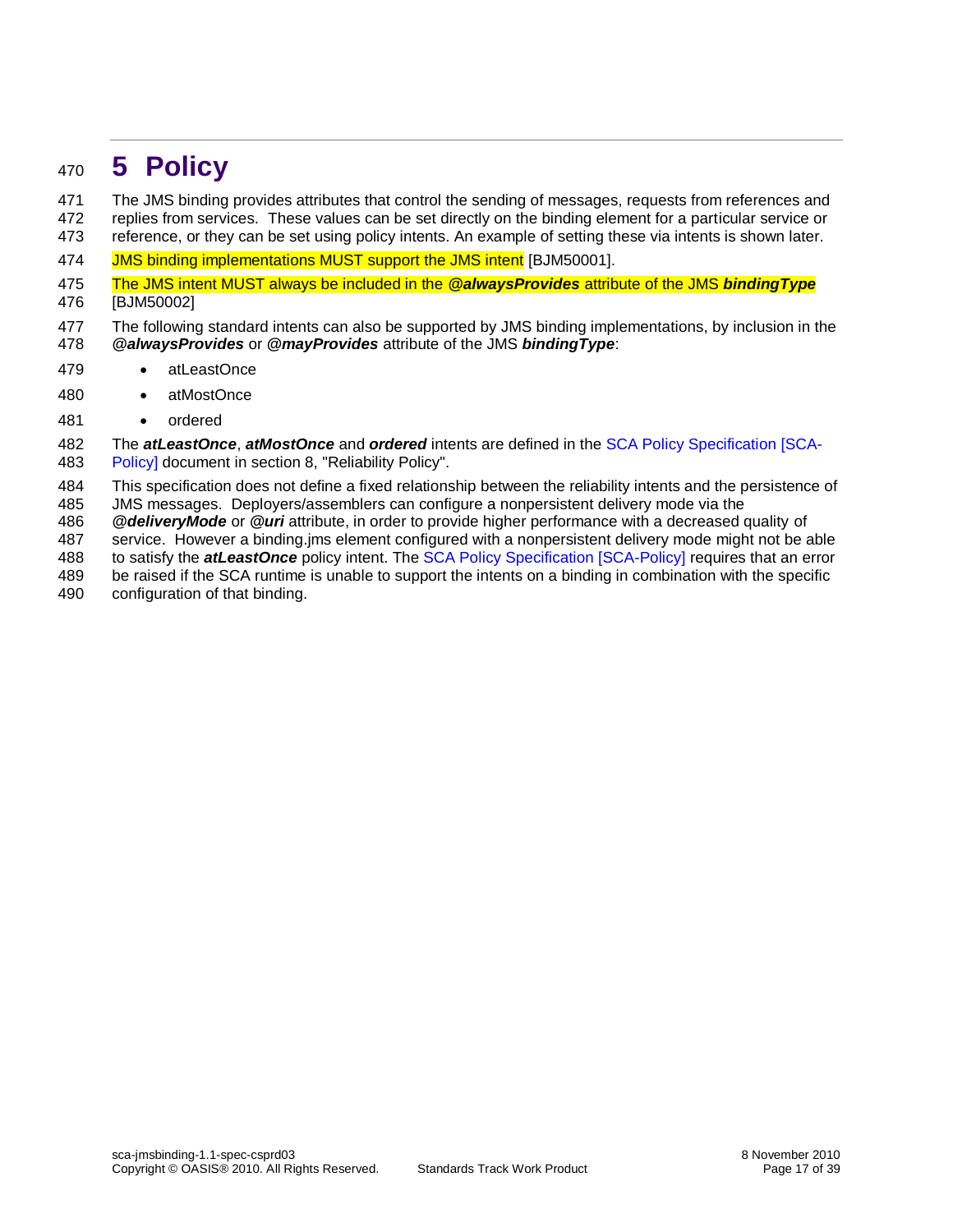## <span id="page-17-0"></span>**6 Message Exchange Patterns**

 This section describes the message exchange patterns that are possible when using the JMS binding, including one-way, request/response and callbacks. [JMS \[JMS\]](#page-4-0) has a looser concept of message exchange patterns than WSDL, so this section explains how JMS messages that are sent and received by the SCA runtime relate to the WSDL input/output messages. Each operation in a WSDL interface is either one-way or request/response. Callback interfaces can include both one-way and request/response operations.

### <span id="page-17-1"></span>**6.1 One-way message exchange (no Callbacks)**

 A one-way message exchange is one where a request message is sent that does not require or expect a corresponding response message. These are represented in WSDL as an operation with an *input* element and no *output* elements and no *fault* elements.

 For an SCA reference with a JMS binding [and unidirectional interface, when a request message is sent](#page-32-2)  [as part of a one-way MEP, the SCA runtime SHOULD NOT set the](#page-32-2) *JMSReplyTo* destination header in [the JMS message that it creates, regardless of whether the JMS binding has a](#page-32-2) *response* element with a *[destination](#page-32-2)* defined [BJM60001].

<span id="page-17-3"></span> For an SCA service with a JMS binding [and unidirectional interface, when a request message is received](#page-32-3)  [as part of a one-way MEP, the SCA runtime MUST ignore the](#page-32-3) *JMSReplyTo* destination header in the

- <span id="page-17-4"></span>[JMS message, and not](#page-32-3) raise an error [BJM60002].
- The use of one-way exchanges when using a bidirectional interface is described in section [6.4.](#page-18-1)

### <span id="page-17-2"></span>**6.2 Request/response message exchange (no Callbacks)**

 A request/response message exchange is one where a request message is sent and a response message is expected, possibly identified by its correlation identifier. These are represented in WSDL as an operation with an *input* element and an *output* and/or a *fault* element.

 [For an SCA reference with a JMS binding, when a request message is sent as part of a request/response](#page-32-4)  [MEP, and the JMS binding has a](#page-32-4) *response* element with a *destination* defined, then the SCA runtime MUST use that destination for the *JMSReplyTo* [header in the JMS message it creates for the request](#page-32-4) [BJM60004].

- <span id="page-17-6"></span>518 For an SCA reference with a JMS binding, when a request message is sent as part of a request/response
- [MEP, and the JMS binding does not have a](#page-32-5) *response* element with a *destination* defined, the SCA
- <span id="page-17-7"></span>520 runtime MUST provide an appropriate destination on which to receive response messages and use that
- destination for the *JMSReplyTo* [header in the JMS message it creates for the request](#page-32-5) [BJM60005].

 For an SCA reference with a JMS binding [that does not have a destination specified via the response](#page-32-6)  element, the SCA runtime MUST either [receive response messages as defined by the binding's](#page-32-6)  *@correlationScheme* [attribute, or use a unique destination for each request/response interaction](#page-32-6)

- <span id="page-17-8"></span>[BJM60006].
- [For an SCA reference with a JMS binding that has a destination specified via the response element, the](#page-32-7)  [SCA runtime MUST receive response messages as defined by the binding's](#page-32-7) *@correlationScheme*
- [attribute](#page-32-7) [BJM60003].
- <span id="page-17-5"></span> [For an SCA service with a JMS binding, when a response message is sent as part of a request/response](#page-32-8)  [MEP where the request message included a non-null](#page-32-8) *JMSReplyTo* destination, the SCA runtime MUST [send the response message to that destination](#page-32-8) [BJM60007].

<span id="page-17-9"></span> [For an SCA service with a JMS binding, when a response message is sent as part of a request/response](#page-32-9)  [MEP where the request message included a null](#page-32-9) *JMSReplyTo* destination and the JMS binding includes a *response/destination* [element the SCA runtime MUST send the response message to that destination](#page-32-9)

<span id="page-17-10"></span>[BJM60008].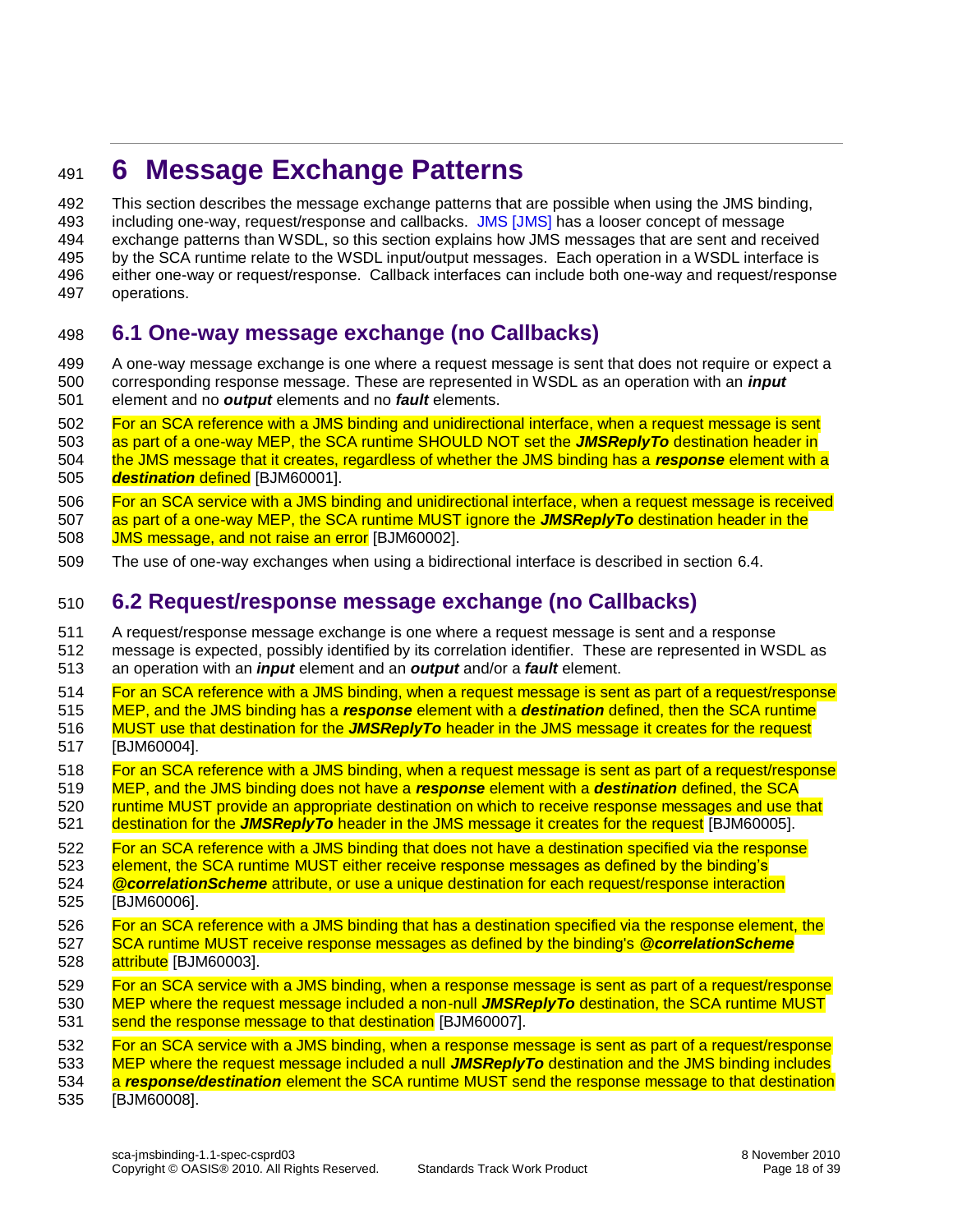- [For an SCA service with a JMS binding, when a response message is sent as part of](#page-32-10) a request/response [MEP where the request message included a null](#page-32-10) *JMSReplyTo* destination and the JMS binding does not
- include a *response/destination* [then an error SHOULD be raised by the SCA runtime](#page-32-10) [BJM60009].
- <span id="page-18-4"></span> [For an SCA service with a JMS binding, when a response message is sent as part of a request/response](#page-32-11)  [MEP the SCA runtime MUST set the correlation identifier in the JMS message that it creates for the](#page-32-11)
- [response as defined by the JMS binding's](#page-32-11) *@correlationScheme* attribute [BJM60010].
- <span id="page-18-5"></span>The use of request/response exchanges when using a bidirectional interface is described in section [6.4.](#page-18-1)

### <span id="page-18-0"></span>**6.3 JMS User Properties**

- This protocol assigns specific behavior to JMS user properties:
- "*scaCallbackDestination*" holds a JMS URI that identifies the Destination to which callback messages are sent, in the format defined by the IETF URI Scheme for Java™ Message Service 1.0 **[\[IETFJMS\]](#page-5-4)**.

#### <span id="page-18-1"></span>**6.4 Callbacks**

- Callbacks are SCA's way of representing bidirectional interfaces, where messages are sent in both
- directions between a client and a service. A callback is the invocation of an operation on a service's
- callback interface. A callback operation can be one-way or request/response. Messages that correspond to one-way or request/response operations on a bidirectional interface use either the
- *scaCallbackDestination* user property (for request/response) or the *JMSReplyTo* destination (for one-
- way) to identify the destination to which messages are to be sent when operations are invoked on the
- callback interface. The use of *JMSReplyTo* for this purpose is to enable interaction with non-SCA JMS applications, as described below.
- [SCA runtimes MUST follow the behavior described in section 6.4](#page-33-0) and its subsections when *binding.jms* [is used in both the forward and callback directions](#page-33-0) [BJM60018].
- <span id="page-18-10"></span> SCA runtimes can use different bindings for forward calls and callbacks, however the behavior and requirements on messages is vendor-specific.

### <span id="page-18-2"></span>**6.4.1 Invocation of operations on a bidirectional interface**

- [For an SCA reference with a JMS binding and a bidirectional interface, when a request message is sent](#page-33-1) [as part of a request/response MEP](#page-33-1) the SCA runtime MUST set the *scaCallbackDestination* user [property in the message it creates to a JMS URI string, in the format defined by the IETF URI Scheme for](#page-33-1)  Java™ Message Service 1.0 **[IETFJMS]**[, that identifies the destination to which callback messages are to](#page-33-1)  [be sent](#page-33-1) [BJM60011].
- <span id="page-18-6"></span> [For an SCA reference with a JMS binding and bidirectional interface, when a request message is sent as](#page-33-2)  [part of a one-way MEP the SCA runtime MUST set the](#page-33-2) destination to which callback messages are to be
- 569 sent as the **JMSReplyTo** destination [in the message it creates](#page-33-2) [BJM60012].
- <span id="page-18-7"></span> [For an SCA reference with a JMS binding and bidirectional interface, when a request message is sent as](#page-33-3)  part of [a request/response MEP, the SCA runtime MUST set the](#page-33-3) *JMSReplyTo* header in the message it [creates as described in section 6.2](#page-33-3) [BJM60013].
- <span id="page-18-8"></span> For both one-way and request/response operations, the reference's callback service can be used to identify the destination to which callback messages are to be sent.
- [For an SCA reference with a JMS binding and bidirectional interface, the SCA runtime MUST identify the](#page-33-4)
- 576 callback destination from the reference's callback service binding if present, or supply a suitable callback [destination if not present](#page-33-4) [BJM60014].
- <span id="page-18-9"></span><span id="page-18-3"></span>**6.4.2 Invocation of operations on a callback interface**
- An SCA service with a callback interface can invoke operations on that callback interface by sending messages to the destination identified by the *scaCallbackDestination* user property, the *JMSReplyTo*
- destination, or the destination identified by the service's callback reference JMS binding.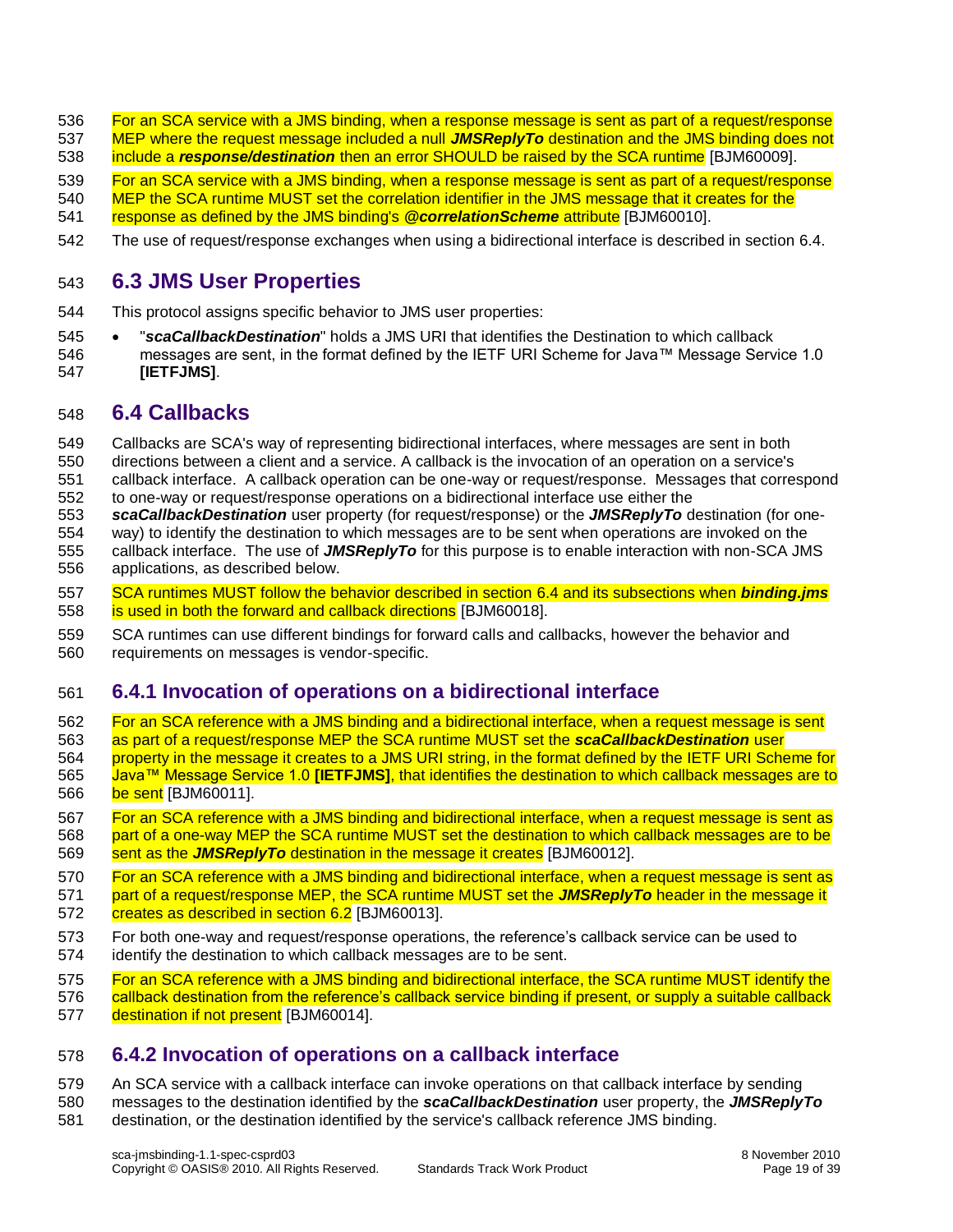For an SCA service with a JMS binding, the *callback destination* is identified as follows, in order of priority:

- **•** The **scaCallbackDestination** identified by an earlier request/response operation, if not null;
- **•** the *JMSReplyTo* destination identified by an earlier one-way operation, if not null;
- 586 the request destination of the service's callback reference JMS binding, if specified

 [For an SCA service with a JMS binding, when a callback request message is sent for either a one-way or](#page-33-5)  588 request/response MEP, the SCA runtime MUST send the callback request message to the callback [destination.](#page-33-5) [BJM60015].

<span id="page-19-1"></span>590 For an SCA service with a JMS binding, when a callback request message is sent and no callback

<span id="page-19-2"></span> [destination can be identified then the SCA runtime SHOULD](#page-33-6) raise an error, and MUST throw an [exception to the caller of the callback operation](#page-33-6) [BJM60016].

- 
- 593 For an SCA service with a JMS binding, when a callback request message is sent the SCA runtime<br>594 MUST set the JMSReplyTo destination in the callback request message as defined in sections 6.1 MUST set the *JMSReplyTo* [destination in the callback request message as defined in sections 6.1](#page-33-7) or 6.2
- <span id="page-19-3"></span>[as appropriate for the type of the callback operation invoked](#page-33-7) [BJM60017].

#### <span id="page-19-0"></span>**6.4.3 Use of JMSReplyTo for callbacks for non-SCA JMS applications**

When interacting with non-SCA JMS applications, the assembler can choose to model a

request/response message exchange using a bidirectional interface with a one-way operation in the

forward and callback interfaces. In this case it is likely that the non-SCA JMS application does not

support the use of the *scaCallbackDestination* user property. To support this, for one-way messages

the *JMSReplyTo* header is used to identify the destination to be used to deliver callback messages, as

described in sections [6.4.1](#page-18-2) an[d 6.4.2.](#page-18-3)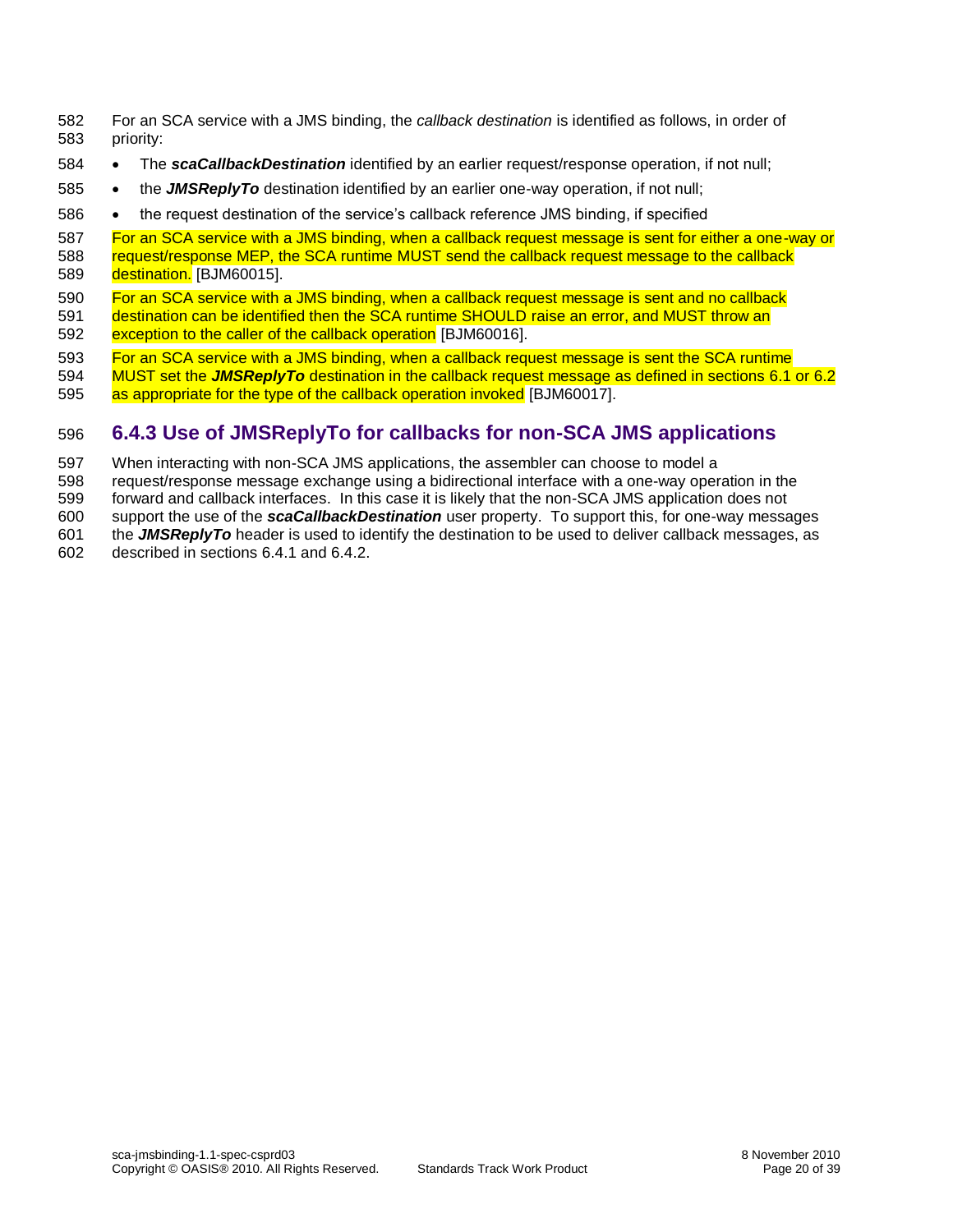### <span id="page-20-0"></span>**7 Examples**

 The following snippets show the *sca.composite* file for the *MyValueComposite* file containing the *service* element for the MyValueService and a *reference* element for the StockQuoteService. Both the service and the reference use a JMS binding.

### <span id="page-20-1"></span>**7.1 Minimal Binding Example**

 [Snippet 7-1](#page-20-4) shows the JMS binding being used with no further attributes or elements. In this case, it is left to the deployer to identify the resources to which the binding is connected.

```
610 <?xml version="1.0" encoding="UTF-8"?><br>611 <composite xmlns="http://docs.oasis-op
             611 <composite xmlns="http://docs.oasis-open.org/ns/opencsa/sca/200912"
612 name="MyValueComposite">
613
614 <service name="MyValueService">
615 <interface.java interface="services.myvalue.MyValueService"/>
616 <br />
\frac{1}{5} <br />
\frac{1}{5} <br />
\frac{1}{5} <br />
\frac{1}{5} <br />
\frac{1}{5} <br />
\frac{1}{5} <br />
\frac{1}{5} <br />
\frac{1}{5} <br />
\frac{1}{5} <br />
\frac{1}{5} <br />
\frac{1}{5} <br />
\frac{1}{5} <br />
\frac{1}{5617 </service>
618
619 <reference name="StockQuoteService">
620 <interface.java interface="services.stockquote.StockQuoteService"/>
621 <binding.jms/>
622 \langle /reference>
623 </composite>
```
<span id="page-20-4"></span>*Snippet 7-1: Minimal Binding Example*

### <span id="page-20-2"></span>**7.2 URI Binding Example**

 [Snippet 7-2](#page-20-5) shows the JMS binding using the *@uri* attribute to specify the connection type and its information:

```
628 <?xml version="1.0" encoding="UTF-8"?><br>629 <composite xmlns="http://docs.oasis-op
            629 <composite xmlns="http://docs.oasis-open.org/ns/opencsa/sca/200912"
630 name="MyValueComposite">
631
632 <service name="MyValueService">
633 <interface.java interface="services.myvalue.MyValueService"/>
                     634 <binding.jms uri="jms:MyValueServiceQueue?
635 activationSpecName=MyValueServiceAS&<br>636 activationSpecName=MyValueServiceAS&
                                              \cdots "/>
637 </service>
638
639 <reference name="StockQuoteService">
640 <interface.java interface="services.stockquote.StockQuoteService"/><br>641 <br />
<br />
<br />
<br />
<br />
<br />
<br />
<br />
<br />
<br />
<br />
<br />
<br />
<br />
<br />
<br />
<br />
<br />
<br />
<br />
<br />
                     641 <binding.jms uri="jms:StockQuoteServiceQueue?
642 connectionFactoryName=StockQuoteServiceQCF&
643 deliveryMode=1&<br>644 deliveryMode=1&<br>\ldots "/>
644 ... "/><br>645 ... </reference>
645 \le/reference><br>646 \le/composite>
           646 </composite>
```
<span id="page-20-5"></span>*Snippet 7-2: Binding Example with URI Specified*

### <span id="page-20-3"></span>**7.3 Binding with Existing Resources Example**

[Snippet 7-3](#page-21-2) shows the JMS binding using existing resources:

```
650 <?xml version="1.0" encoding="UTF-8"?><br>651 <composite xmlns="http://docs.oasis-op
            651 <composite xmlns="http://docs.oasis-open.org/ns/opencsa/sca/200912"
652 name="MyValueComposite">
```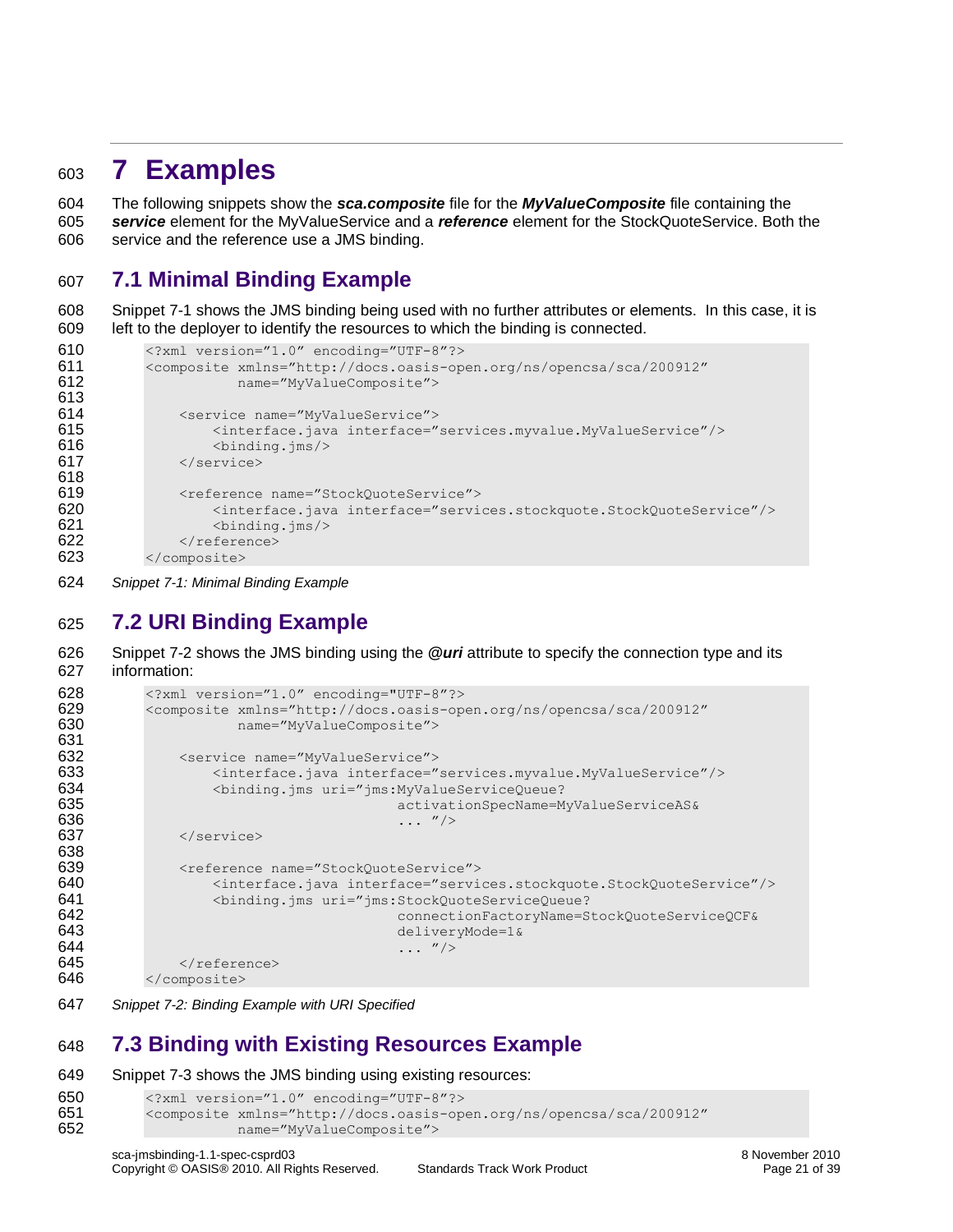```
653
654 <service name="MyValueService">
655 <interface.java interface="services.myvalue.MyValueService"/>
656 <br />
\leqbinding.jms>
657 <destination jndiName="MyValueServiceQ" create="never"/><br>658 <activationSpec indiName="MyValueServiceAS" create="neve
                        658 <activationSpec jndiName="MyValueServiceAS" create="never"/>
659 </binding.jms><br>660 </service>
660 </service><br>661 </composite>
           </composite>
```
<span id="page-21-2"></span>662 *Snippet 7-3: Binding Example Using Existing Resources*

### <span id="page-21-0"></span>663 **7.4 Resource Creation Example**

664 [Snippet 7-4](#page-21-3) shows the JMS binding providing information to create JMS resources rather than using 665 existing ones:

```
666 <?xml version="1.0" encoding="UTF-8"?>
667 <composite xmlns="http://docs.oasis-open.org/ns/opencsa/sca/200912"
                       668 name="MyValueComposite">
669<br>670
670 <service name="MyValueService"><br>671 <interface.java interface="
671 <interface.java interface="services.myvalue.MyValueService"/>
672 <binding.jms><br>673 <estinat
                        673 <destination jndiName="MyValueServiceQueue" create="always">
674 <property name="prop1">XYZ</property><br>675 <br/></broperty name="destName">MyValueDest
                            675 <property name="destName">MyValueDest</property>
676 </destination>
677 <activationSpec jndiName="MyValueServiceAS" create="always"/>
678 <resourceAdapter jndiName="com.example.JMSRA"/><br>679 </binding.jms>
679 </binding.jms><br>680 </service>
               680 </service>
681
682 <reference name="StockQuoteService"><br>683 <interface.java interface="servi
683 <interface.java interface="services.stockquote.StockQuoteService"/><br>684 <br/>>>>>>>>>>
684 <binding.jms><br>685 <a>>><a>><destinat</a>
                        685 <destination jndiName="StockQuoteServiceQueue"/>
686 <connectionFactory jndiName="StockQuoteServiceQCF"/>
687 <resourceAdapter name="com.example.JMSRA"/><br>688 </binding.ims>
                    </binding.jms>
689 \langle/reference><br>690 \langle/composite>
           </composite>
```
<span id="page-21-3"></span>691 *Snippet 7-4: Binding Example that Creates a Resource*

### <span id="page-21-1"></span>692 **7.5 Request/Response Example**

```
693 Snippet 7-5 shows the JMS binding using existing resources to support request/response operations. 
694 The service uses the JMSReplyTo destination to send response messages, and does not specify a 
695 response queue:
```

```
696 <?xml version="1.0" encoding="UTF-8"?><br>697 <composite xmlns="http://docs.oasis-ope
697 <composite xmlns="http://docs.oasis-open.org/ns/opencsa/sca/200912"
                        name="MyValueComposite">
699
700 <service name="MyValueService">
701 <interface.java interface="services.myvalue.MyValueService"/>
702 <binding.jms correlationScheme="sca:messageID">
703 <destination jndiName="MyValueServiceQ" create="never"/><br>704 <activationSpec indiName="MyValueServiceAS" create="neve
704 <activationSpec jndiName="MyValueServiceAS" create="never"/><br>705 </binding.ims>
705 </binding.jms><br>706 </service>
                </service>
707
708 <reference name="StockQuoteService"><br>709 <interface.java_interface="servi
                    709 <interface.java interface="services.stockquote.StockQuoteService"/>
```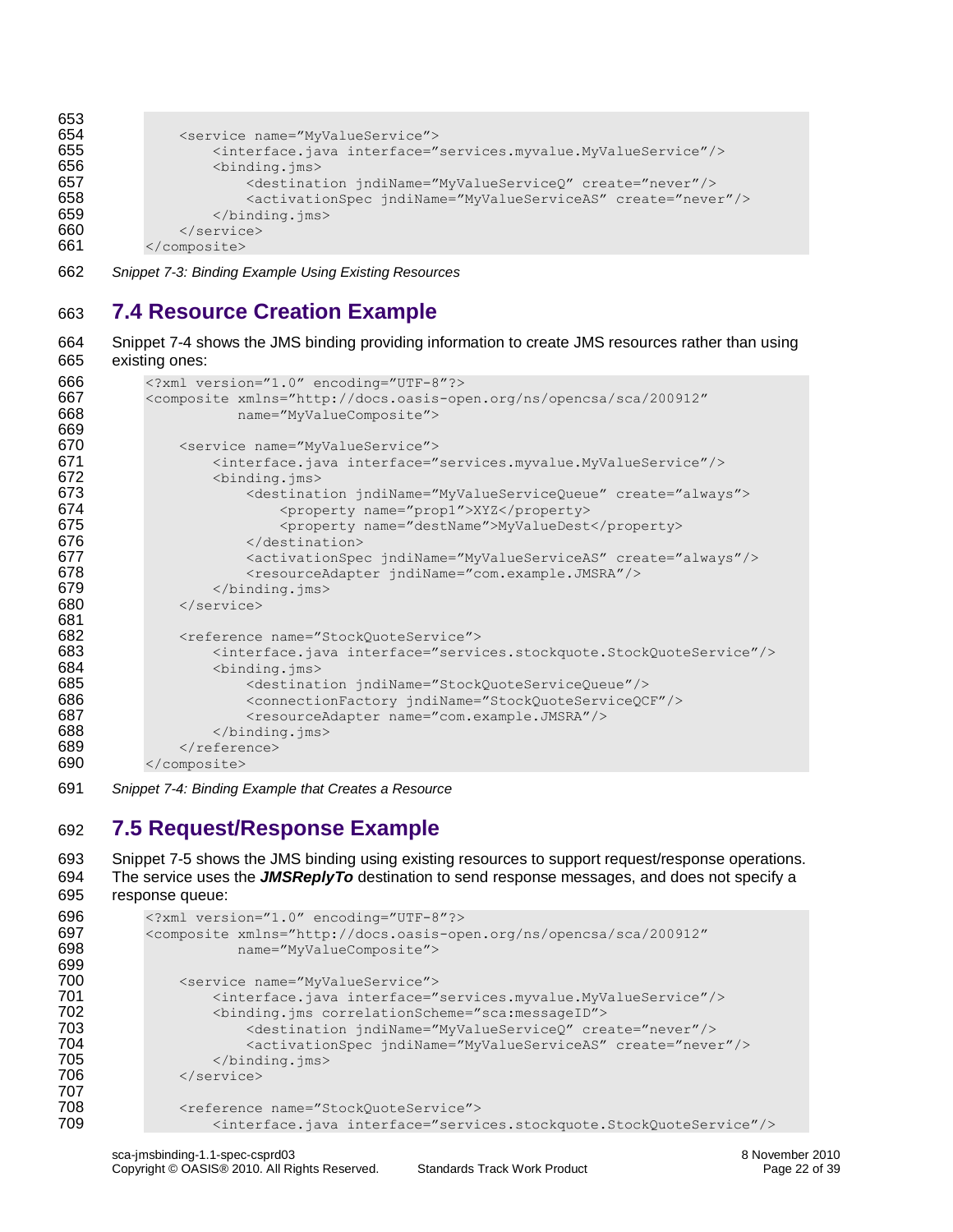```
710 <binding.jms correlationScheme="sca:messageID">
711 <destination jndiName="StockQuoteServiceQueue"/>
712 <connectionFactory jndiName="StockQuoteServiceQCF"/>
713 <response>
714 <destination jndiName="MyValueResponseQueue"/>
                    715 <activationSpec jndiName="MyValueResponseAS"/>
716 </response>
717 </binding.jms><br>718 </reference>
           </reference>
719 </composite>
```
<span id="page-22-2"></span>720 *Snippet 7-5: Binding Example with a Response*

### <span id="page-22-0"></span>721 **7.6 Subscription with Selector Example**

722 [Snippet 7-6](#page-22-3) shows how the JMS binding is used in order to consume messages from existing JMS 723 infrastructure. The JMS binding subscribes using selector:

```
724 <?xml version="1.0" encoding="UTF-8"?>
725 <composite xmlns="http://docs.oasis-open.org/ns/opencsa/sca/200912"
726 name="MyValueComposite">
727 <service name="MyValueService"><br>728 <interface.iava interface="
728 <interface.java interface="services.myvalue.MyValueService"/>
729 <binding.jms> 
                    730 <destination jndiName="MyValueServiceTopic" create="never"/> 
731 <connectionFactory jndiName="StockQuoteServiceTCF"
732 create="never"/> 
733 <messageSelection selector="Price&qt;1000"/>
734 </binding.jms><br>735 </service>
735 </service><br>736 </composite>
         </composite>
```
<span id="page-22-3"></span>737 *Snippet 7-6: Binding Example with a Selector*

### <span id="page-22-1"></span>738 **7.7 Policy Set Example**

739 A policy set defines the manner in which intents map to JMS binding properties. [Snippet 7-7](#page-23-0) illustrates an 740 example of a policy set that defines values for the *@priority* attribute using the "*priority*" intent, and also 741 allows setting of a value for a user JMS property using the "*log*" intent.

```
742 <policySet name="JMSPolicy"
743 provides="priority log"
                        appliesTo="binding.jms">
745
746 <intentMap provides="priority" default="medium"><br>747 < squalifier name="high">
747 <qualifier name="high">
748 <headers priority="9"/><br>749 </qualifier>
                    749 </qualifier>
750 <qualifier name="medium">
751 <headers priority="4"/>
752 </qualifier><br>753 <a>a> <a>
753 <qualifier name="low">
754 <headers priority="0"/><br>755 </aualifier>
755 </qualifier><br>756 </arr />
756 </arr />
756 </arr />
756 </arr />
756 </arr />
756 </arr />
756 </arr />
756 </arr />
757 </arr />
758 </arr />
758 </arr />
758 </arr />
758 </arr />
758 </arr />
758 </arr />
758 </arr 
                756 </intentMap>
757
758 <intentMap provides="log">
759 <qualifier>
760 <headers>
761 <property name="user_example_log">logged</property><br>762 </headers>
762 </headers><br>763 </aualifier>
                    763 </qualifier>
764 </intentMap>
765 </policySet>
```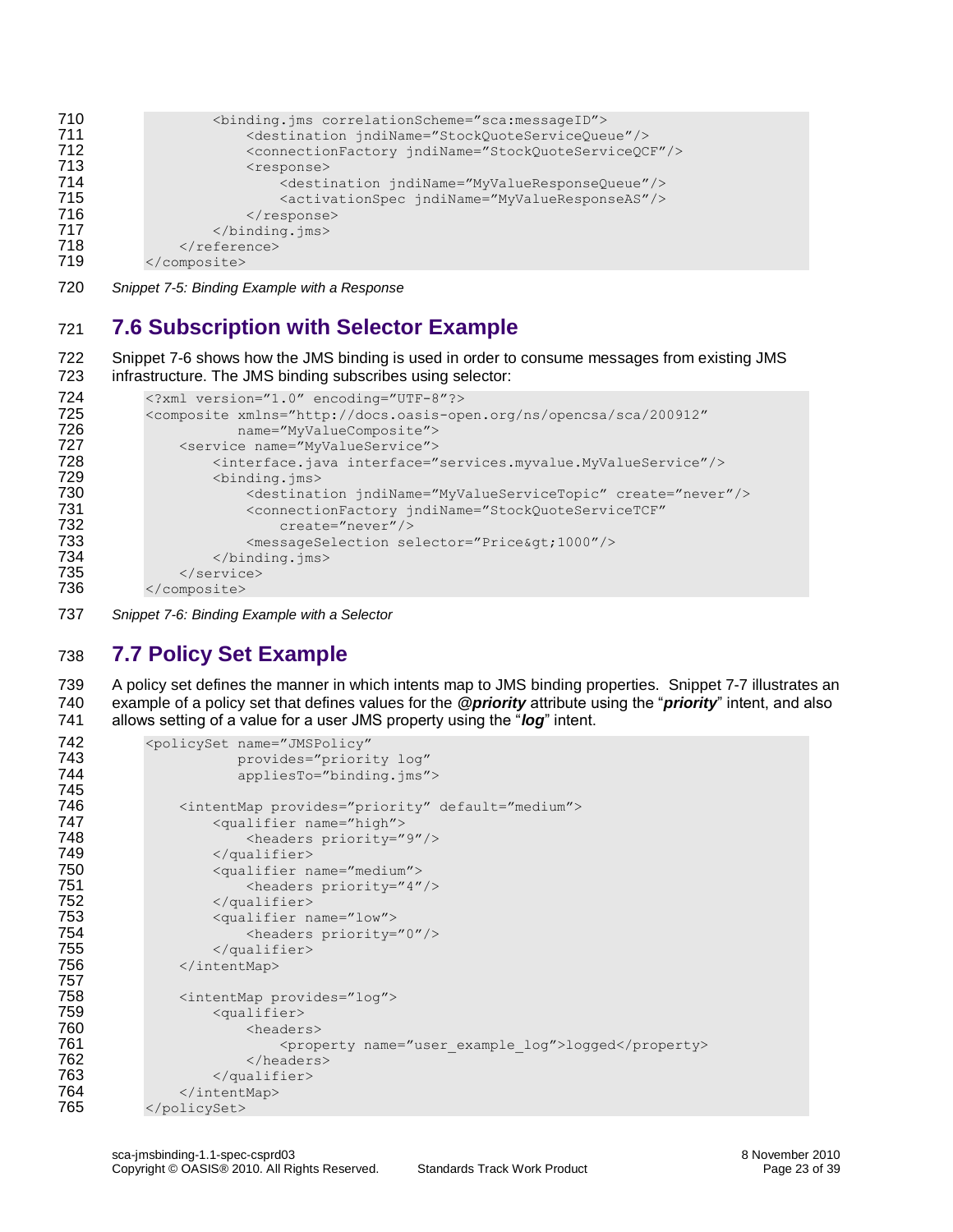- <span id="page-23-0"></span>766 *Snippet 7-7: Example Policy Set*
- 767 Given the policy set in [Snippet 7-7,](#page-23-0) the intents can be required on a service or reference as shown in 768 Shippet 7-8: [Snippet 7-8:](#page-23-1)

```
769 <reference name="StockQuoteService" requires="priority.high log"><br>770 <interface.java interface="services.stockquote.StockQuoteServi
770 <interface.java interface="services.stockquote.StockQuoteService"/>
771 <binding.jms><br>772 <destinat
772 <destination name="StockQuoteServiceQueue"/>
773 <connectionFactory name="StockQuoteServiceQCF"/><br>774 </binding.jms>
774 </binding.jms><br>775 </reference>
            </reference>
```
<span id="page-23-1"></span>776 *Snippet 7-8: Binding Example with Intents*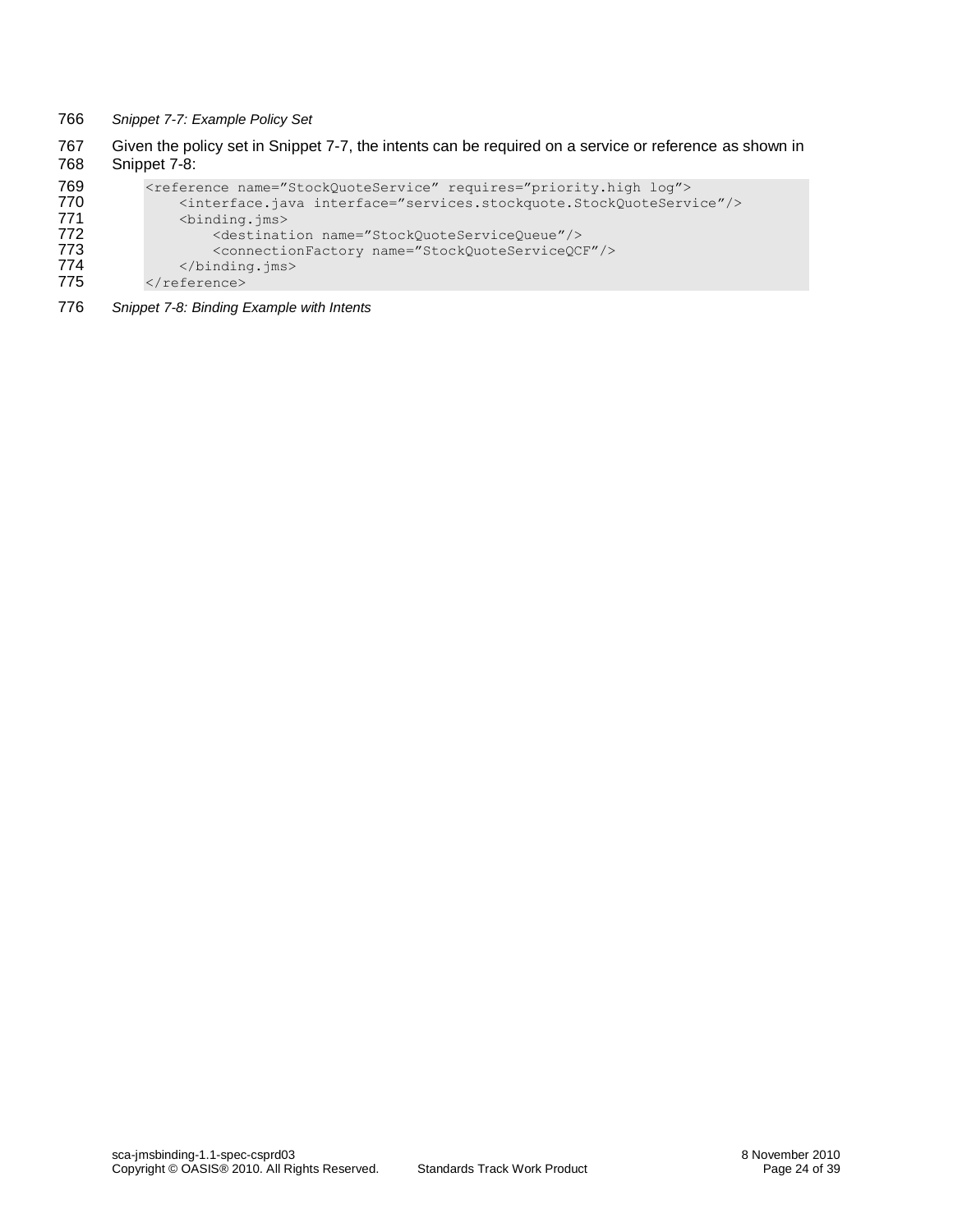### <span id="page-24-0"></span>**8 Conformance**

 The XML schema pointed to by the RDDL document at the namespace URI, defined by this specification, are considered to be authoritative and take precedence over the XML schema defined in the appendix of this document. There are two categories of artifacts for which this specification defines conformance:

- a) SCA JMS Binding XML Document
- b) SCA Runtime

#### <span id="page-24-1"></span>**8.1 SCA JMS Binding XML Document**

An SCA JMS Binding XML document is an SCA Composite Document or an SCA ComponentType

- Document, as defined by the [SCA Assembly Specification](#page-5-0) [SCA-Assembly] Section 13.1 that uses the *binding.jms* element.
- An SCA JMS Binding XML document MUST be a conformant SCA Composite Document or an SCA
- ComponentType Document, as defined by the [SCA Assembly Specification](#page-5-0) [SCA-Assembly], and MUST
- comply with all statements in Appendix [B:](#page-29-0) ["Conformance Items"](#page-29-0) related to elements and attributes in an
- SCA JMS Binding XML document, notably all "MUST" statements have to be implemented.

#### <span id="page-24-2"></span>**8.2 SCA Runtime**

- An implementation that claims to conform to the requirements of an SCA Runtime defined in this specification has to meet the following conditions:
- 1. The implementation MUST comply with all statements in Appendix [B:](#page-29-0) ["Conformance Items"](#page-29-0) related to an SCA Runtime, notably all "MUST" statements have to be implemented
- 2. The implementation MUST conform to the [SCA Assembly Model Specification Version 1.1](#page-5-0) [SCA-[Assembly\],](#page-5-0) and to the [SCA Policy Framework Version 1.1](#page-5-3) [SCA-Policy]
- 3. The implementation MUST reject an SCA JMS Binding XML Document that is not conformant per Section [8.1](#page-24-1)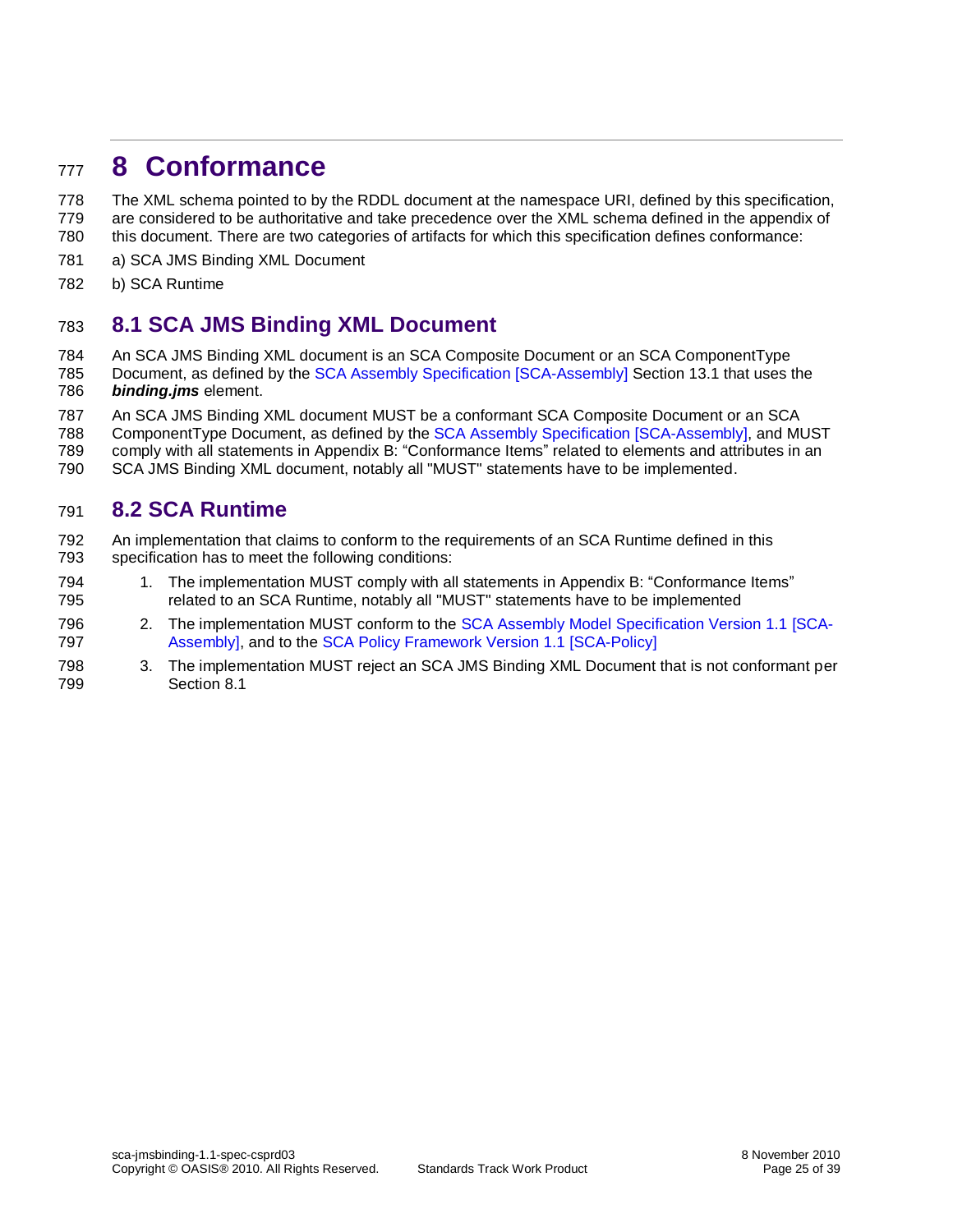## <span id="page-25-0"></span><sup>800</sup> **A. JMS XML Binding Schema: sca-binding-jms-1.1.xsd**

```
801 <?xml version="1.0" encoding="UTF-8"?>
802 <!-- Copyright(C) OASIS(R) 2005,2010. All Rights Reserved.<br>803 0ASIS trademark. IPR and other policies apply. -->
             0ASIS trademark, IPR and other policies apply. -->
804 <schema xmlns="http://www.w3.org/2001/XMLSchema"<br>805 targetNamespace="http://docs.oasis-open.
805 targetNamespace="http://docs.oasis-open.org/ns/opencsa/sca/200912"<br>806 mins:sca="http://docs.oasis-open.org/ns/opencsa/sca/200912"
                806 xmlns:sca="http://docs.oasis-open.org/ns/opencsa/sca/200912"
807 elementFormDefault="qualified">
808
           809 <include schemaLocation="sca-core-1.1-cd05.xsd"/>
810<br>811
           811 <complexType name="JMSBinding">
812 <complexContent>
813 <extension base="sca:Binding"><br>814 <sequence>
                     <sequence>
815 <element name="destination" type="sca:JMSDestination"
816 minOccurs="0"/>
817 (and the choice minOccurs="0" maxOccurs="1"><br>818 (alement name="connectionFactory"
818 <element name="connectionFactory"<br>819 type="sca:JMSConnectionF
819 type="sca:JMSConnectionFactory"/><br>820 the settlement name="activationSpec" type="sca:JMSConnectionFactory"/>
820 <element name="activationSpec" type="sca:JMSActivationSpec"/><br>821 </choice>
821 </choice><br>822 <element
822 <element name="response" type="sca:JMSResponse" minOccurs="0"/><br>823 <element name="headers" type="sca:JMSHeaders" minOccurs="0"/>
823 <element name="headers" type="sca:JMSHeaders" minOccurs="0"/>
824 <element name="messageSelection" type="sca:JMSMessageSelection"<br>825 minOccurs="0"/>
825 minOccurs="0"/><br>826 minOccurs="0"/> <element name="resourceA
826 <element name="resourceAdapter" type="sca:JMSResourceAdapter" <a><br>827 minOccurs="0"/>
827 minOccurs="0"/><br>828 <element name="operation
                        828 <element name="operationProperties" 
829 type="sca:JMSOperationProperties"
830 minOccurs="0" maxOccurs="unbounded"/>
831 <element ref="sca:extensions" minOccurs="0" maxOccurs="1"/><br>832 </sequence>
832 </sequence>
833 <attribute name="correlationScheme" type="QName"<br>834 default="sca:messageID"/>
834 default="sca:messageID"/><br>835 <attribute name="initialContextFacto>
835 <attribute name="initialContextFactory" type="anyURI"/><br>836 <attribute name="indiURL" type="anyURI"/>
                     836 <attribute name="jndiURL" type="anyURI"/>
837 </extension>
838 </complexContent><br>839 </complexType>
           839 </complexType>
840<br>841
841 < simpleType name="JMSCreateResource"><br>842 < restriction base="string">
842 <restriction base="string">
                 843 <enumeration value="always"/>
844 <enumeration value="never"/>
845 <enumeration value="ifNotExist"/><br>846 </restriction>
846 </restriction><br>847 </simpleType>
           847 </simpleType>
848<br>849
           849 <complexType name="JMSDestination">
850 <sequence>
851 <element name="property" type="sca:BindingProperty"
852 minOccurs="0" maxOccurs="unbounded"/>
853 </sequence><br>854 <attribute
854 <attribute name="jndiName" type="anyURI"/><br>855 <attribute name="type" use="optional" defa
855 <attribute name="type" use="optional" default="queue">
                 856 <simpleType>
857 > <restriction base="string"><br>858 > <enumeration value="gueu
858 <enumeration value="queue"/><br>859 <enumeration value="topic"/>
                        859 <enumeration value="topic"/>
```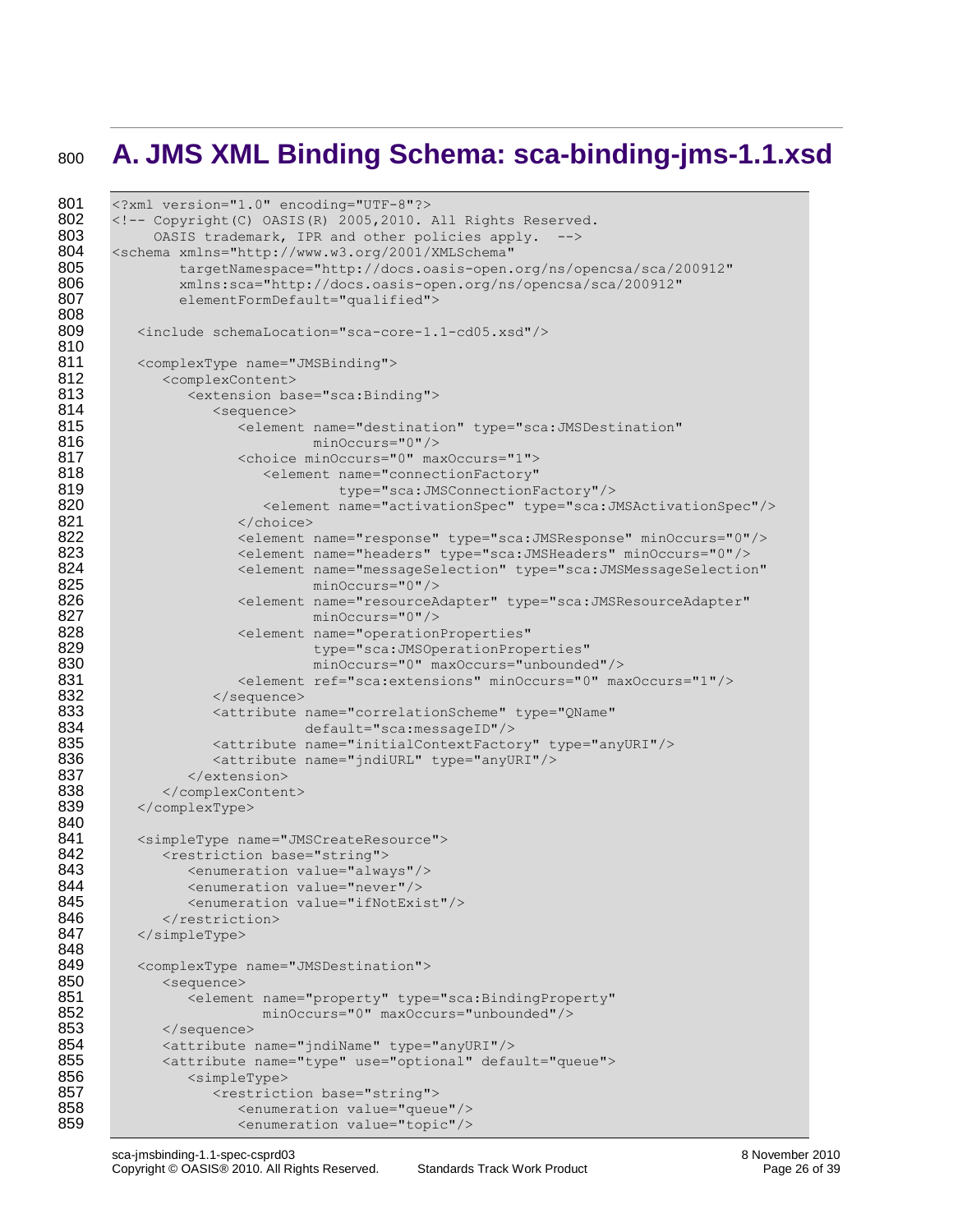```
860 </restriction><br>861 </simpleType>
861 </simpleType><br>862 </attribute>
                </attribute>
863 <attribute name="create" type="sca:JMSCreateResource"<br>864 use="optional" default="ifNotExist"/>
864 use="optional" default="ifNotExist"/><br>865 </complexType>
            865 </complexType>
866
867 <complexType name="JMSConnectionFactory">
868 <sequence><br>869 <sequence>
869 <element name="property" type="sca:BindingProperty"<br>870 minOccurs="0" maxOccurs="unbounded"/>
                               870 minOccurs="0" maxOccurs="unbounded"/>
871 </sequence><br>872 <attribute
                872 <attribute name="jndiName" type="anyURI"/>
873 <attribute name="create" type="sca:JMSCreateResource"<br>874 = se="optional" default="ifNotExist"/>
                              use="optional" default="ifNotExist"/>
875 </complexType>
876
877 <complexType name="JMSActivationSpec"><br>878 <sequence>
878 <sequence><br>879 <elemen
879 <element name="property" type="sca:BindingProperty"<br>880 minOccurs="0" maxOccurs="unbounded"/>
880 minOccurs="0" maxOccurs="unbounded"/><br>881 </sequence>
881 </sequence><br>882 <attribute
882 <attribute name="jndiName" type="anyURI"/><br>883 <attribute name="create" type="sca:JMSCrea
883 <attribute name="create" type="sca:JMSCreateResource"<br>884 use="optional" default="ifNotExist"/>
884 use="optional" default="ifNotExist"/><br>885 </complexType>
            885 </complexType>
886
887 <complexType name="JMSResponse"><br>888 <sequence>
888 <sequence><br>889 <sequence>
889 <element ref="sca:wireFormat" minOccurs="0" maxOccurs="1"/><br>890 <element name="destination" type="sca:JMSDestination" minOc
890 <element name="destination" type="sca:JMSDestination" minOccurs="0"/><br>891 <choice minOccurs="0">
891 <choice minOccurs="0"><br>892 <element name="conn
                        892 <element name="connectionFactory" type="sca:JMSConnectionFactory"/> 
893 <element name="activationSpec" type="sca:JMSActivationSpec"/><br>894 </choice>
                    </choice>
895 </sequence><br>896 </complexType>
            896 </complexType>
897<br>898
898 <complexType name="JMSHeaders"><br>899 <sequence>
                899 <sequence>
900 <element name="property" type="sca:JMSUserProperty"<br>901 minOccurs="0" maxOccurs="unbounded"/>
901 minOccurs="0" maxOccurs="unbounded"/><br>902 </sequence>
902 </sequence><br>903 <attribute
903 <attribute name="type" type="string"/><br>904 <attribute name="delivervMode" default
904 <attribute name="deliveryMode" default="persistent"><br>905 <simpleType>
905 <simpleType><br>906 <simpleType>
906 > <restriction base="string"><br>907 > <enumeration value="pers
                           907 <enumeration value="persistent"/>
908 <enumeration value="nonpersistent"/><br>909 </restriction>
909 </restriction><br>910 </simpleType>
910 </simpleType><br>911 </attribute>
911 </attribute><br>912 <attribute n
912 <attribute name="timeToLive" type="long" default="0"/><br>913 <attribute name="priority" default="4">
                913 <attribute name="priority" default="4">
914 <simpleType>
915 > <restriction base="string"><br>916 > <enumeration value="0"/>
916 (Senumeration value="0"/><br>917 (Senumeration value="1"/>
917 (Senumeration value="1"/><br>918 (Senumeration value="2"/>
918 (919)<br>919 <enumeration value="2"/>
919
919 (1998) <enumeration value="3"/>
920 (1998) <enumeration value="4"/>
                           920 <enumeration value="4"/>
921 <enumeration value="5"/>
922 <enumeration value="6"/><br>923 <enumeration value="7"/>
                           923 <enumeration value="7"/>
```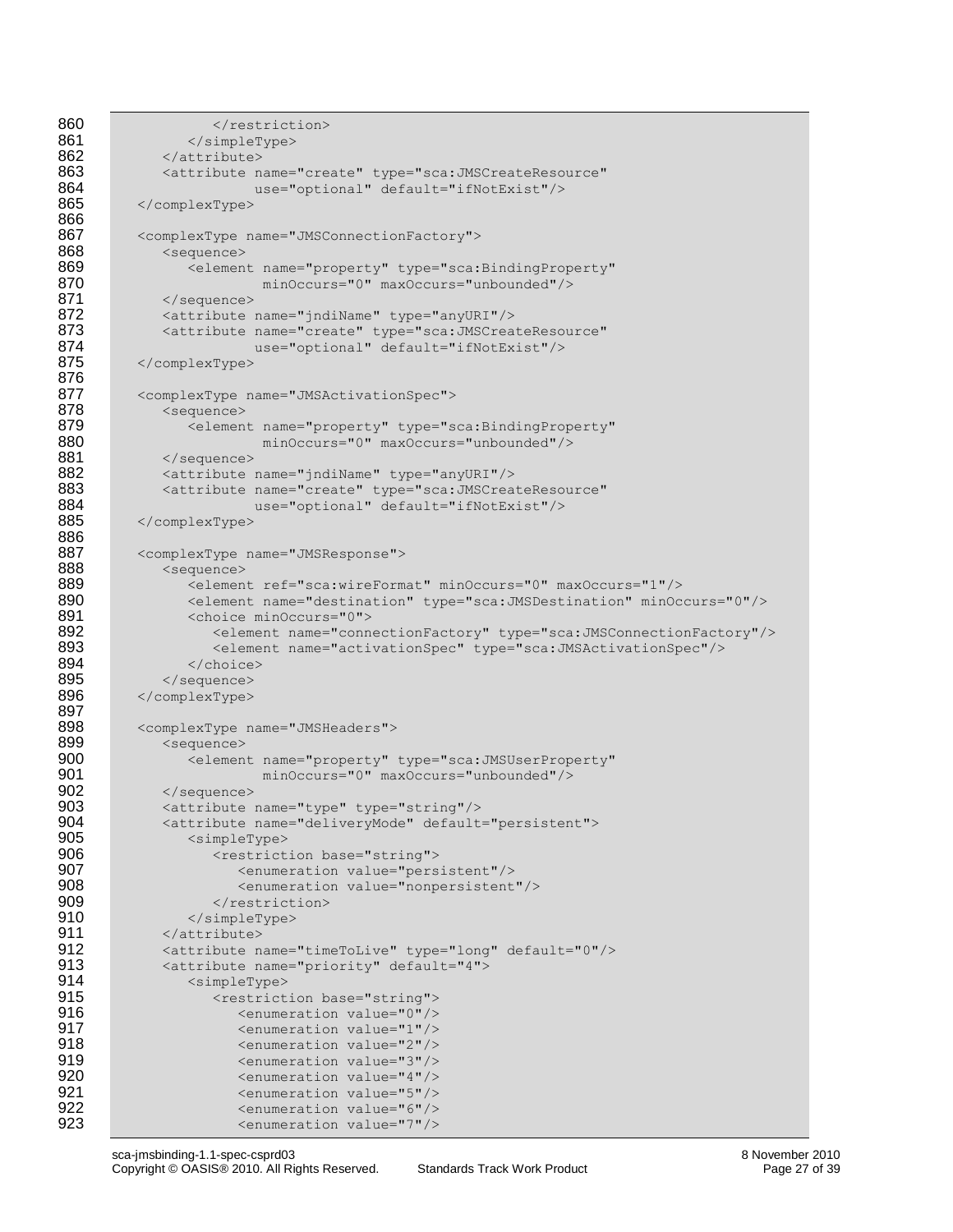```
924 <enumeration value="8"/>
925 <enumeration value="9"/><br>926 </restriction>
                      </restriction>
927 </simpleType><br>928 </attribute>
928 </attribute><br>929 </complexType>
           929 </complexType>
930<br>931
931 <complexType name="JMSMessageSelection"><br>932 <sequence>
932 <sequence> 
933 <element name="property" type="sca:BindingProperty"<br>934 minOccurs="0" maxOccurs="unbounded"/>
934 minOccurs="0" maxOccurs="unbounded"/><br>935 </sequence>
935 </sequence><br>936 <attribute
936 <attribute name="selector" type="string"/><br>937 </complexType>
           937 </complexType>
938<br>939
939 <complexType name="JMSResourceAdapter"><br>940 <sequence>
940 <sequence><br>941 <sequence>
941 <element name="property" type="sca:BindingProperty"<br>942 minOccurs="0" maxOccurs="unbounded"/>
942 minOccurs="0" maxOccurs="unbounded"/><br>943 </sequence>
943 </sequence><br>944 <attribute
944 <attribute name="name" type="string" use="required"/><br>945 </complexType>
           945 </complexType>
946<br>947
947 <complexType name="JMSOperationProperties"><br>948 <sequence>
948 <sequence><br>949 <sequence>
949 <element name="property" type="sca:BindingProperty"<br>950 minOccurs="0" maxOccurs="unbounded"/>
950 minOccurs="0" maxOccurs="unbounded"/>
951 <element name="headers" type="sca:JMSHeaders" minOccurs="0"/><br>952 </sequence>
952 </sequence><br>953 <attribute
953 <attribute name="name" type="string" use="required"/><br>954 <attribute name="selectedOperation" type="string"/>
954 <attribute name="selectedOperation" type="string"/><br>955 </complexType>
           955 </complexType>
956
957 <complexType name="BindingProperty"><br>958 <simpleContent>
958 <simpleContent><br>959 <extension b
959 <extension base="string">
960 <attribute name="name" type="NMTOKEN" use="required"/>
961 <attribute name="type" type="string" use="optional"<br>962 default="xs:string"/>
962 default="xs:string"/><br>963 </extension>
                   963 </extension>
964 </simpleContent><br>965 </complexType>
           965 </complexType>
966
967 <simpleType name="JMSUserPropertyType"><br>968 <restriction base="string">
968 <restriction base="string"><br>969 <enumeration value="bool
969 <enumeration value="boolean"/><br>970 <enumeration value="byte"/>
970 > <enumeration value="byte"/><br>971 > <enumeration value="short"/
                  971 <enumeration value="short"/>
972 <enumeration value="int"/><br>973 <enumeration value="long"/
973 > <enumeration value="long"/><br>974 > <enumeration value="float"/
974 <enumeration value="float"/><br>975 <enumeration value="double"/
975 <enumeration value="double"/>
976 > <enumeration value="String"/><br>977 > <enumeration value="xs:string"
                   977 <enumeration value="xs:string"/>
978 </restriction>
979 </simpleType>
980<br>981
981 <complexType name="JMSUserProperty"><br>982 <simpleContent>
982 <simpleContent><br>983 <sattension b
983 <extension base="string"><br>984 <attribute name="name"
                      984 <attribute name="name" type="NMTOKEN" use="required"/>
985 <attribute name="type" type="sca:JMSUserPropertyType"
986 use="optional" default="String"/>
987 </extension>
```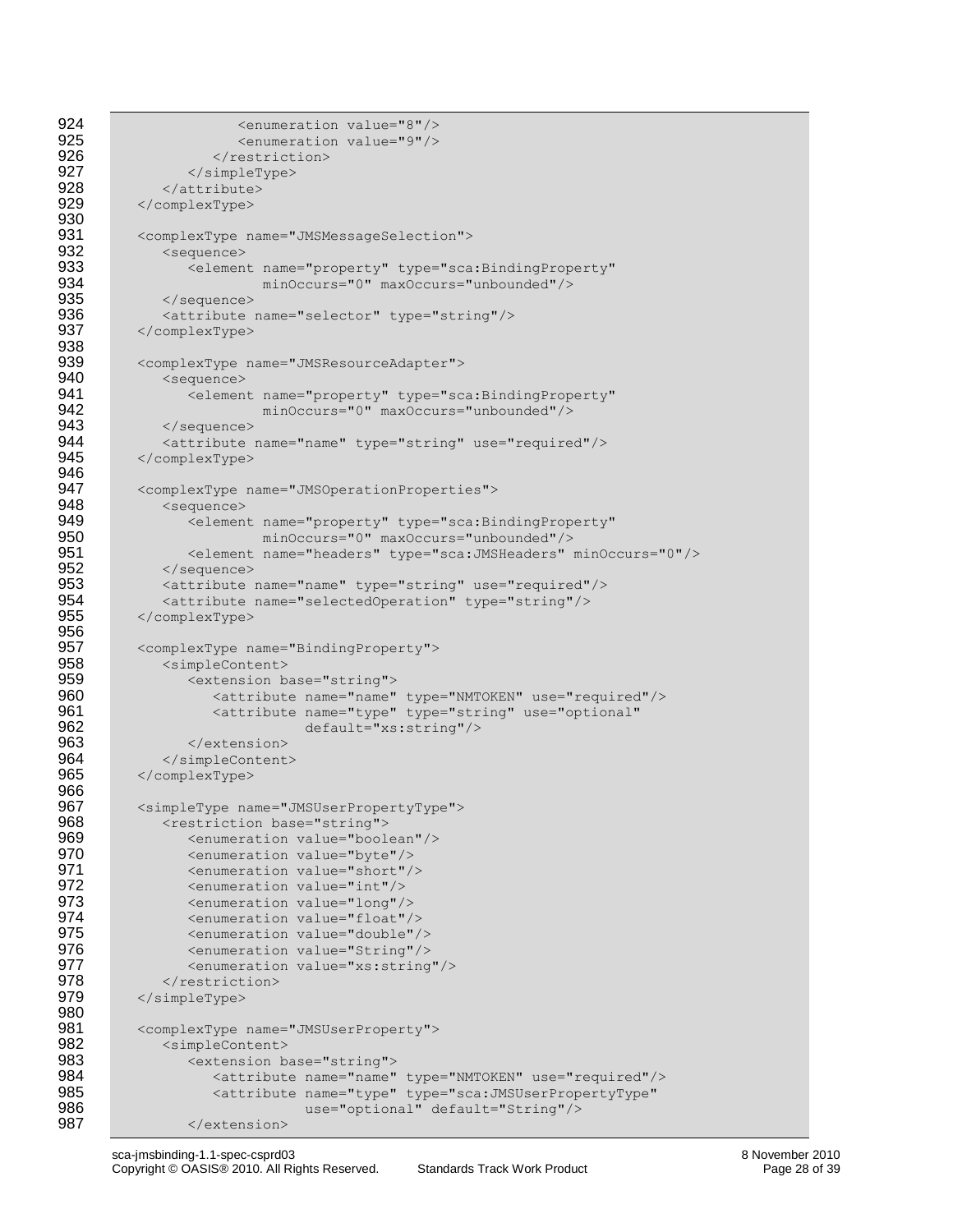| 988  |                                                                         |
|------|-------------------------------------------------------------------------|
| 989  |                                                                         |
| 990  |                                                                         |
| 991  | <complextype name="JMSDefaultWireFormatType"></complextype>             |
| 992  | <complexcontent></complexcontent>                                       |
| 993  | <extension base="sca:WireFormatType"></extension>                       |
| 994  |                                                                         |
| 995  |                                                                         |
| 996  |                                                                         |
| 997  | <complextype name="JMSDefaultOperationSelectorType"></complextype>      |
| 998  | <complexcontent></complexcontent>                                       |
| 999  | <extension base="sca:OperationSelectorType"></extension>                |
| 1000 |                                                                         |
| 1001 |                                                                         |
| 1002 |                                                                         |
| 1003 | <element <="" name="binding.jms" th="" type="sca:JMSBinding"></element> |
| 1004 | substitutionGroup="sca:binding"/>                                       |
| 1005 |                                                                         |
| 1006 | <element <="" name="wireFormat.jmsDefault" th=""></element>             |
| 1007 | type="sca:JMSDefaultWireFormatType"                                     |
| 1008 | substitutionGroup="sca:wireFormat"/>                                    |
| 1009 |                                                                         |
| 1010 | <element <="" name="operationSelector.jmsDefault" th=""></element>      |
| 1011 | type="sca:JMSDefaultOperationSelectorType"                              |
| 1012 | substitutionGroup="sca:operationSelector"/>                             |
| 1013 | $\langle$ /schema>                                                      |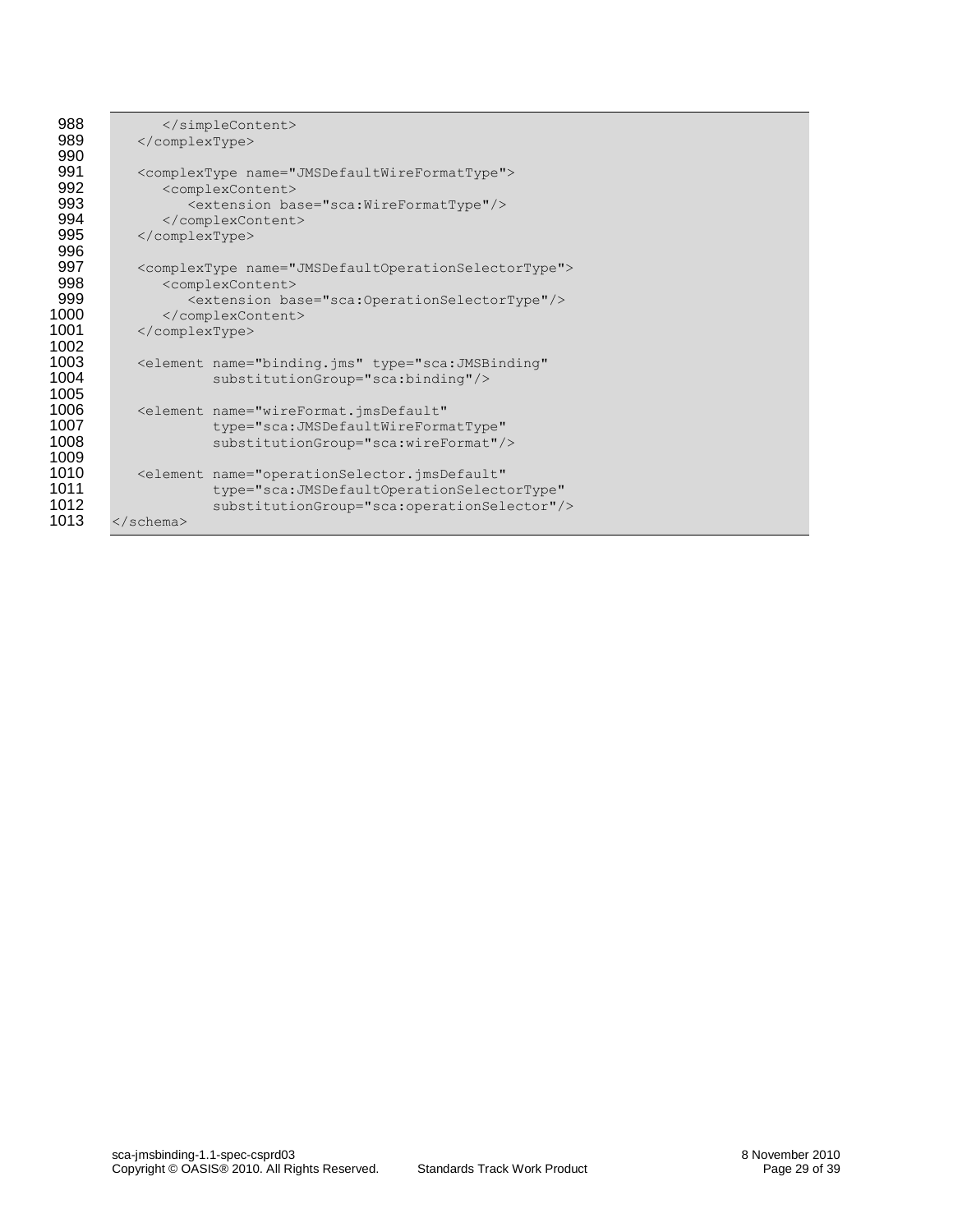# <span id="page-29-0"></span><sup>1014</sup> **B. Conformance Items**

1015 This section contains a list of conformance items for the SCA JMS Binding specification.

<span id="page-29-13"></span><span id="page-29-12"></span><span id="page-29-11"></span><span id="page-29-10"></span><span id="page-29-9"></span><span id="page-29-8"></span><span id="page-29-7"></span><span id="page-29-6"></span><span id="page-29-5"></span><span id="page-29-4"></span><span id="page-29-3"></span><span id="page-29-2"></span><span id="page-29-1"></span>

| <b>Conformance ID</b> | <b>Description</b>                                                                                                                                                                                                                                                                                                                                                 |
|-----------------------|--------------------------------------------------------------------------------------------------------------------------------------------------------------------------------------------------------------------------------------------------------------------------------------------------------------------------------------------------------------------|
| [BJM30001]            | The value of the <b>@uri</b> attribute MUST have the format defined by the IETF<br>URI Scheme for Java™ Message Service 1.0 [IETFJMS]                                                                                                                                                                                                                              |
| [BJM30002]            | When the @uri attribute is specified, the SCA runtime MUST raise an error if<br>the referenced resources do not already exist                                                                                                                                                                                                                                      |
| [BJM30003]            | If the value of the <i>@correlationScheme</i> attribute is "sca:messageID" the<br>SCA runtime MUST set the correlation ID of replies to the message ID of the<br>corresponding request                                                                                                                                                                             |
| [BJM30004]            | If the value of the <b>@correlationScheme</b> attribute is "sca:correlationID" the<br>SCA runtime MUST set the correlation ID of replies to the correlation ID of the<br>corresponding request                                                                                                                                                                     |
| [BJM30005]            | If the value of the @correlationScheme attribute is "sca:none" the SCA<br>runtime MUST NOT set the correlation ID in responses that it sends                                                                                                                                                                                                                       |
| [BJM30006]            | SCA runtimes MAY allow other values of the @correlationScheme attribute<br>to indicate other correlation schemes                                                                                                                                                                                                                                                   |
| [BJM30007]            | If the value of the @correlationScheme attribute is "sca:correlationID" the<br>SCA runtime MUST set a non-null correlation ID value in requests that it sends                                                                                                                                                                                                      |
| [BJM30010]            | Whatever the value of the destination/@type attribute, the SCA runtime<br>MUST ensure a single response is delivered for request/response operations                                                                                                                                                                                                               |
| [BJM30011]            | If the @create attribute value for a destination, connectionFactory or<br>activationSpec element is "always" and the @jndiName attribute is present<br>and the resource cannot be created at the location specified by the<br><b>@jndiName</b> attribute then the SCA runtime MUST raise an error                                                                  |
| [BJM30012]            | If the @create attribute value for a destination, connectionFactory or<br>activationSpec element is "ifNotExist" then the @jndiName attribute MUST<br>specify the location of the possibly existing resource                                                                                                                                                       |
| [BJM30013]            | If the @create attribute value for a destination, connectionFactory or<br>activationSpec element is "ifNotExist" and the resource does not exist at the<br>location identified by the @jndiName attribute and cannot be created there<br>then the SCA runtime MUST raise an error                                                                                  |
| [BJM30014]            | If the @create attribute value for a destination, connectionFactory or<br>activationSpec element is "ifNotExist" and the @jndiName attribute refers to<br>an existing resource that is not a JMS Destination of the approprate type, a<br>JMS connection factory or a JMS activation spec respectively then the SCA<br>runtime MUST raise an error                 |
| [BJM30015]            | If the @create attribute value for a destination, connectionFactory or<br>activationSpec element is "never" and the @jndiName attribute is not<br>specified, or the resource is not present at the location identified by the<br><b>@jndiName</b> attribute, or the location refers to a resource of an incorrect type<br>then the SCA runtime MUST raise an error |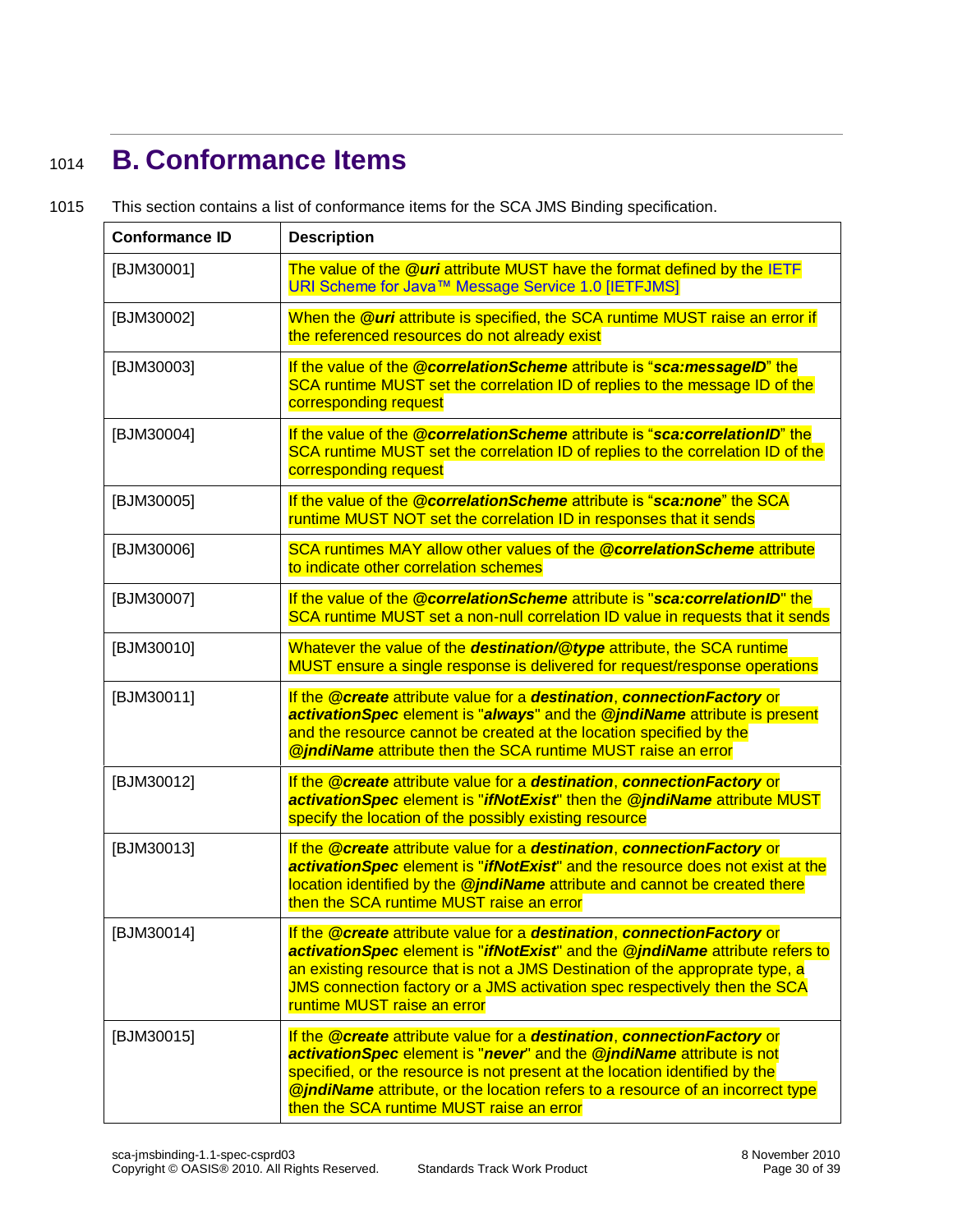<span id="page-30-10"></span><span id="page-30-9"></span><span id="page-30-8"></span><span id="page-30-7"></span><span id="page-30-6"></span><span id="page-30-5"></span><span id="page-30-4"></span><span id="page-30-3"></span><span id="page-30-2"></span><span id="page-30-1"></span><span id="page-30-0"></span>

| [BJM30017] | A binding.jms element MUST NOT include both a connectionFactory<br>element and an <b>activationSpec</b> element                                                                                                                                                                                                                                                                                                                                                                                                                                                                                                                                          |
|------------|----------------------------------------------------------------------------------------------------------------------------------------------------------------------------------------------------------------------------------------------------------------------------------------------------------------------------------------------------------------------------------------------------------------------------------------------------------------------------------------------------------------------------------------------------------------------------------------------------------------------------------------------------------|
| [BJM30018] | When the connectionFactory element is present as a child of the<br><b>binding.jms</b> element, then the destination MUST be defined either by the<br>destination element child of the binding.jms element or the @uri attribute of<br>the binding.jms element                                                                                                                                                                                                                                                                                                                                                                                            |
| [BJM30019] | If the activationSpec element is present as a child of the binding.jms<br>element and the destination is also specified via a destination element child of<br>the binding.jms element or the @uri attribute of the binding.jms element<br>then it MUST refer to the same JMS destination as the <b>activationSpec</b>                                                                                                                                                                                                                                                                                                                                    |
| [BJM30020] | The activationSpec element MUST NOT be present when the binding is<br>being used for an SCA reference                                                                                                                                                                                                                                                                                                                                                                                                                                                                                                                                                    |
| [BJM30021] | A response element MUST NOT include both a connectionFactory element<br>and an <i>activationSpec</i> element                                                                                                                                                                                                                                                                                                                                                                                                                                                                                                                                             |
| [BJM30022] | If a response/destination and response/activationSpec element are both<br>specified they MUST refer to the same JMS destination                                                                                                                                                                                                                                                                                                                                                                                                                                                                                                                          |
| [BJM30023] | The response/activationSpec element MUST NOT be present when the<br>binding is being used for an SCA service                                                                                                                                                                                                                                                                                                                                                                                                                                                                                                                                             |
| [BJM30024] | When sending messages for a JMS binding, the SCA runtime MUST set each<br>of the JMSType, JMSDeliveryMode, JMSTimeToLive and JMSPriority headers<br>to values specified in the binding definition in the following priority order:<br>1) the value for the header specified in the @uri attribute (highest priority);<br>2) the value for the header specified in the operationProperties/headers<br>element matching the operation being invoked;<br>3) the value for the header specified in the headers element;<br>4) the default value for the header as specified by the definition of the<br><b>binding.jms/headers</b> element (lowest priority) |
| [BJM30025] | When sending messages for a JMS binding, the SCA runtime MUST set each<br>named user property with type and value specified in the binding definition in<br>the following priority order:<br>1) the type and value for the named user property specified in an<br>operationProperties/headers/property element matching the name of the<br>operation being invoked (highest priority);<br>2) the type and value for the named user property specified in a<br><b>headers/property</b> element (lowest priority)                                                                                                                                          |
| [BJM30026] | When receiving messages for a JMS binding, the SCA runtime MUST use a<br>message selector if specified in the binding definition in the following priority<br>order:<br>1) the value for the message selector specified in the <b>@uri</b> attribute value's<br>"selector" parameter (highest priority);<br>2) the value for the message selector specified in the<br>messageSelection/@selector attribute;<br>3) otherwise no message selector is used (lowest priority)                                                                                                                                                                                |
| [BJM30028] | SCA runtimes MAY place restrictions on the properties of the resource adapter<br>Java bean that can be set using the resourceAdapter element                                                                                                                                                                                                                                                                                                                                                                                                                                                                                                             |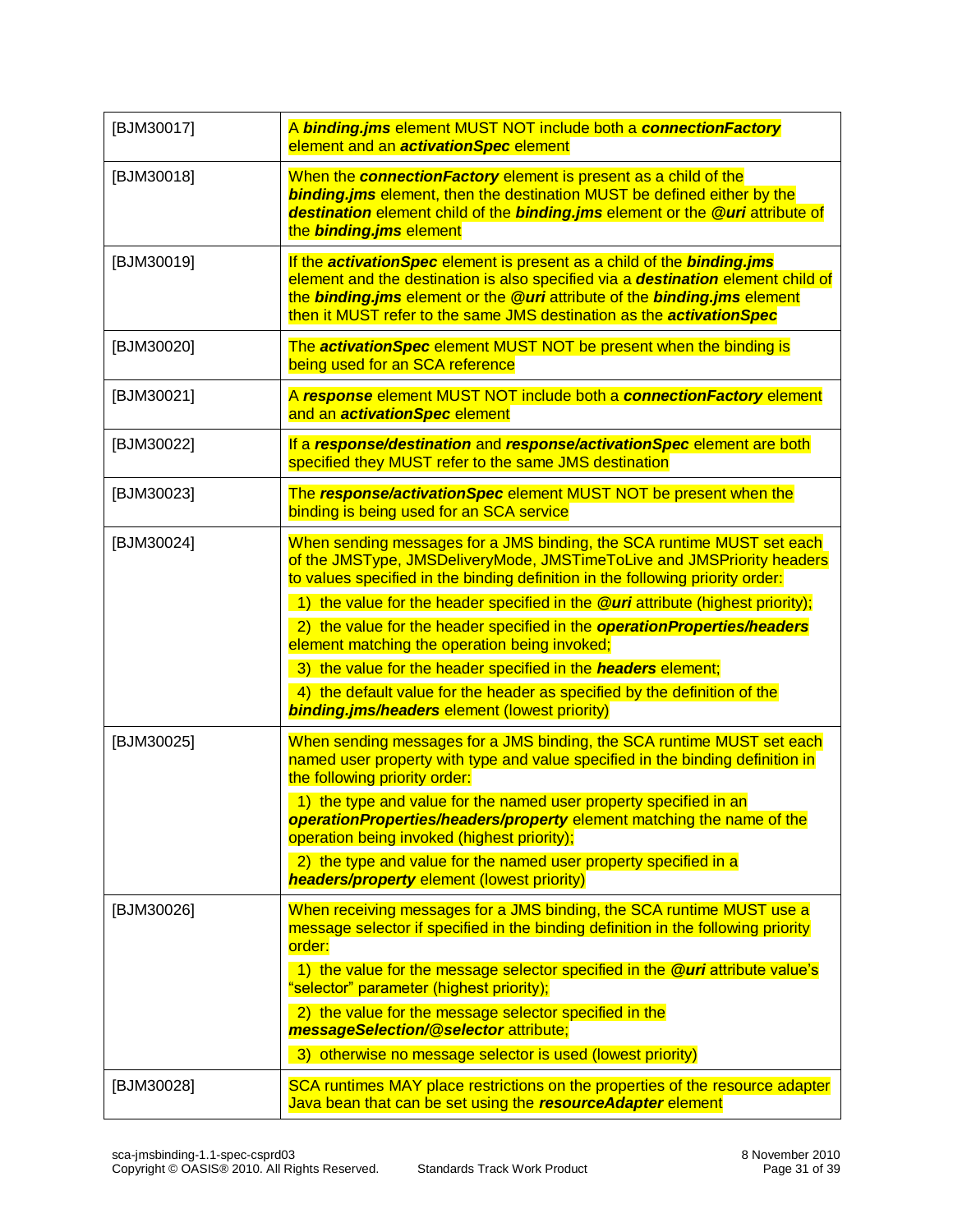<span id="page-31-16"></span><span id="page-31-15"></span><span id="page-31-14"></span><span id="page-31-13"></span><span id="page-31-12"></span><span id="page-31-11"></span><span id="page-31-10"></span><span id="page-31-9"></span><span id="page-31-8"></span><span id="page-31-7"></span><span id="page-31-6"></span><span id="page-31-5"></span><span id="page-31-4"></span><span id="page-31-3"></span><span id="page-31-2"></span><span id="page-31-1"></span><span id="page-31-0"></span>

| [BJM30029] | The value of the operationProperties/@selectedOperation attribute MUST<br>be unique across the containing <b>binding.jms</b> element                                                                                                                                  |
|------------|-----------------------------------------------------------------------------------------------------------------------------------------------------------------------------------------------------------------------------------------------------------------------|
| [BJM30030] | The SCA runtime SHOULD make the operationProperties element<br>corresponding to the selectedOperation available to the wireFormat<br>implementation                                                                                                                   |
| [BJM30031] | The resourceAdapter element MUST be present when JMS resources are to<br>be created for a JMS provider that implements the JCA 1.5 Specification<br>[JCA15] specification, and is ignored otherwise                                                                   |
| [BJM30034] | When the <b>@uri</b> attribute is specified, the <b>destination</b> element MUST NOT be<br>present                                                                                                                                                                    |
| [BJM30036] | The binding.jms element MUST conform to the XML schema defined in sca-<br>binding-jms-1.1.xsd                                                                                                                                                                         |
| [BJM30037] | If the @create attribute value for a destination, connectionFactory or<br>activationSpec element is "always" and the @jndiName attribute is not<br>present and the resource cannot be created, then the SCA runtime MUST<br>raise an error                            |
| [BJM40001] | The SCA runtime MUST support the default JMS wire format and operation<br>selector behavior, and MAY provide additional means to override it                                                                                                                          |
| [BJM40002] | If no <b>operationSelector</b> element is specified then SCA runtimes MUST use<br>operationSelector.jmsDefault as the default                                                                                                                                         |
| [BJM40003] | When using the default wire format to send request messages, if there is a<br>single parameter and the interface includes more than one operation, the SCA<br>runtime MUST set the JMS user property "scaOperationName" to the name<br>of the operation being invoked |
| [BJM40004] | If no wireFormat element is specified in a JMS binding then SCA runtimes<br>MUST use wireFormat.jmsDefault as the default                                                                                                                                             |
| [BJM40005] | When using the default wire format an SCA runtime MUST be able to receive<br>both JMS text and bytes messages                                                                                                                                                         |
| [BJM40006] | When using the default wire format an SCA runtime MUST send either a JMS<br>text or a JMS bytes message                                                                                                                                                               |
| [BJM40007] | When using the default wire format an SCA runtime MAY provide additional<br>configuration to allow selection between JMS text or bytes messages to be<br>sent                                                                                                         |
| [BJM40008] | When a binding.jms element specifies the operationSelector.jmsDefault<br>element, the SCA runtime MUST use the default operation selection algorithm<br>to determine the selected operation                                                                           |
| [BJM40009] | When a binding.jms element specifies the wireFormat.jmsDefault element,<br>the SCA runtime MUST use the default wire format                                                                                                                                           |
| [BJM40010] | When a message is received at an SCA service with JMS binding and the<br>resolved operation name is in the target component's interface, the SCA<br>runtime MUST invoke the target component using the resolved operation<br>name                                     |
| [BJM40011] | When a message is received at an SCA service with JMS binding and the<br>resolved operation name is not in the target component's interface the SCA                                                                                                                   |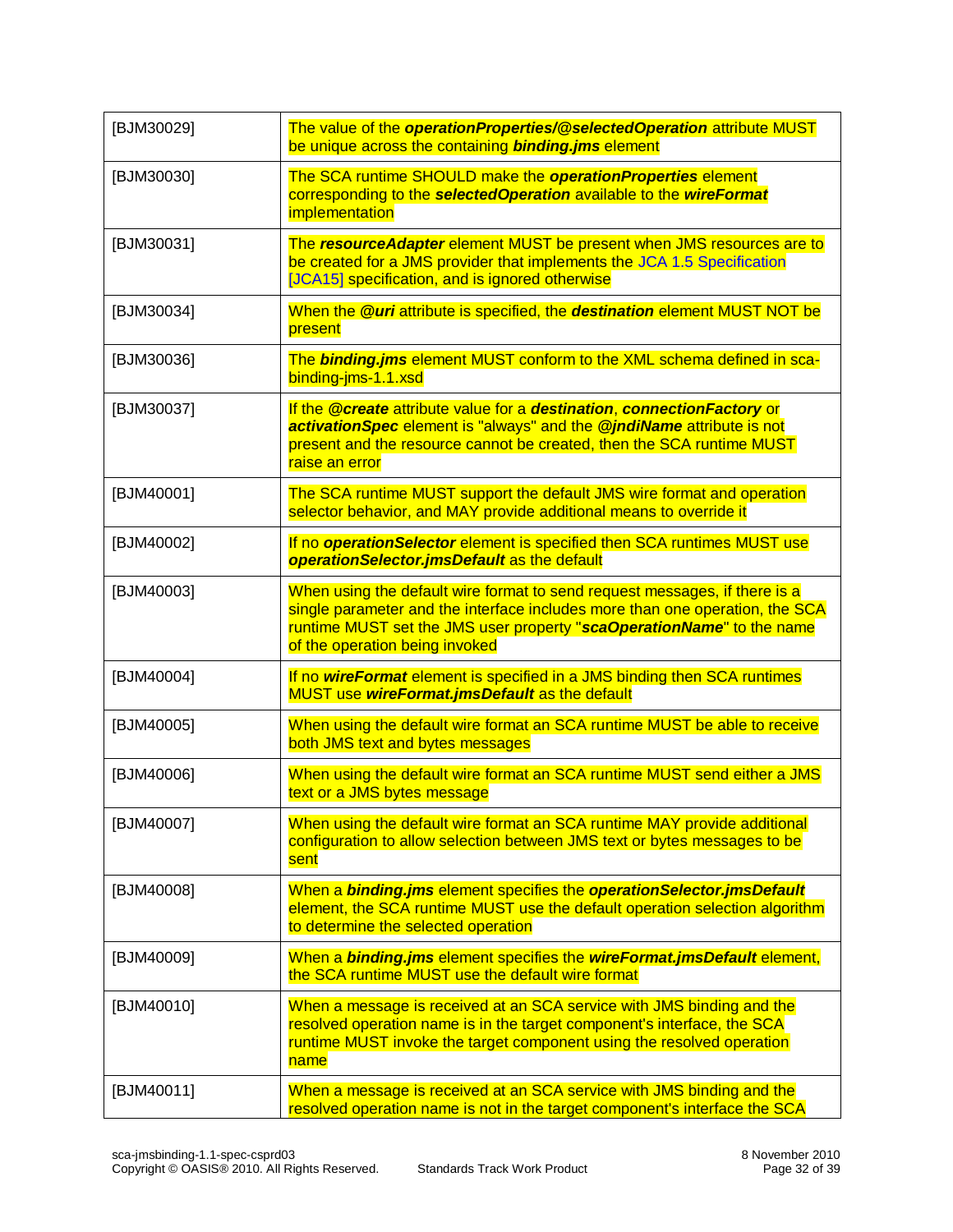<span id="page-32-11"></span><span id="page-32-10"></span><span id="page-32-9"></span><span id="page-32-8"></span><span id="page-32-7"></span><span id="page-32-6"></span><span id="page-32-5"></span><span id="page-32-4"></span><span id="page-32-3"></span><span id="page-32-2"></span><span id="page-32-1"></span><span id="page-32-0"></span>

|            | runtime MUST raise an error                                                                                                                                                                                                                                                                                                                                                                               |
|------------|-----------------------------------------------------------------------------------------------------------------------------------------------------------------------------------------------------------------------------------------------------------------------------------------------------------------------------------------------------------------------------------------------------------|
| [BJM50001] | <b>JMS binding implementations MUST support the JMS intent</b>                                                                                                                                                                                                                                                                                                                                            |
| [BJM50002] | The JMS intent MUST always be included in the @alwaysProvides attribute<br>of the JMS binding Type                                                                                                                                                                                                                                                                                                        |
| [BJM60001] | For an SCA reference with a JMS binding and unidirectional interface, when a<br>request message is sent as part of a one-way MEP, the SCA runtime<br>SHOULD NOT set the <b>JMSReplyTo</b> destination header in the JMS message<br>that it creates, regardless of whether the JMS binding has a response element<br>with a <b>destination</b> defined                                                     |
| [BJM60002] | For an SCA service with a JMS binding and unidirectional interface, when a<br>request message is received as part of a one-way MEP, the SCA runtime<br>MUST ignore the JMSReplyTo destination header in the JMS message, and<br>not raise an error                                                                                                                                                        |
| [BJM60003] | For an SCA reference with a JMS binding that has a destination specified via<br>the response element, the SCA runtime MUST receive response messages as<br>defined by the binding's @correlationScheme attribute                                                                                                                                                                                          |
| [BJM60004] | For an SCA reference with a JMS binding, when a request message is sent as<br>part of a request/response MEP, and the JMS binding has a response<br>element with a destination defined, then the SCA runtime MUST use that<br>destination for the JMSReplyTo header in the JMS message it creates for the<br>request                                                                                      |
| [BJM60005] | For an SCA reference with a JMS binding, when a request message is sent as<br>part of a request/response MEP, and the JMS binding does not have a<br>response element with a destination defined, the SCA runtime MUST provide<br>an appropriate destination on which to receive response messages and use<br>that destination for the JMSReplyTo header in the JMS message it creates for<br>the request |
| [BJM60006] | For an SCA reference with a JMS binding that does not have a destination<br>specified via the response element, the SCA runtime MUST either receive<br>response messages as defined by the binding's @correlationScheme<br>attribute, or use a unique destination for each request/response interaction                                                                                                   |
| [BJM60007] | For an SCA service with a JMS binding, when a response message is sent as<br>part of a request/response MEP where the request message included a non-<br>null <b>JMSReplyTo</b> destination, the SCA runtime MUST send the response<br>message to that destination                                                                                                                                        |
| [BJM60008] | For an SCA service with a JMS binding, when a response message is sent as<br>part of a request/response MEP where the request message included a null<br><b>JMSReplyTo</b> destination and the JMS binding includes a<br>response/destination element the SCA runtime MUST send the response<br>message to that destination                                                                               |
| [BJM60009] | For an SCA service with a JMS binding, when a response message is sent as<br>part of a request/response MEP where the request message included a null<br><b>JMSReplyTo</b> destination and the JMS binding does not include a<br>response/destination then an error SHOULD be raised by the SCA runtime                                                                                                   |
| [BJM60010] | For an SCA service with a JMS binding, when a response message is sent as<br>part of a request/response MEP the SCA runtime MUST set the correlation<br>identifier in the JMS message that it creates for the response as defined by the<br><b>JMS binding's @correlationScheme attribute</b>                                                                                                             |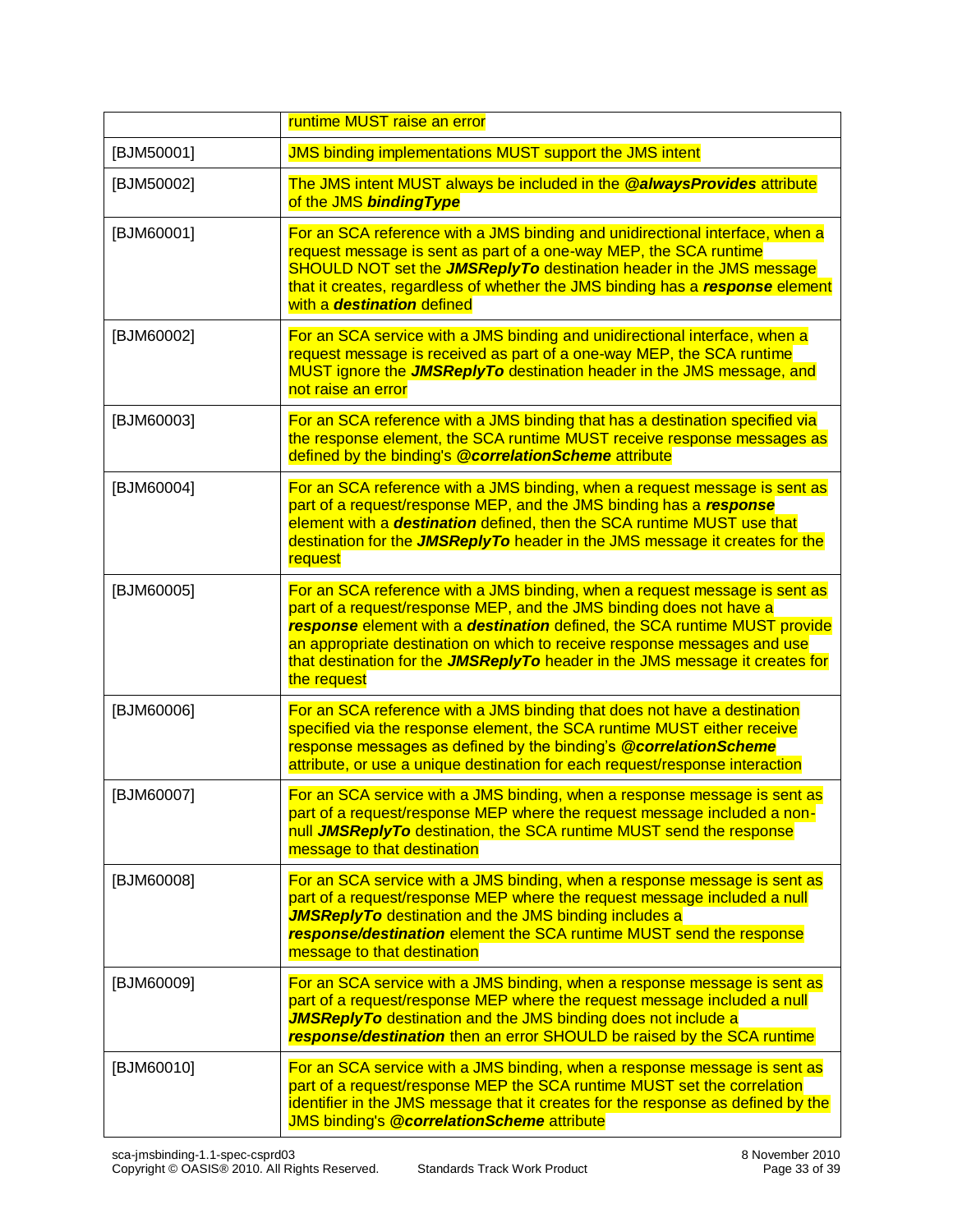<span id="page-33-4"></span><span id="page-33-3"></span><span id="page-33-2"></span><span id="page-33-1"></span>

| [BJM60011] | For an SCA reference with a JMS binding and a bidirectional interface, when a<br>request message is sent as part of a request/response MEP the SCA runtime<br>MUST set the scaCallbackDestination user property in the message it<br>creates to a JMS URI string, in the format defined by the IETF URI Scheme for<br>Java™ Message Service 1.0 [IETFJMS], that identifies the destination to<br>which callback messages are to be sent |
|------------|-----------------------------------------------------------------------------------------------------------------------------------------------------------------------------------------------------------------------------------------------------------------------------------------------------------------------------------------------------------------------------------------------------------------------------------------|
| [BJM60012] | For an SCA reference with a JMS binding and bidirectional interface, when a<br>request message is sent as part of a one-way MEP the SCA runtime MUST<br>set the destination to which callback messages are to be sent as the<br><b>JMSReplyTo</b> destination in the message it creates                                                                                                                                                 |
| [BJM60013] | For an SCA reference with a JMS binding and bidirectional interface, when a<br>request message is sent as part of a request/response MEP, the SCA runtime<br>MUST set the <b>JMSReplyTo</b> header in the message it creates as described in<br>section 6.2                                                                                                                                                                             |
| [BJM60014] | For an SCA reference with a JMS binding and bidirectional interface, the SCA<br>runtime MUST identify the callback destination from the reference's callback<br>service binding if present, or supply a suitable callback destination if not<br>present                                                                                                                                                                                 |
| [BJM60015] | For an SCA service with a JMS binding, when a callback request message is<br>sent for either a one-way or request/response MEP, the SCA runtime MUST<br>send the callback request message to the callback destination.                                                                                                                                                                                                                  |
| [BJM60016] | For an SCA service with a JMS binding, when a callback request message is<br>sent and no callback destination can be identified then the SCA runtime<br>SHOULD raise an error, and MUST throw an exception to the caller of the<br>callback operation                                                                                                                                                                                   |
| [BJM60017] | For an SCA service with a JMS binding, when a callback request message is<br>sent the SCA runtime MUST set the <b>JMSReplyTo</b> destination in the callback<br>request message as defined in sections 6.1 or 6.2 as appropriate for the type<br>of the callback operation invoked                                                                                                                                                      |
| [BJM60018] | SCA runtimes MUST follow the behavior described in section 6.4 and its<br>subsections when <b>binding.jms</b> is used in both the forward and callback<br>directions                                                                                                                                                                                                                                                                    |

<span id="page-33-7"></span><span id="page-33-6"></span><span id="page-33-5"></span><span id="page-33-0"></span>1016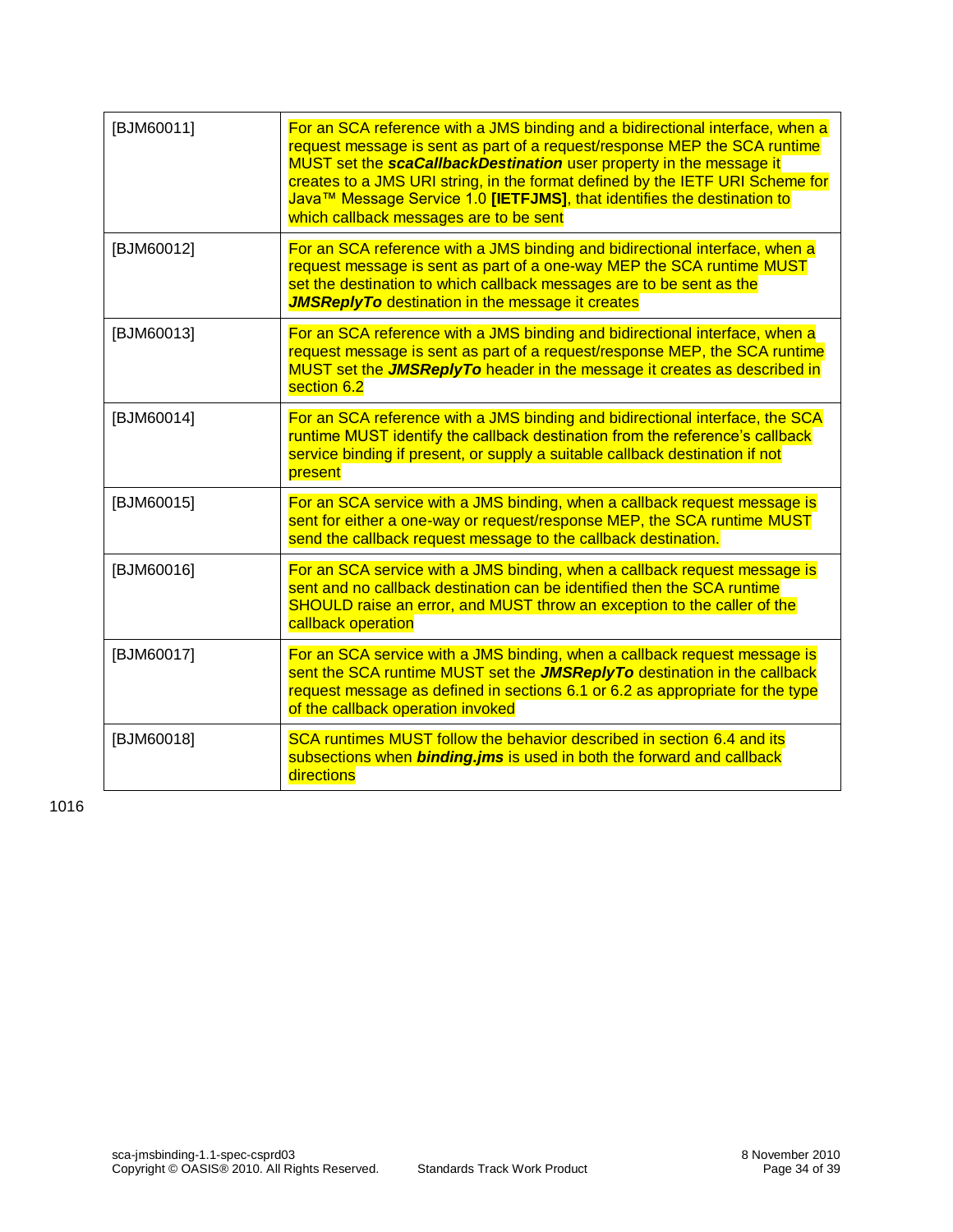# <span id="page-34-0"></span><sup>1017</sup> **C. Acknowledgements**

1018 The following individuals have participated in the creation of this specification and are gratefully

- 1019 acknowledged:
- 1020 **Participants:**

| <b>Participant Name</b> | <b>Affiliation</b>                      |  |
|-------------------------|-----------------------------------------|--|
| <b>Bryan Aupperle</b>   | <b>IBM</b>                              |  |
| Ron Barack              | SAP AG                                  |  |
| Michael Beisiegel       | <b>IBM</b>                              |  |
| Henning Blohm           | <b>SAP AG</b>                           |  |
| David Booz              | <b>IBM</b>                              |  |
| Martin Chapman          | <b>Oracle Corporation</b>               |  |
| Jean-Sebastien Delfino  | <b>IBM</b>                              |  |
| Laurent Domenech        | <b>TIBCO Software Inc.</b>              |  |
| Jacques Durand          | Fujitsu Limited                         |  |
| Mike Edwards            | <b>IBM</b>                              |  |
| <b>Billy Feng</b>       | Primeton Technologies, Inc.             |  |
| Nimish Hathalia         | TIBCO Software Inc.                     |  |
| Simon Holdsworth        | <b>IBM</b>                              |  |
| Eric Johnson            | TIBCO Software Inc.                     |  |
| Uday Joshi              | <b>Oracle Corporation</b>               |  |
| Khanderao Kand          | <b>Oracle Corporation</b>               |  |
| Anish Karmarkar         | <b>Oracle Corporation</b>               |  |
| Nickolaos Kavantzas     | <b>Oracle Corporation</b>               |  |
| <b>Mark Little</b>      | Red Hat                                 |  |
| Ashok Malhotra          | <b>Oracle Corporation</b><br>Individual |  |
| Jim Marino              |                                         |  |
| Jeff Mischkinsky        | <b>Oracle Corporation</b>               |  |
| Dale Moberg             | <b>Axway Software</b>                   |  |
| Simon Nash              | Individual                              |  |
| Sanjay Patil            | SAP AG                                  |  |
| Plamen Pavlov           | SAP AG                                  |  |
| Peter Peshev            | <b>SAP AG</b>                           |  |
| Piotr Przybylski        | <b>IBM</b>                              |  |
| Luciano Resende         | <b>IBM</b>                              |  |
| Tom Rutt                | <b>Fujitsu Limited</b>                  |  |
| Vladimir Savchenko      | SAP AG                                  |  |
| Scott Vorthmann         | <b>TIBCO Software Inc.</b>              |  |
| Tim Watson              | <b>Oracle Corporation</b>               |  |
| <b>Owen Williams</b>    | Avaya, Inc.                             |  |
| Prasad Yendluri         | Software AG, Inc.                       |  |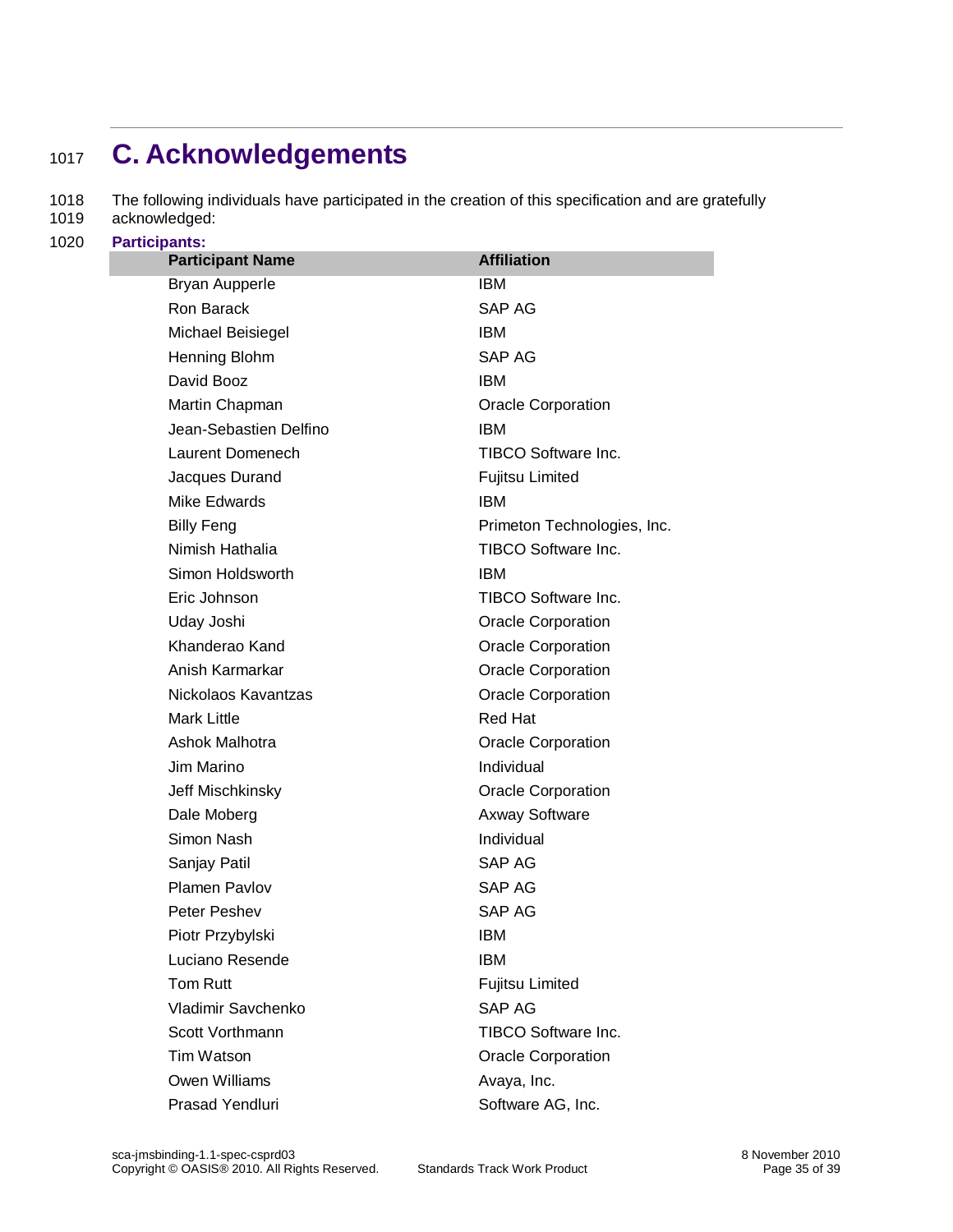# <span id="page-35-0"></span><sup>1021</sup> **D. Revision History**

1022 [optional; should not be included in OASIS Standards]

1023

| <b>Revision</b>  | <b>Date</b> | <b>Editor</b>    | <b>Changes Made</b>                                                                                                                                                                                                                                                                             |
|------------------|-------------|------------------|-------------------------------------------------------------------------------------------------------------------------------------------------------------------------------------------------------------------------------------------------------------------------------------------------|
| 1                | 2007-09-25  | Anish Karmarkar  | Applied the OASIS template + related changes<br>to the Submission                                                                                                                                                                                                                               |
| $\overline{2}$   | 2008-03-12  | Simon Holdsworth | Updated text for RFC2119 conformance<br>Updates to resolve following issues:<br><b>BINDINGS-1</b><br><b>BINDINGS-5</b><br><b>BINDINGS-6</b><br>BINDINGS-12<br>BINDINGS-14<br><b>BINDINGS-18</b><br>BINDINGS-26<br>Applied updates discussed at Bindings TC<br>meeting of 27 <sup>th</sup> March |
| 3                | 2008-06-19  | Simon Holdsworth | * Applied most of the editorial changes from<br>Eric Johnson's review                                                                                                                                                                                                                           |
| cd <sub>01</sub> | 2008-08-01  | Simon Holdsworth | Updates to resolve following issues:<br>BINDINGS-13 (JMS part)<br>BINDINGS-20 (complete)<br>BINDINGS-30 (JMS part)<br>BINDINGS-32 (JMS part)<br>BINDINGS-33 (complete)<br>BINDINGS-34 (complete)<br>BINDINGS-35 (complete)<br>BINDINGS-38 (JMS part)                                            |
| cd01-rev1        | 2008-10-16  | Simon Holdsworth | Updated text for RFC2119 conformance<br>throughout<br>Updates to resolve following issues:<br>BINDINGS-41<br>BINDINGS-46<br><b>BINDINGS-47</b>                                                                                                                                                  |
| cd01-rev2        | 2008-12-01  | Simon Holdsworth | Added comments identifying those updates<br>that relate to RFC2119 language (issue 52)                                                                                                                                                                                                          |
| cd01-rev3        | 2008-12-02  | Simon Holdsworth | Final RFC2119 language updates<br>BINDINGS-52                                                                                                                                                                                                                                                   |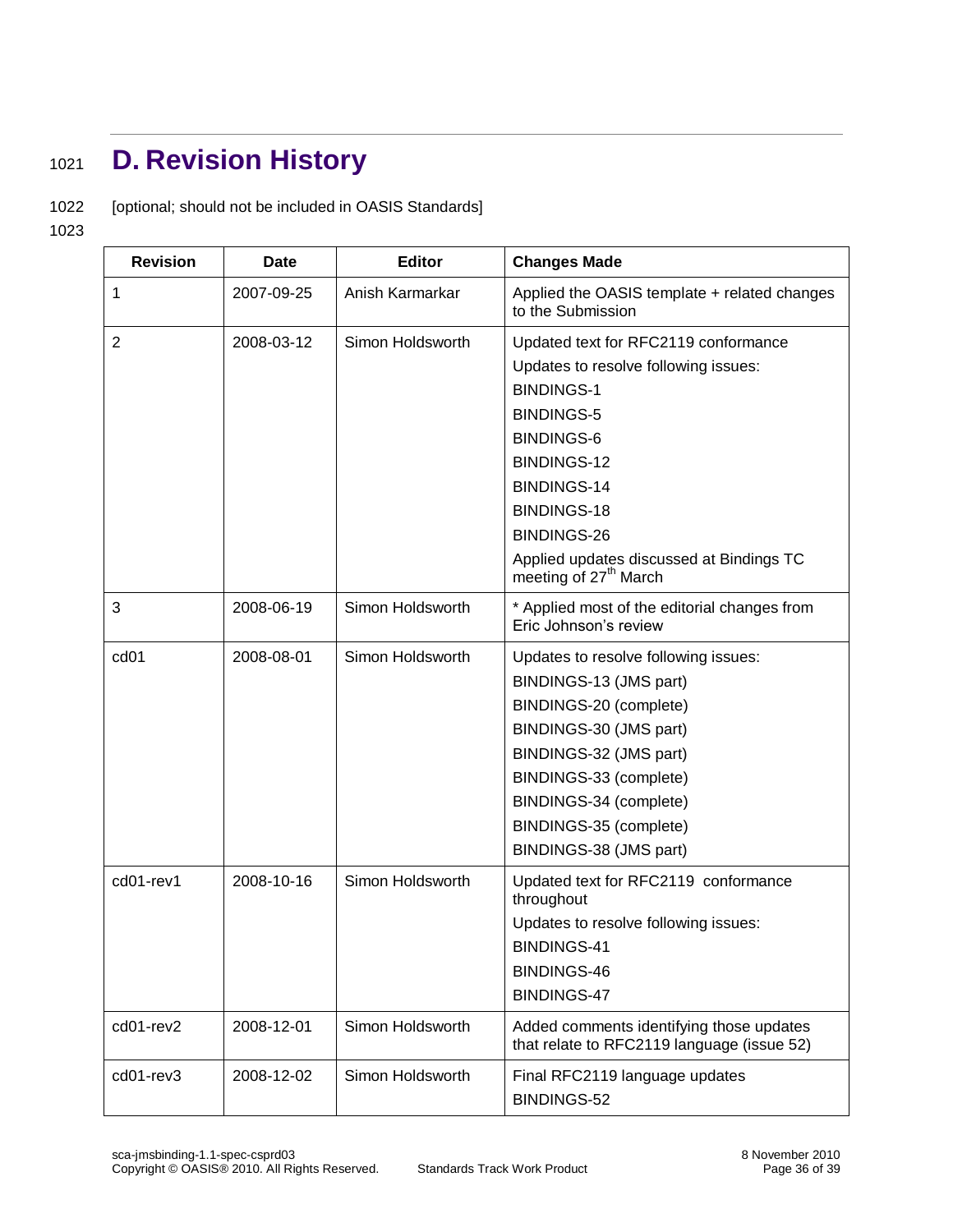| cd01-rev4        | 2009-01-09 | Simon Holdsworth | Updates to resolve following issues:<br><b>BINDINGS-7</b><br>BINDINGS-31<br>BINDINGS-40<br>BINDINGS-42<br>BINDINGS-44<br>BINDINGS-50                                                                        |
|------------------|------------|------------------|-------------------------------------------------------------------------------------------------------------------------------------------------------------------------------------------------------------|
| cd <sub>02</sub> | 2009-02-16 | Simon Holdsworth | Rename and editorial updates                                                                                                                                                                                |
| cd02-rev1        | 2009-05-22 | Simon Holdsworth | Updates to resolve issue BINDINGS-62<br>(conformance statement numbering)<br>Updated assembly namespace to 200903<br>Fixed errors in schema                                                                 |
| cd02-rev2        | 2009-05-22 | Simon Holdsworth | Updates to resolve following issues:<br>BINDINGS-39<br>BINDINGS-59<br><b>BINDINGS-65</b><br>BINDINGS-66<br>BINDINGS-67<br>BINDINGS-68<br>BINDINGS-70<br>BINDINGS-71                                         |
| cd02-rev3        | 2009-06-18 | Simon Holdsworth | Editorial concerns addressed<br>Added acknowledgements appendix                                                                                                                                             |
| cd02-rev4        | 2009-06-19 | Simon Holdsworth | Updates to resolve following issues<br><b>BINDINGS-74</b><br>Some editorial updates<br>Fixed normative statement missed in<br>application of BINDINGS-67                                                    |
| cd02-rev5        | 2009-06-24 | Simon Holdsworth | Updates to resolve following issues<br><b>BINDINGS-77</b><br>Renamed document to old form<br>Removed editorial commentary<br>Editorial fixes around external references;<br>changed all links to hyperlinks |
| cd02-rev6        | 2009-06-24 | Simon Holdsworth | Fixed application of BINDINGS-74<br>Fixed broken cross reference<br>Changed ASCII to UTF-8 in examples                                                                                                      |
| cd <sub>03</sub> | 2009-06-29 | Simon Holdsworth | Updates to resolve following issues<br>BINDINGS-80<br>BINDINGS-81                                                                                                                                           |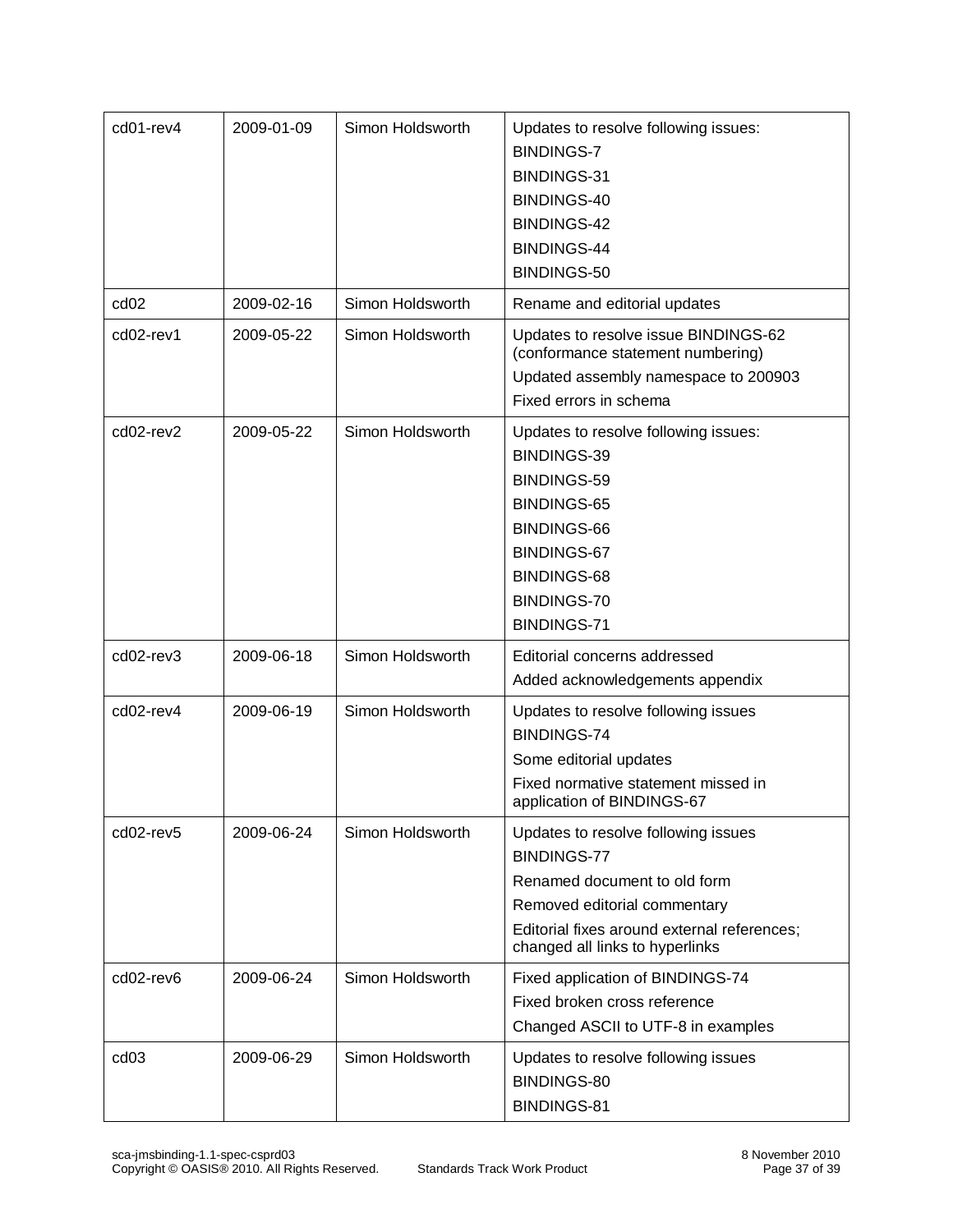| cd03-rev1 | 2010-01-24 | Simon Holdsworth      | Editorial fix to XML schema name                                                      |
|-----------|------------|-----------------------|---------------------------------------------------------------------------------------|
|           |            |                       | Updated to resolve following issues                                                   |
|           |            |                       | BINDINGS-48                                                                           |
|           |            |                       | BINDINGS-83                                                                           |
|           |            |                       | <b>BINDINGS-85</b>                                                                    |
|           |            |                       | BINDINGS-90                                                                           |
|           |            |                       | BINDINGS-93                                                                           |
|           |            |                       | BINDINGS-94                                                                           |
|           |            |                       | BINDINGS-96                                                                           |
|           |            |                       | BINDINGS-97                                                                           |
|           |            |                       | BINDINGS-98                                                                           |
|           |            |                       | BINDINGS-103                                                                          |
|           |            |                       | BINDINGS-108                                                                          |
|           |            |                       | BINDINGS-109                                                                          |
|           |            |                       | BINDINGS-110                                                                          |
| cd03-rev2 | 2010-02-12 | Simon Holdsworth      | Editorial fixes to cross-references                                                   |
|           |            |                       | Fix cd03-rev1 change to add BINDINGS-110                                              |
|           |            |                       | Updated to resolve following issues                                                   |
|           |            |                       | BINDINGS-95                                                                           |
|           |            |                       | BINDINGS-104                                                                          |
|           |            |                       | BINDINGS-105                                                                          |
|           |            |                       | BINDINGS-106                                                                          |
| cd03-rev3 | 2010-02-17 | <b>Bryan Aupperle</b> | Add captions to all diagrams                                                          |
| cd03-rev4 | 2010-02-22 | Simon Holdsworth      | Updated assembly namespace to 200912                                                  |
|           |            |                       | Editorial updates from action items and issues                                        |
|           |            |                       | BINDINGS-101                                                                          |
|           |            |                       | BINDINGS-102                                                                          |
|           |            |                       | 20091015-3: no change to copyright (currently<br>consistent with all other SCA specs) |
|           |            |                       | 20091015-8: removed non-normative<br>references section                               |
|           |            |                       | 20091015-9: cleaned up naming conventions<br>section                                  |
|           |            |                       | 20091015-10: cleaned up some phrases that<br>used "may" or "allows"                   |
|           |            |                       | 20091015-12: no changes made (currently<br>consistent with all other SCA specs)       |
| cd03-rev5 | 2010-03-18 | Simon Holdsworth      | Fixed application of issue BINDINGS-108                                               |
|           |            |                       | Editorial cleanup                                                                     |
|           |            |                       | Changed assembly reference to CD05                                                    |
| cd03-rev6 | 2010-04-16 | Simon Holdsworth      | Applied resolution to BINDINGS-128                                                    |